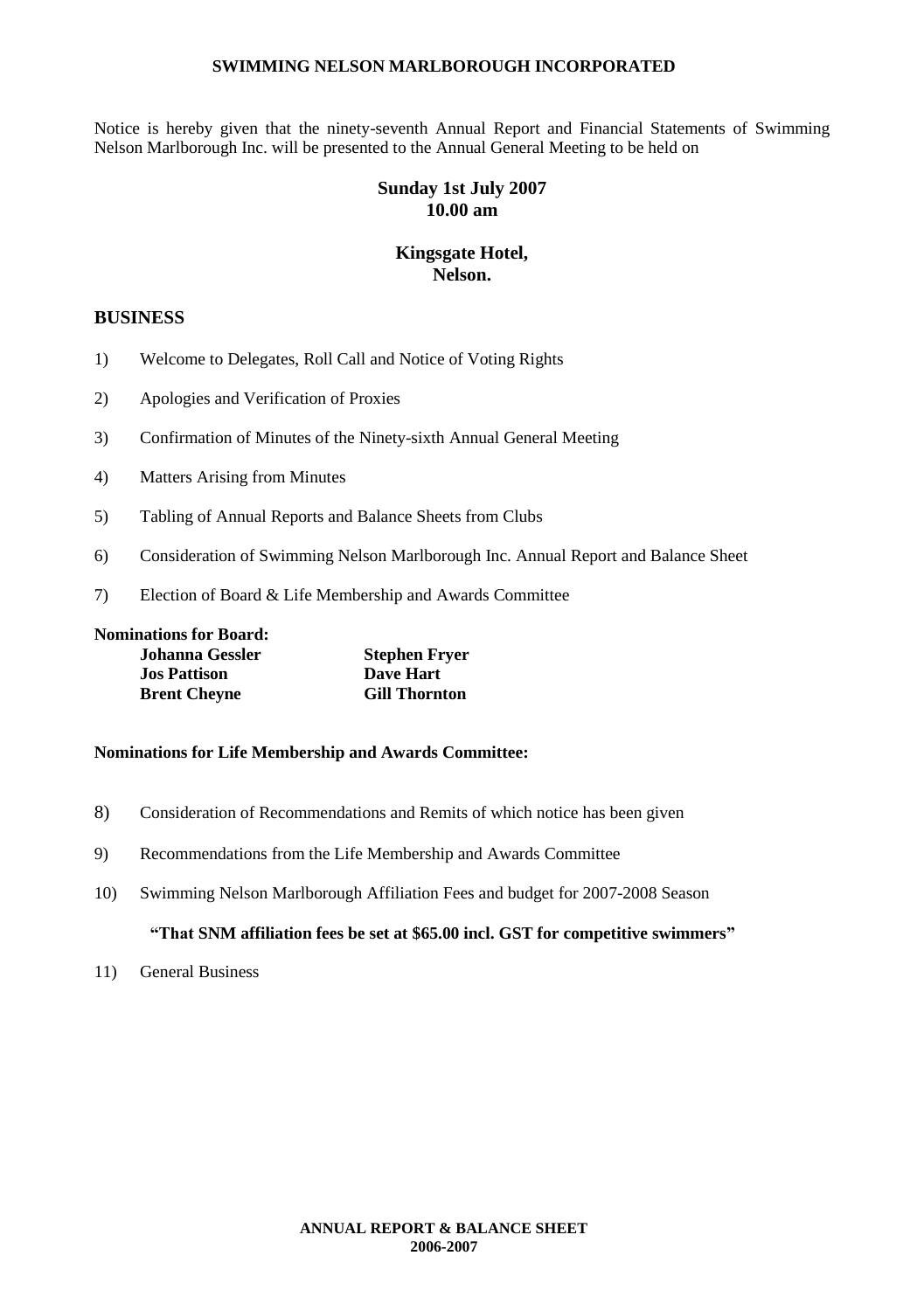### **OBITUARY**

*It is with sadness that we record the passing of these two members, who have over the past years served at club and regional level.*

#### **William (Bill) Gilhooley 12.05.1936 – 20.01.2007**

*Motueka Club Member Committee member, Secretary, Club Coach Held adult Learn to Swim programmes for the club Motueka Delegate to Swimming Nelson Marlborough Assisted Takaka and Murchison Swimming Clubs Holder of Level One Coaching Certificate SNM Timekeeper and Starter, National Timekeeper Chairperson for SNM Country Clubs SNM Selector for SNM Country Club Teams SNM Local Officer, KiwiSwim Education Officer Involved with Lotto Take the Plunge Tutored people for Special Olympics Foundation in Nelson Officiated at National Disabled Swimming Meets SNM Service Award holder 1996*

#### **Joan Smart 26.06.1945 – 19.05.2007**

*Awatere Club Member Committee member Secretary Awatere Delegate to Swimming Nelson Marlborough Billetting Officer for SNM Country Clubs Involved with SNM Country Club Championships Bus driver for swimmers travelling to away Country Club Swim Meets SNM Service Award holder 1990*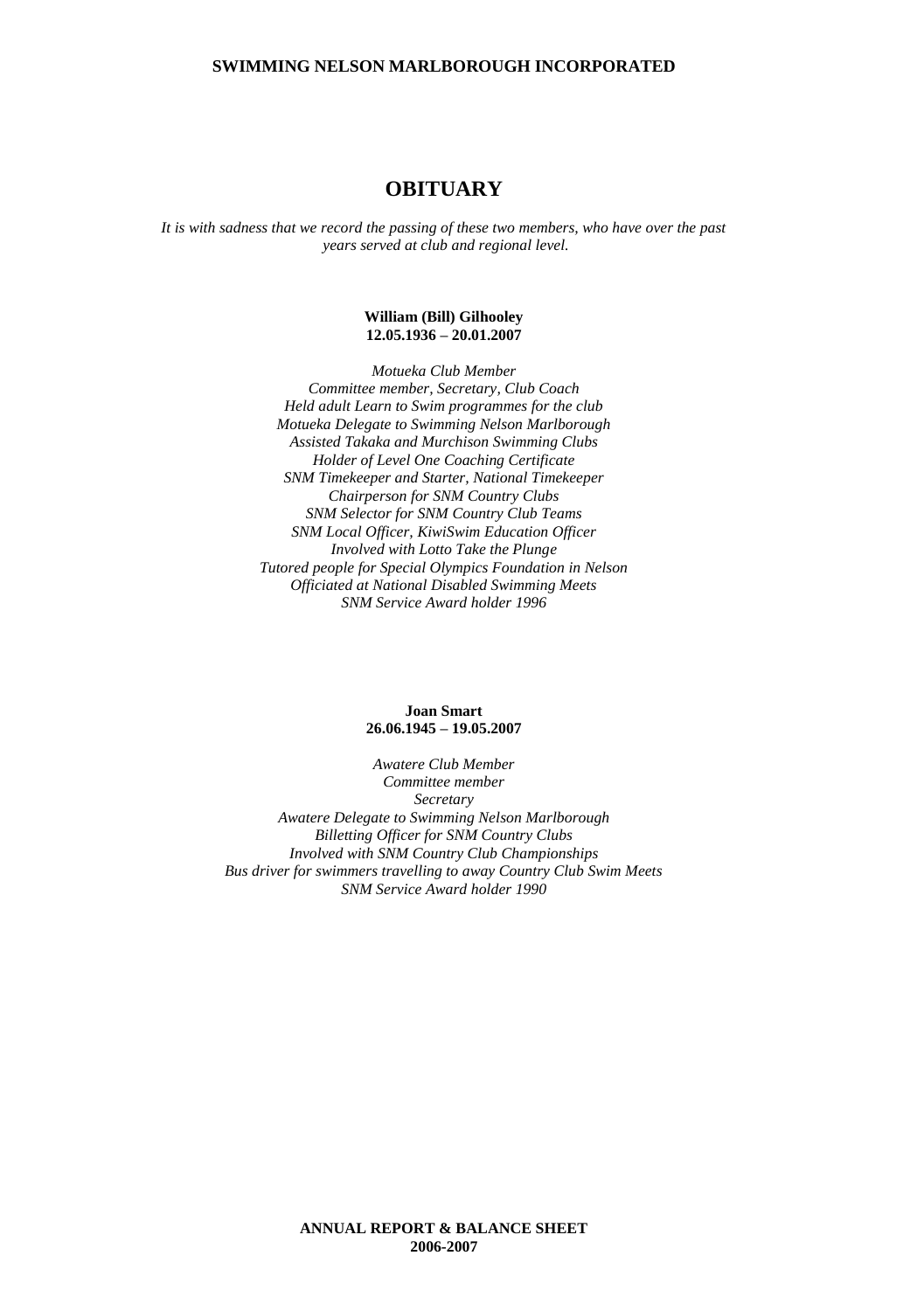#### **OFFICERS FOR THE 2006-2007 SEASON**

| <b>PRESIDENT</b>                                       | Mr Steve Fryer                                                                                                                    |
|--------------------------------------------------------|-----------------------------------------------------------------------------------------------------------------------------------|
| <b>CHAIRMAN:</b>                                       | Mr Steve Fryer                                                                                                                    |
| <b>EXECUTIVE OFFICER:</b>                              | vacant                                                                                                                            |
| <b>BOARD OF NMS:</b>                                   | Mr Steve Fryer<br>Mr Jos Pattison<br>Mr Dave Hart<br>Ms Debbie Troman<br>Ms Katy Steele<br>Mr Brent Cheyne<br>Mrs Johanna Gessler |
| LIFE MEMBERSHIP & AWARDS COMMITTEE: Mrs Margaret Young | Mr Eric Peterson<br>Mr Jos Pattison<br>& NMS Chairman Mr Steve Fryer                                                              |
| <b>CONVENOR OF OFFICIALS:</b>                          |                                                                                                                                   |
| <b>EXAMINERS:</b>                                      | Mr Ivon Clemett<br>Mr Steve Fryer<br>Mrs Kerry Downie<br>Mr Brett Currie                                                          |
| <b>NATIONAL EXAMINER:</b>                              | Mr Ross Bragg                                                                                                                     |
| TECHNICAL OFFICIALS COMMITTEE:                         | Mr Ivon Clemett<br>Mr Steve Fryer<br>Mrs Kerry Downie                                                                             |
| <b>CONVENOR OF PUBLICITY SUB-COMMITTEE:</b>            |                                                                                                                                   |
| <b>CONVENOR OF FUNDING SUB-COMMITTEE:</b>              | Ms Katy Steele                                                                                                                    |
| <b>AUDITOR:</b>                                        | <b>Taxation Limited</b>                                                                                                           |
| <b>FUNDING ORGANISATIONS:</b>                          | NZ Community Trust \$6000 for travel funding to NAGS,<br>Div IIs, Youth & Open Champs                                             |
|                                                        | The Canterbury Community Trust \$10,000funding<br>towards 9 electronic touch pads and notebook<br>computer                        |
|                                                        | Pub Charity for swim caps and medals                                                                                              |
| <b>SNM TRUST</b>                                       | Alex Laidlaw - recipient                                                                                                          |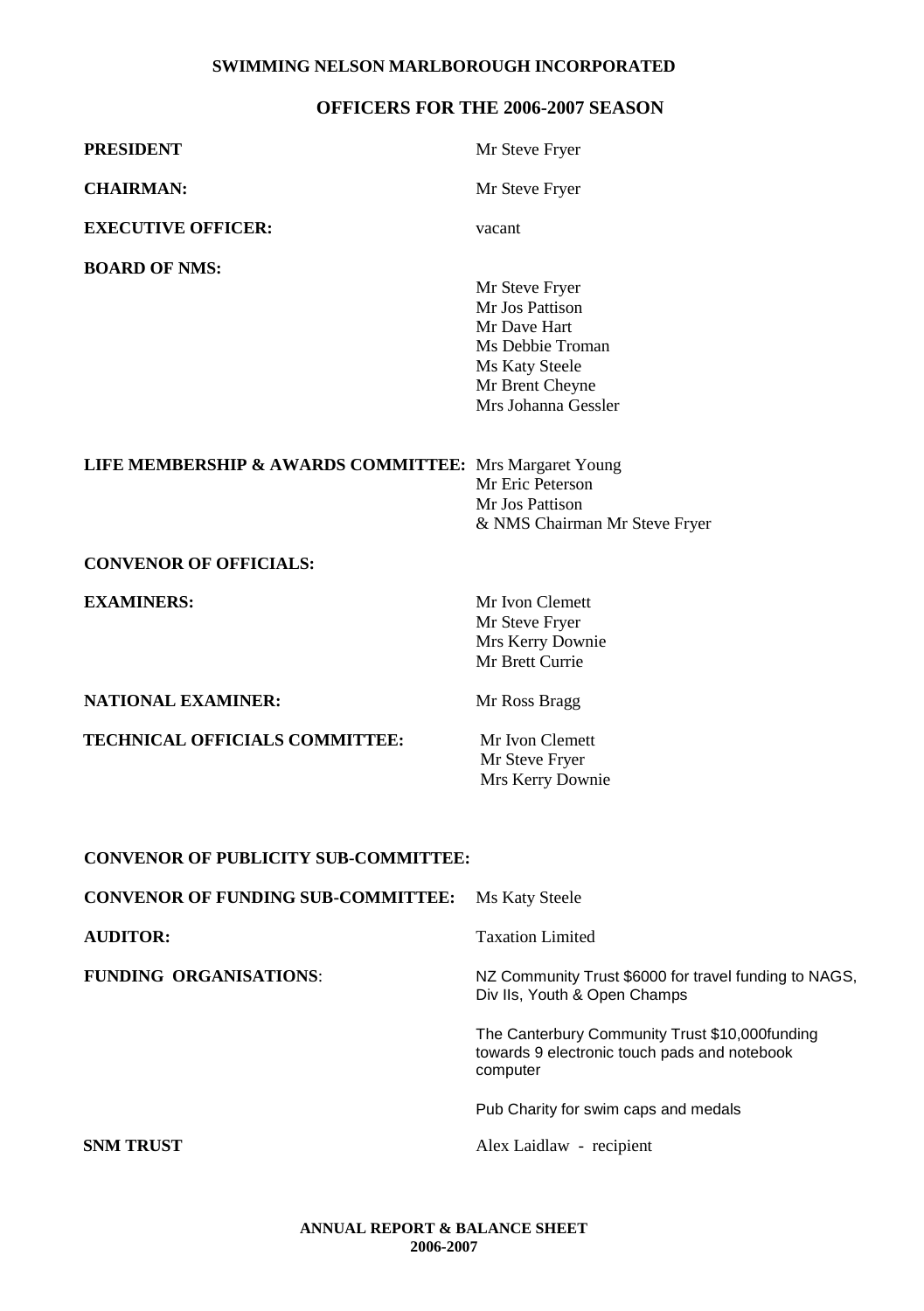#### **SWIMMING NELSON MARLBOROUGH INCORPORATED LIFE MEMBERS, HONOURS & SERVICE AWARDS**

|                                      |                | <b>LIFE MEMBERS</b>                      |             |  |  |
|--------------------------------------|----------------|------------------------------------------|-------------|--|--|
| <b>NAME</b>                          | <b>YEAR</b>    | <b>NAME</b>                              | <b>YEAR</b> |  |  |
| Mr F E M Boulton (dec'd)             | 1952           | Mr Laurie J Crabb (dec'd)                | 1974        |  |  |
| Mr George Aston (dec'd)              | 1975           | Mr E (Ted) J Hockey<br>1982              |             |  |  |
| Mrs Marie Saul                       | 1987           | Mrs Margaret J Young<br>1999             |             |  |  |
| Mr Ross Bragg                        | 2000           | Mr John Doran                            | 2003        |  |  |
|                                      | <b>HONOURS</b> |                                          |             |  |  |
| <b>NAME</b>                          | <b>YEAR</b>    | <b>NAME</b>                              | <b>YEAR</b> |  |  |
| Mr P G Jeffs                         | 1976           | Mr E (Ted) J Hockey                      | 1979        |  |  |
| Mrs Marie Saul                       | 1982           | <b>Mrs Marion Coombs</b>                 | 1984        |  |  |
| Mr A (Tony) Gargiulo (dec'd)         | 1984           | Mr Fred Ashcroft                         | 1990        |  |  |
| Mr Ken Riley (dec'd)                 | 1993           | Mr Lawrie Currie                         | 1994        |  |  |
| Mr Arthur Meighan (dec'd)            | 1994           | Mrs Jill Heath                           | 1994        |  |  |
| Mrs Margaret J Young                 | 1995           | Mr Ross Bragg                            | 1995        |  |  |
| Mr John Doran                        | 1996           | Mr Denis Crone                           | 1998        |  |  |
| Mr Les Rodgers                       | 1998           | Mrs Helen Doran                          | 2002        |  |  |
| Mr Eric Peterson                     | 2005           | Mr Jos Pattison                          | 2005        |  |  |
| Mr Ivon Clemett                      | 2006           |                                          |             |  |  |
|                                      |                | <b>SERVICE</b>                           |             |  |  |
| <b>NAME</b>                          | <b>YEAR</b>    | <b>NAME</b>                              | <b>YEAR</b> |  |  |
| Mr A J Bolam                         | 1954           | Mrs N A Stewart                          | 1954        |  |  |
| Mr E R Code (dec'd)                  | 1954           | Mr R A Stewart (dec'd)                   | 1954        |  |  |
| Mr A H Davy (dec'd)                  | 1954           | Mr F E M Boulton (dec'd)                 | 1954        |  |  |
| Mr George Aston (dec'd)              | 1955           | Mr G S Bruce (dec'd)                     | 1955        |  |  |
| Mr A H R Houlston (dec'd)            | 1955           | Mr W S Moorehouse (dec'd)                | 1955        |  |  |
| Mrs W S Moorehouse                   | 1955           | Mr J E Patterson (dec'd)                 | 1955        |  |  |
| Mr E G Waterson (dec'd)              | 1955           | $Mr J A Y = (dec'd)$                     | 1955        |  |  |
| Mrs G Wickett (nee Low) (dec'd) 1955 |                | Mr K Gray (dec'd)                        | 1955        |  |  |
| Mr H Doggett (dec'd)                 | 1956           | Mrs G Hille (dec'd)                      | 1956        |  |  |
| Mr W Merrifield (dec'd)              | 1956           | Mr M C Cox (dec'd)                       | 1957        |  |  |
| Mr Laurie J Crabb (dec'd)            | 1957           | Mr M G Dayman (dec'd)                    | 1957        |  |  |
| Mrs D Pearce (dec'd)                 | 1957           | Mr W P Norman (dec'd)                    | 1957        |  |  |
| Mr W Gundry (dec'd)                  | 1958           | Mrs W Wemyss (dec'd)                     | 1958        |  |  |
| Mrs C Neale                          | 1959           | Mr T P Stephens (dec'd)                  | 1959        |  |  |
| Mr S Massey                          | 1959           | Mr W Burrows                             | 1960        |  |  |
| Mr J O Tait (dec'd)                  | 1960           | Mrs P G Howarth                          | 1962        |  |  |
| Mrs M Kenny                          | 1962           | Mr J MacGibbon (dec'd)                   | 1962        |  |  |
| Mrs R N Barney                       | 1963           | Mr N McFredries                          | 1963        |  |  |
| Mr A G Pierson (dec'd)               | 1964           | Mr C Howman (dec'd)                      | 1965        |  |  |
| Mr D Kerr                            | 1965           | Mr P JG Jeffs                            | 1966        |  |  |
| Mr R Roberts (dec'd)                 | 1966           | Mr Syd J Guppy (dec'd)                   | 1973        |  |  |
| Mr E (Ted) J Hockey                  | 1974           | Mr A J Masters                           | 1974        |  |  |
| Mr H J Smith                         | 1974           | Mrs H M Tomlinson (dec'd)                | 1974        |  |  |
| Mr C Couchman                        | 1974           | Mrs Woolfe                               | 1974        |  |  |
| Mr Ken J Cressey                     | 1975           | Mr A (Tony) Gargiulo (dec'd)             | 1975        |  |  |
| Mr A E Gladstone                     | 1975           | Mrs N Jeffs                              | 1975        |  |  |
| Mr G Munro                           | 1975           | Mr J J Richards (dec'd)                  | 1975        |  |  |
| Mrs J Collings                       | 1977           | Mrs Marie Saul                           | 1977        |  |  |
| Mrs H Mackie                         | 1977           | Mrs I Crabb                              | 1978        |  |  |
| Mrs N Illsley                        | 1978           | Mr D Illsley $(dec'd)$                   | 1978        |  |  |
| Mr P Van Beek (dec'd)                | 1978           | Mrs M Leeds                              | 1978        |  |  |
| Mrs M Reilly                         | 1978           | <b>Mrs Marion Coombs</b>                 | 1979        |  |  |
| Mrs Fran Rose                        | 1979           | Mrs A McIlveney                          | 1982        |  |  |
| Mrs J Tardieu                        | 1982           | Mrs Janet Gourdie                        | 1982        |  |  |
| Mrs P Lauder (dec'd)                 | 1982           | Mrs D Ward                               | 1982        |  |  |
| Mrs J Thomas                         | 1982           | Mr Fred Ashcroft                         | 1982        |  |  |
|                                      |                | <b>ANNUAL REPORT &amp; BALANCE SHEET</b> |             |  |  |

**2006-2007**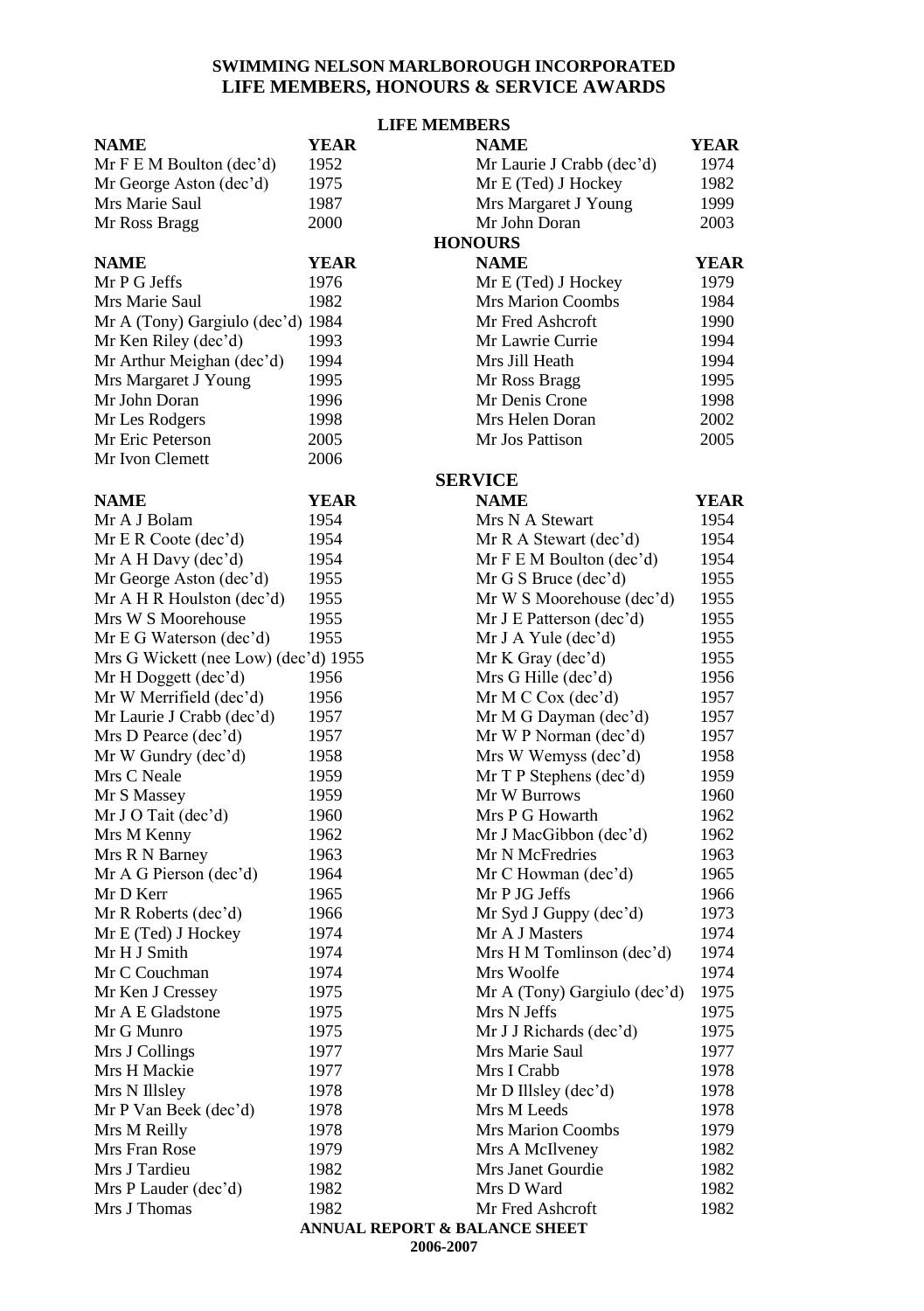Mr Chris Armstrong 1982 Mr T Gardiner 1982

### **LIFE MEMBERS, HONOURS & SERVICE AWARDS (cont'd)**

|                              |             | <b>SERVICE</b>             |      |
|------------------------------|-------------|----------------------------|------|
| <b>NAME</b>                  | <b>YEAR</b> | <b>NAME</b>                | YEAR |
| Mrs Win Belsham (dec'd)      | 1983        | Mrs Judi Jessop            | 1983 |
| Mrs Helen Eagle              | 1983        | Mrs I Tapp                 | 1983 |
| Mr Jack Belsham (dec'd)      | 1983        | Mr A Boyce                 | 1983 |
| Mrs M Vallance               | 1984        | Mrs B Smith                | 1984 |
| Mrs C Fleming                | 1984        | Mr R Smith                 | 1984 |
| Mrs Jill Heath               | 1985        | Mr Neil Goodman            | 1985 |
| Mr A Olliver (dec'd)         | 1985        | Mr K Stagg                 | 1987 |
| Mrs Rita Durrant (dec'd)     | 1987        | Mrs H Girvin               | 1987 |
| Mrs M Rollo                  | 1987        | Mr Arthur Meighan (dec'd)  | 1987 |
| Mr P Adams                   | 1988        | Mrs L Wade                 | 1988 |
| Mr Ken Riley (dec'd)         | 1988        | Mr Lawrie Currie           | 1989 |
| Mr John Davis                | 1989        | Mr John Doran              | 1990 |
| Mrs Helen Doran              | 1990        | Mrs J Smart (dec'd)        | 1990 |
| Mrs M Ingram                 | 1990        | Mrs Margaret Young         | 1990 |
| Mr Ross Bragg                | 1990        | Mr Ian Robinson            | 1990 |
| Mrs Sue Norton               | 1990        | Mr P Rea                   | 1990 |
| Mrs Viv Broughton            | 1992        | Mrs Pam Wakefield          | 1992 |
| Mr Dave Ferguson             | 1992        | Mr Les Rodgers             | 1992 |
| Mrs Pam Smale                | 1993        | Mrs M Johnstone            | 1993 |
| Mr Denis Crone               | 1993        | Mrs Diane Ferguson         | 1994 |
| Mrs G Win                    | 1995        | Mrs C Clemett              | 1995 |
| Mrs P Clarke                 | 1995        | Mrs S Adams                | 1995 |
| Mrs Diane McCartney          | 1996        | Mrs Margaret Peterson      | 1996 |
| Mr Eric Peterson             | 1996        | Mr Bill Gilhooley (dec'd)  | 1996 |
| Mrs Judy Steenhart           | 1996        | Mrs Wendy Knight           | 1996 |
| Mrs Christine Ferguson       | 1998        | Mrs Sheryl Grainger        | 1998 |
| Mrs S Rush                   | 1998        | Mrs Kathryn Hattersley     | 1998 |
| Mr Ivon Clemett              | 1998        | Mr Jos Pattison            | 1998 |
| <b>Mrs Margaret Pattison</b> | 1998        | Mrs Glenis Alpine          | 2000 |
| Mrs Noeleen Ramsay           | 2001        | Mr Steve Fryer             | 2003 |
| Mr Monroe Ramsay             | 2003        | Mrs Kareen Howes           | 2003 |
| Mr Brett Currie              | 2003        | <b>Mrs Dianne Saunders</b> | 2003 |
| <b>Mrs Ngaroma Saunders</b>  | 2005        | <b>Mrs Monette Johnson</b> | 2005 |
| <b>Mrs Marion Moore</b>      | 2006        | <b>Mrs Anne Bryant</b>     | 2006 |
| <b>Mrs Wendy Fryer</b>       | 2006        | <b>Mr Stefan Laing</b>     | 2006 |

### **RECOGNITION**

| Mrs Donna Thulow    | 2005 | Mrs Hannake Koevoet | 2005 |
|---------------------|------|---------------------|------|
| Mrs Anne Bryant     | 2005 | Mrs Julia Armstrong | 2005 |
| Mrs Brenda Reipen   | 2005 | Mr Doug Jackson     | 2005 |
| Mrs Michelle Cooper | 2006 |                     |      |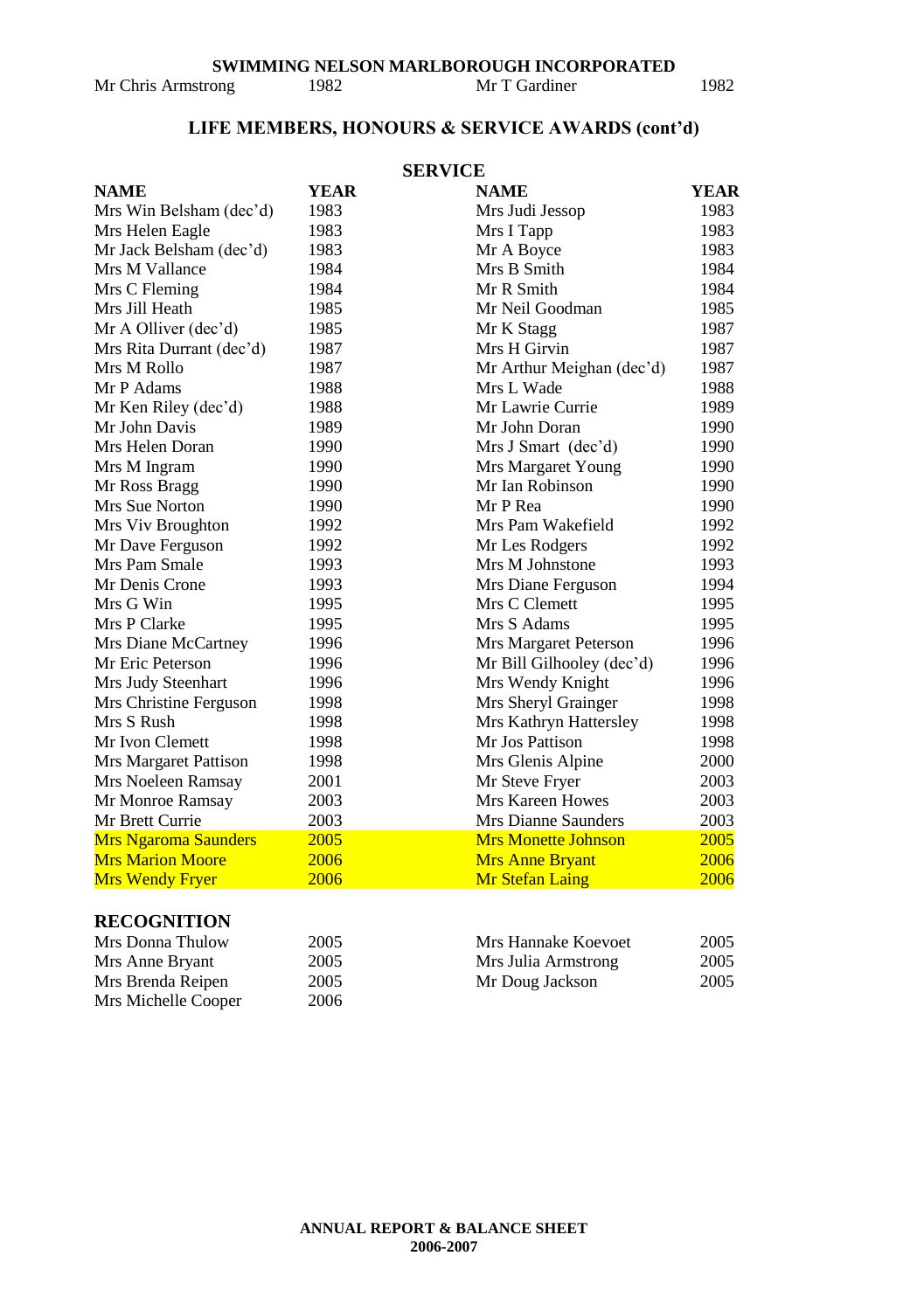#### **SWIMMING NEW ZEALAND AWARDS**

|                            |             | <b>LIFE MEMBERS</b>       |             |
|----------------------------|-------------|---------------------------|-------------|
| <b>NAME</b>                | YEAR        | <b>NAME</b>               | <b>YEAR</b> |
| Mr F E M Boulton (dec'd)   | 1964        | Mr A J Donaldson          | 1964        |
| Mr L J Crab (dec'd)        | 1986        |                           |             |
|                            |             | <b>HONOURS</b>            |             |
| <b>NAME</b>                | <b>YEAR</b> | <b>NAME</b>               | <b>YEAR</b> |
| Mr A H Davy $(dec'd)$      | 1954        | Mr W S Moorehouse (dec'd) | 1958        |
| Mr R H Houlston (dec'd)    | 1962        | Mrs G Wickett             | 1962        |
| Mr G Aston (dec'd)         | 1963        | Mr R A Stewart (dec'd)    | 1972        |
| Mr L J Crabb (dec'd)       | 1972        | Mr Ross Bragg             | 2004        |
| Mrs Kerry Downie           | 2006        |                           |             |
|                            |             | <b>SERVICE</b>            |             |
| <b>NAME</b>                | YEAR        | <b>NAME</b>               | <b>YEAR</b> |
| Miss E Stewart (dec'd)     | 1939        | Mr E R Code (dec'd)       | 1944        |
| Mr A H Davy (dec'd)        | 1944        | Mr B W Lane (dec'd)       | 1946        |
| Mr W S Moorehouse (dec'd)  | 1948        | Mr R H Houlston (dec'd)   | 1952        |
| Mrs G Wickett              | 1952        | $Mr G$ Aston (dec'd)      | 1953        |
| Mr J E R Patterson (dec'd) | 1953        | Mr J A Yule $(dec'd)$     | 1955        |
| Mr G S Bruce (dec'd)       | 1960        | Mr T E M Boulton (dec'd)  | 1960        |
| Mr R A Stewart (dec'd)     | 1962        | Mr L J Crabb (dec'd)      | 1962        |
| Mr P G Jeffs               | 1975        | Mr E J Hockey             | 1984        |
| Mrs M Coombs               | 1990        | Mr L Currie               | 1994        |
| Mr R Bragg                 | 1996        | Mrs M Young               | 1997        |
| Mr J Doran                 | 1998        | Mr D Crone                | 1999        |
| Mr E Peterson              | 2002        | Mrs M Peterson            | 2002        |
| Mr Jos Pattison            | 2003        | Mrs Margaret Pattison     | 2003        |
| Mr Ivon Clemett            | 2004        |                           |             |

#### **QUEENS BIRTHDAY HONOURS**

Mr G Aston (dec'd) 1991 M.B.E.

#### **N.Z. SWIMMING COACHES & TEACHERS ASSOCIATION INC**

Mr Jos Pattison

# **LIFE MEMBERSHIP**

#### **SPECIAL AWARD**

#### **FOR SERVICES TO COUNTRY CLUB SWIMMING IN NELSON MARLBOROUGH**

John & Helen Doran 2001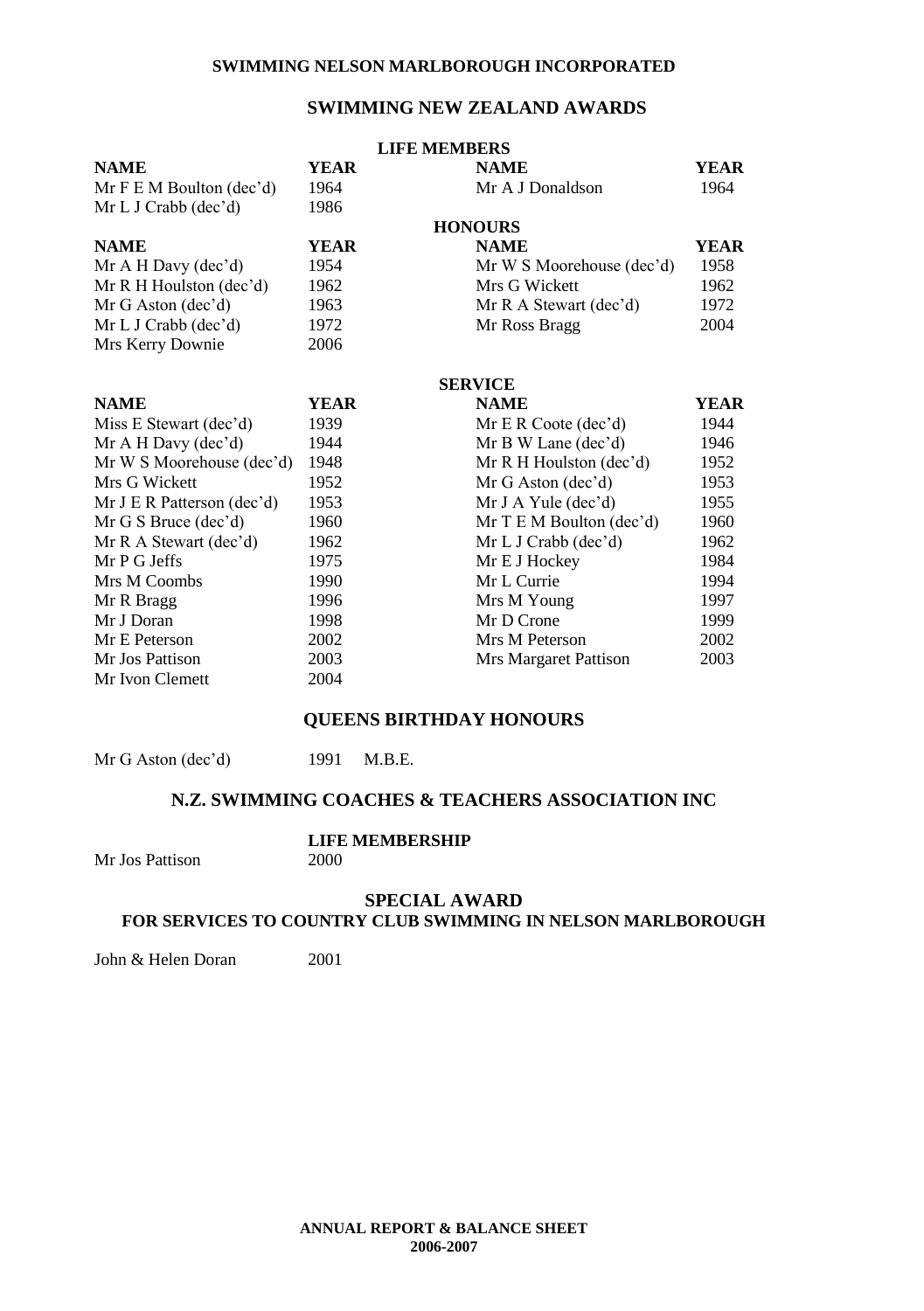#### Swimming Nelson Marlborough Inc



President's Report 2006-2007

I'm starting this report with the good news that the South Island Championships were a great success. Many thanks to Kerry Downie and her team. We have had only good comments about the meet.

Now onto what this report should be and that is Thank you to the SNM Board for their hard work and long hours that have been put into the sport of swimming in this region. We have started something extra ordinary as in SNZ strategic plan, there are a few things that the Board has started working on, with coaching in mind as well as more winter meets and more use of the ASB Aquatic Centre. (More info in the new season). Come along and see what I'm talking about.

All members of the Board have other jobs and families as well as their jobs on the Board so for those of you out there that have a say outside of the Board, please put your hand up and come join us. We appreciate all the help we can get for our swimmers and to make swimming successful in this region. If we had a full number of Board members there would only be a little for us all to do. Many hands make light work!!

I would like to say Thanks again to Margaret Young for your help to both myself and the Board. As always your knowledge is a great assistance to us all.

Katy Steele - Thanks must go to you for the great job you did on the funding front. What a difference it makes when we are lucky enough to have someone who will take on this tough job. Well done and many thanks from all of us on the Board.

A huge Thank You must go to Lisa Brown, Ian Fenemor, Wendy Fryer and Deborah Page for the arranging and transporting of the swimmers to the first South Island Country and Town meet in Queenstown. This amazing team brought home the cup for the overall points for the meet. Well done, you all did the region proud.

Thanks must also go to Johanna Gessler for her job as region Registrar/Recorder. Johanna made sure that all swimmers who had qualified in National Meets received letters informing them of this. A sterling effort Johanna, thanks again.

Well done to all the swimmers of SNM for the team spirit that I saw around the pools this year. Thank you to the parents that helped throughout the season.

I would also like to thank the parents who took and passed their Officials exams and I look forward to working with you all in the coming season.

I could go on and on but the Board has done very well this past season and one last Thank You to all that helped make it what it was.

Stephen Fryer SNM President/Chairperson.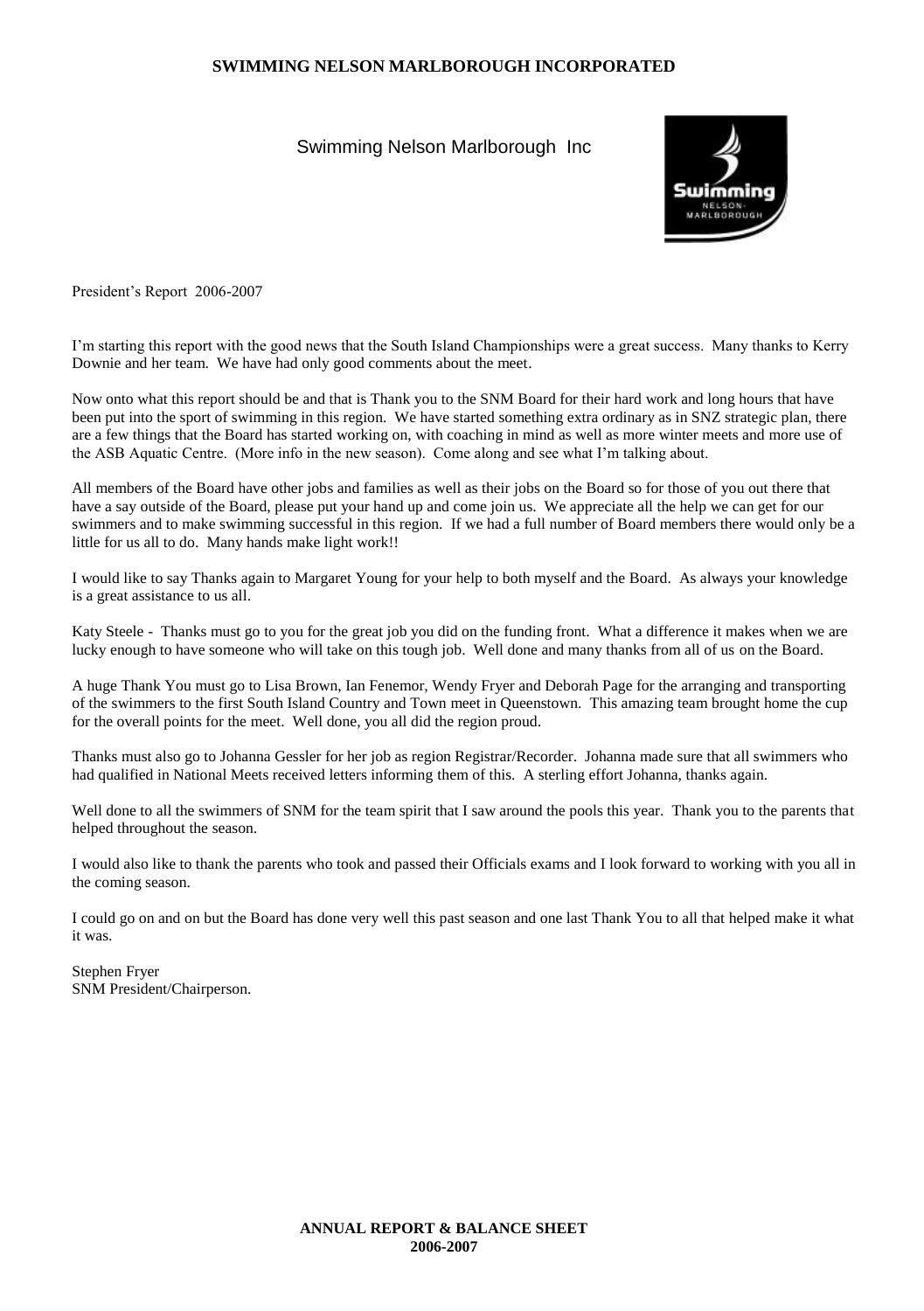#### **SWIMMING NELSON MARLBOROUGH ADMINISTRATION**

The Board of Swimming Nelson Marlborough met on ten occasions to conduct the business of the Regional Association. Thanks to Nelson South Swimming Club and The Clansman, Havelock, who have made their rooms available for these meetings.

#### *Original Board Members appointed at the Annual General Meeting 09/07/2006 and meetings attended:*

| Steve Fryer         | 10 meetings            | <b>Jos Pattison</b> | 6 meetings (4 apologies) |
|---------------------|------------------------|---------------------|--------------------------|
| <b>Brent Cheyne</b> | 9 meetings (1 apology) | Katy Steele         | 8 meetings (2 apologies) |
| Dave Hart           | 9 meetings (1 apology) | Debbie Troman       | 9 meetings (1 apology)   |
| Johanna Gessler     | 10 meetings            |                     |                          |

| <b>Observers at Board meetings:</b> |            |                 |            |  |  |  |  |
|-------------------------------------|------------|-----------------|------------|--|--|--|--|
| Margaret Young                      | 6 meetings | Michelle Cooper | 1 meetings |  |  |  |  |
| Clare Flowers                       | 4 meetings | Lisa Brown      | 1 meeting  |  |  |  |  |
| Kerry Downie                        | 1 meeting  |                 |            |  |  |  |  |

#### **NELSON MARLBOROUGH SWIMMING MEMBERSHIP FOR PAST EIGHT YEARS**

|                 | 2000 | 2001 | 2002 | 2003 | 2004 | 2005 | 2006 | 2007 |
|-----------------|------|------|------|------|------|------|------|------|
| Awatere         |      |      |      |      |      |      |      |      |
| <b>Blenheim</b> | 63   | 63   | 91   | 54   | 67   | 60   | 46   | 48   |
| Kaikoura        | 38   | 23   | 24   | 17   | 17   | 9    |      | 8    |
| Motueka         | 108  | 130  | 92   | 115  | 79   | 87   | 86   | 90   |
| Murchison       | 13   | 21   | 17   | 20   | 7    | 10   |      | 8    |
| Nayland Park    | 96   | 144  | 131  | 131  | 122  | 12   | 28   | 44   |
| <b>Nelson</b>   | 101  | 107  | 53   | 86   | 56   | 52   | 32   | 35   |
| Nelson South    | 84   | 93   | 87   | 75   | 82   | 65   | 68   | 72   |
| Golden Bay      | 17   | 15   | 15   | 29   | 20   | 30   | 49   | 45   |
| Waimea          | 82   | 60   | 55   | 85   | 94   | 70   | 32   | 38   |
| <b>Total</b>    | 602  | 656  | 565  | 612  | 544  | 400  | 342  | 388  |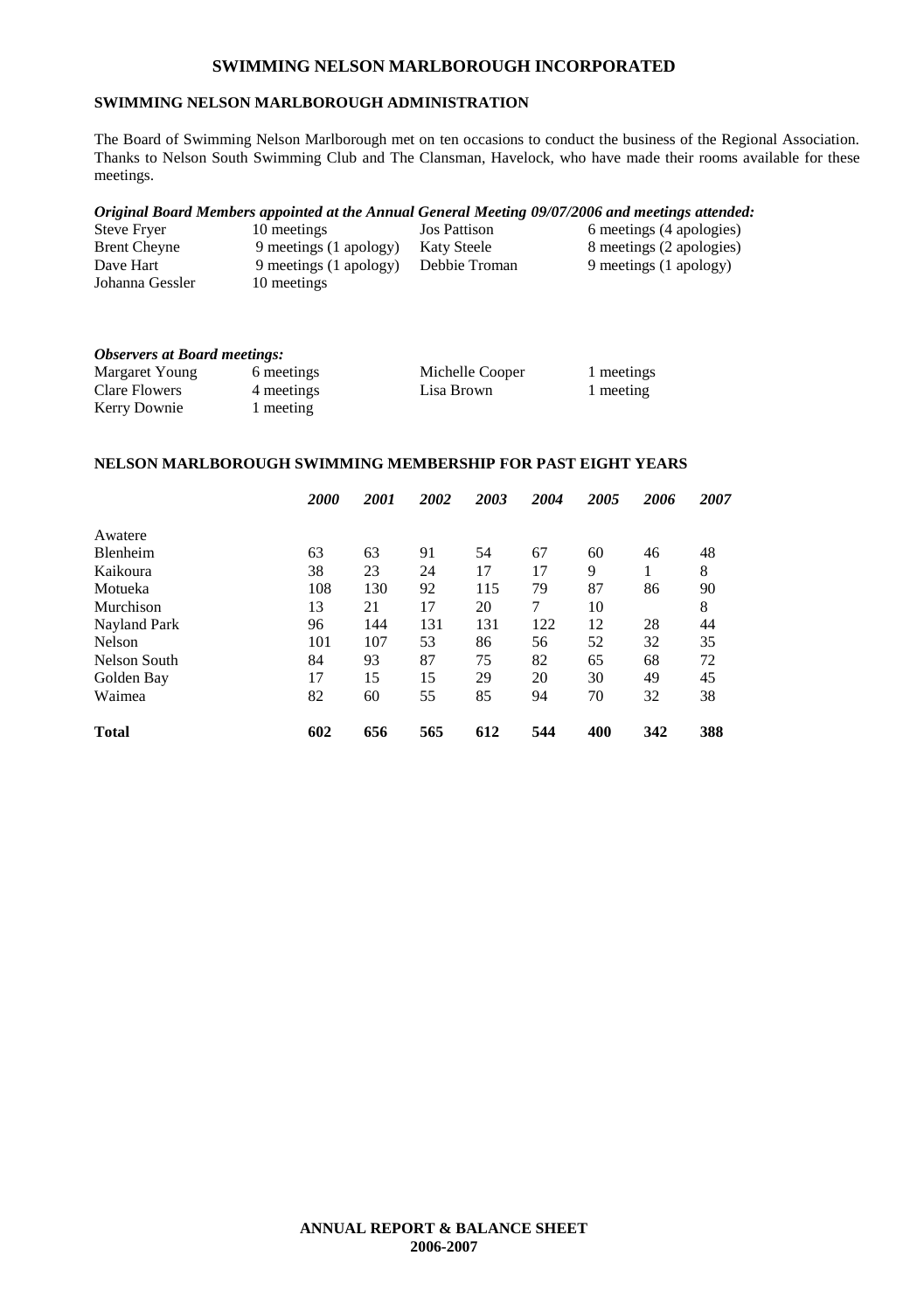#### **CLUB OFFICERS 2006-2007**

|              | <b>PRESIDENT</b>       | <b>SECRETARY</b>     | <b>TREASURER</b>      |
|--------------|------------------------|----------------------|-----------------------|
| Blenheim     | Mark Boyle             | Paula Ferguson       | <b>Beth Stewart</b>   |
| Kaikoura     | Marlene Ingram         | Linda Broughan       | <b>Judy Allison</b>   |
| Motueka      | Lisa Brown             | Diane Saunders       | Gillian Bisley        |
| Murchison    | Sue Gibson             | <b>Shelley Neame</b> | <b>Odette Collins</b> |
| Nayland Park |                        | Janice Brommell      |                       |
| Nelson       | <b>Sandy Brown</b>     | <b>Gill Thornton</b> | <b>Katy Steele</b>    |
| Nelson South | <b>Martin Anderson</b> | Lindie Nelson        | Liz Bewley            |
| Golden Bay   | Graeme Wells           | Linda Hunt           | Giesela Winter        |
| Waimea       | Michelle Cooper        | Michelle Stirling    | Maree Holland/        |

Clare Flowers

#### *Awatere is in recess*

#### **DELEGATES TO NELSON MARLBOROUGH SWIMMING 2006-2007**

| Clubs        |                                  |                        |
|--------------|----------------------------------|------------------------|
| Blenheim     | Dave Hart                        |                        |
| Kaikoura     | Not advised                      |                        |
| Motueka      | Diane Saunders                   | Lisa Brown             |
| Murchison    | Not advised                      |                        |
| Nayland Park | Not advised                      |                        |
| Nelson       | <b>Katy Steele</b>               |                        |
| Nelson South | Kerry Downie                     | <b>Martin Anderson</b> |
| Takaka       | Helen Young (Mark Boyle – proxy) |                        |
| Waimea       | Jos Pattison (proxy)             |                        |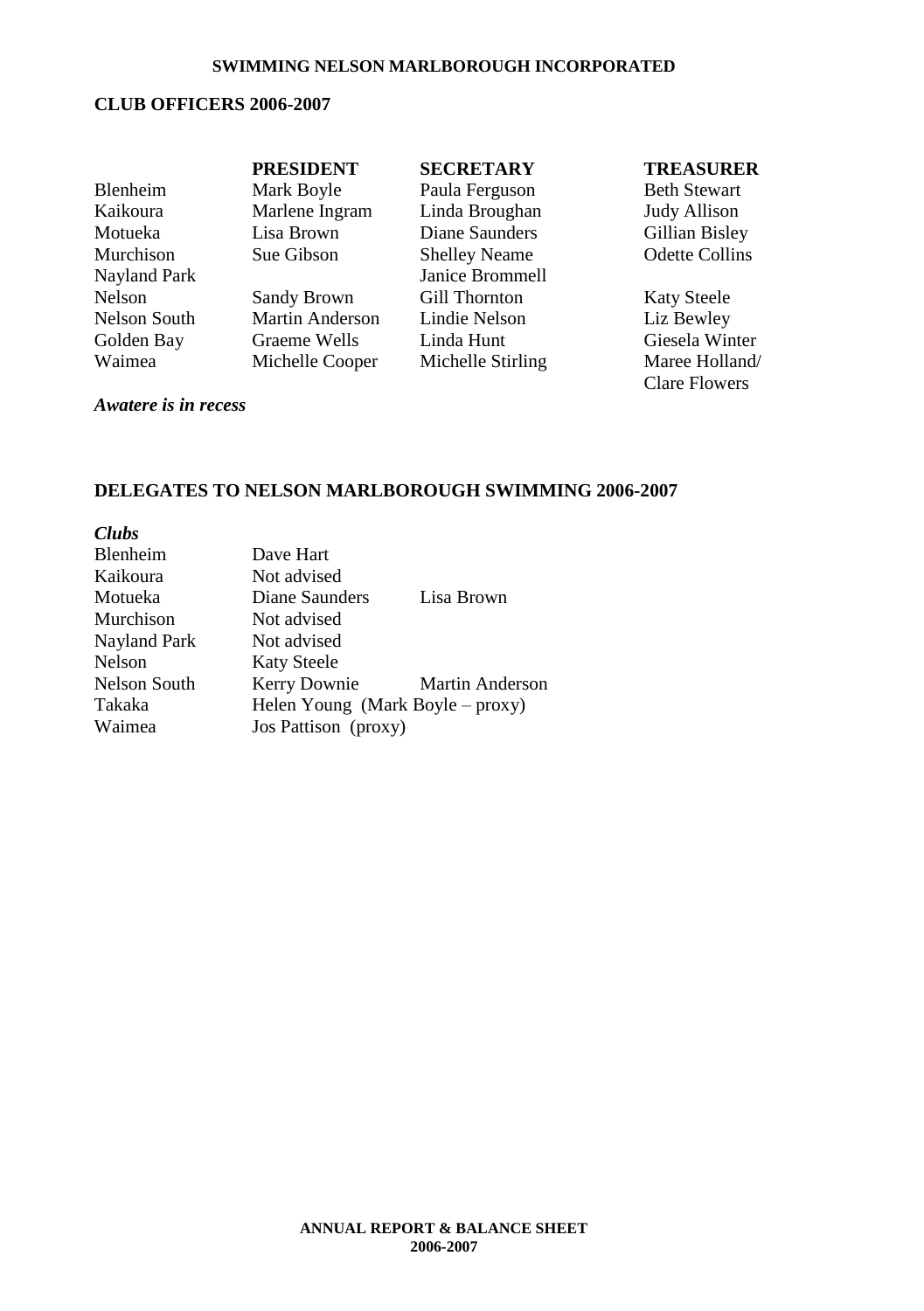#### **SWIMMING NELSON MARLBOROUGH INCORPORATED NELSON MARLBOROUGH SWIMMING REGISTERED OFFICIALS 2006-2007**

| Club            | <b>Surname</b>       | <b>First Name</b> | <b>Timekeeper</b>    | I.0.T.   | <b>Starter</b> | Recorder | Referee     |
|-----------------|----------------------|-------------------|----------------------|----------|----------------|----------|-------------|
|                 |                      |                   |                      |          |                |          |             |
| <b>Blenheim</b> | Amsler               | Therese           | Regional             |          |                |          |             |
|                 | Atkinson             | Sally             | Regional             |          |                |          |             |
|                 | <b>Boyle</b>         | Mark<br>Mick      | Regional             | Regional |                |          |             |
|                 | Brannigan<br>Clemett | Ivon              | Regional<br>National | National | Regional       |          | Regional    |
|                 | Colbert              | Peter             | Regional             |          |                |          |             |
|                 | Cummack              | Terrance          | Regional             |          |                |          |             |
|                 | Doran                | John              | National             | National | National       |          | National    |
|                 | Froden               | Susan             | Regional             |          |                |          |             |
|                 | Harris               | DL                | Regional             |          |                |          |             |
|                 | Harris               | RM                | Regional             |          |                |          |             |
|                 | Hart                 | David             | Regional             | Regional |                |          |             |
|                 | Hood                 | Fiona             | Regional             |          |                |          |             |
|                 | Kendrick             | Margaret          | Regional             |          |                |          |             |
|                 | Kerry                | Ian               | Regional             |          | Regional       |          | Regional    |
|                 | Larcombe             | John              | Regional             |          |                |          |             |
|                 | Lee                  | Catherine         | Regional             |          |                |          |             |
|                 | Lee                  | Michael           | Regional             |          |                |          |             |
|                 | McArtney             | Roger             | Regional             |          |                |          |             |
|                 | McFarlane            | Andrew            | National             | Regional | Regional       |          | Regional    |
|                 | McKenzie             | Glenys            | Regional             |          |                |          |             |
|                 | McKone               | Monica            | Regional             |          |                |          |             |
|                 | Moore                | Peter             | Regional             |          |                |          |             |
|                 | Rogers               | <b>Brian</b>      | Regional             |          |                |          |             |
|                 | Rogers               | Lynn              | Regional             |          |                |          |             |
|                 | Scherf               | Ernie             | Regional             | Regional | Regional       |          | Regional    |
|                 | Schrodet             | Karen             | Regional             |          |                |          |             |
|                 | Sharrack             | Victor            | Regional             |          |                |          |             |
|                 | Vincent              | Chris             | Regional             |          |                |          |             |
|                 | Wills                | Jenny             | Regional             |          |                |          |             |
|                 | Woods                | Jillian           | Regional             |          |                |          |             |
| Motueka         | Blackbeard           | Sharon            | Regional             | Regional |                |          |             |
|                 | Coppins              | Jan               | Regional             |          |                |          |             |
|                 | Currie               | <b>Brett</b>      | Regional             | National | Regional       |          | Regional    |
|                 | Drummond             | Nick              | Regional             | Regional |                |          |             |
|                 | Drummond             | Nikki             | Regional             |          |                |          |             |
|                 | Laing                | Stefan            |                      | Regional | Regional       |          |             |
|                 | Satherley            | Maree             | Regional             |          |                |          |             |
|                 | Saunders             | Diane             | Regional             | Regional | Regional       |          |             |
|                 | Saunders             | Ngaroma           | Regional             | Regional | Regional       |          | Regional    |
|                 | Gessler              | Johanna           |                      | Regional |                |          |             |
|                 | Gessler              | Wolfram           | Regional             |          |                |          |             |
|                 |                      |                   |                      |          |                |          |             |
| <b>Nelson</b>   | Armstrong            | Julia             | National             | Regional |                |          |             |
|                 | Armstrong            | Kevin             | National             | Regional | Regional       |          |             |
|                 | <b>Bragg</b>         | Ross              | National             | National | National       |          | <b>FINA</b> |
|                 | <b>Brown</b>         | Sandy             | Regional             | Regional |                |          |             |
|                 | Knight               | Wendy             | National             | Regional |                |          |             |
|                 | Luddon               | Trish             | Regional             |          |                |          |             |
|                 | Milligan             | Jane              |                      | Regional |                |          |             |
|                 | Thomson              | Jocelyn           | National             | Regional |                |          |             |
|                 |                      |                   |                      |          |                |          |             |
|                 |                      |                   |                      |          |                |          |             |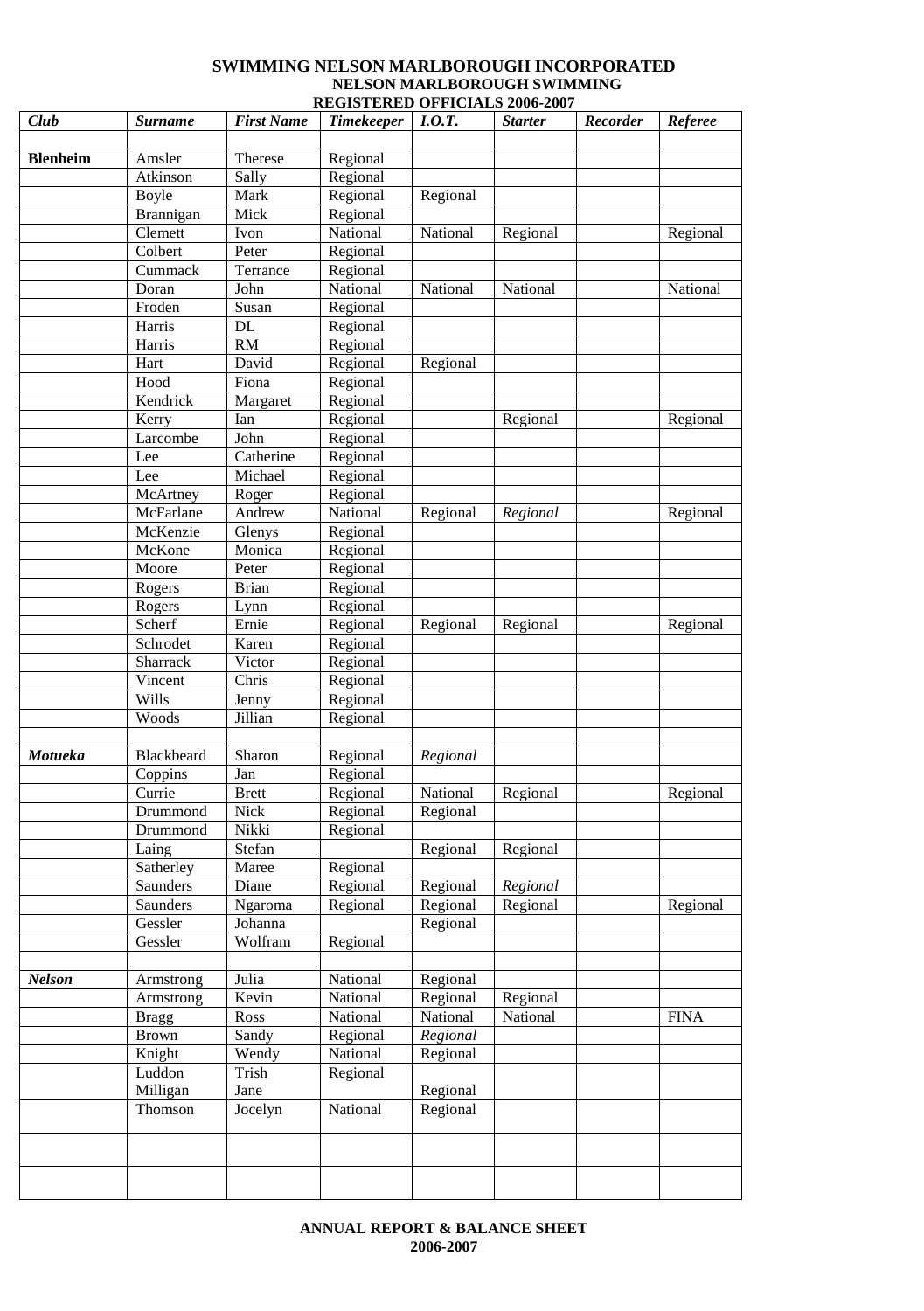| Club                | <b>Surname</b> | <b>First Name</b> | <b>Timekeeper</b> | I.0.T.   | <b>Starter</b> | <b>Recorder</b> | Referee  |
|---------------------|----------------|-------------------|-------------------|----------|----------------|-----------------|----------|
|                     |                |                   |                   |          |                |                 |          |
| <b>Nayland Park</b> | Barry          | Yvonne            | Regional          |          |                |                 |          |
|                     |                |                   |                   |          |                |                 |          |
| <b>Nelson South</b> | Bergman        | Shelley           |                   | Regional |                |                 |          |
|                     | Bewley         | John              |                   | Regional |                |                 |          |
|                     | <b>Bryant</b>  | Anne              |                   | Regional |                |                 |          |
|                     | Dean           | Tim               | Regional          |          |                |                 |          |
|                     | Downie         | Kerry             | National          | National | <b>FINA</b>    |                 | National |
|                     | Fryer          | Steve             | Regional          | National | Regional       |                 | Regional |
|                     | Fryer          | Wendy             | National          | Regional |                |                 |          |
|                     | Howes          | Kareen            | National          |          | Regional       |                 |          |
|                     | Pattison       | Jos               | Regional          |          |                |                 |          |
|                     | Pattison       | Margaret          | Regional          | Regional |                |                 |          |
|                     | Rodgers        | Les               | National          | Regional | Regional       |                 | Regional |
|                     | Troman         | Debbie            |                   | Regional |                |                 |          |
|                     | Troman         | Graeme            | Regional          | Regional | Regional       |                 | Regional |
|                     | Young          | Margaret          | Regional          |          |                |                 |          |
| <b>Golden Bay</b>   |                |                   |                   |          |                |                 |          |
|                     | Coughlan       | Linda             | Regional          |          |                |                 |          |
|                     | Coughlan       | Peter             | Regional          |          |                |                 |          |
|                     | Kohler         | Melinda           | Regional          |          |                |                 |          |
|                     | Wells          | Graeme            | Regional          | Regional |                |                 |          |
|                     |                |                   |                   |          |                |                 |          |
| <b>Waimea</b>       | Cooper         | Michelle          |                   | Regional |                |                 |          |
|                     | Flowers        | Clare             | Regional          | Regional |                |                 |          |
|                     | Flowers        | <b>Stuart</b>     | Regional          |          |                |                 |          |
|                     |                |                   |                   |          |                |                 |          |
|                     |                |                   |                   |          |                |                 |          |
|                     |                |                   |                   |          |                |                 |          |
|                     |                |                   |                   |          |                |                 |          |
|                     |                |                   |                   |          |                |                 |          |
|                     |                |                   |                   |          |                |                 |          |
|                     |                |                   |                   |          |                |                 |          |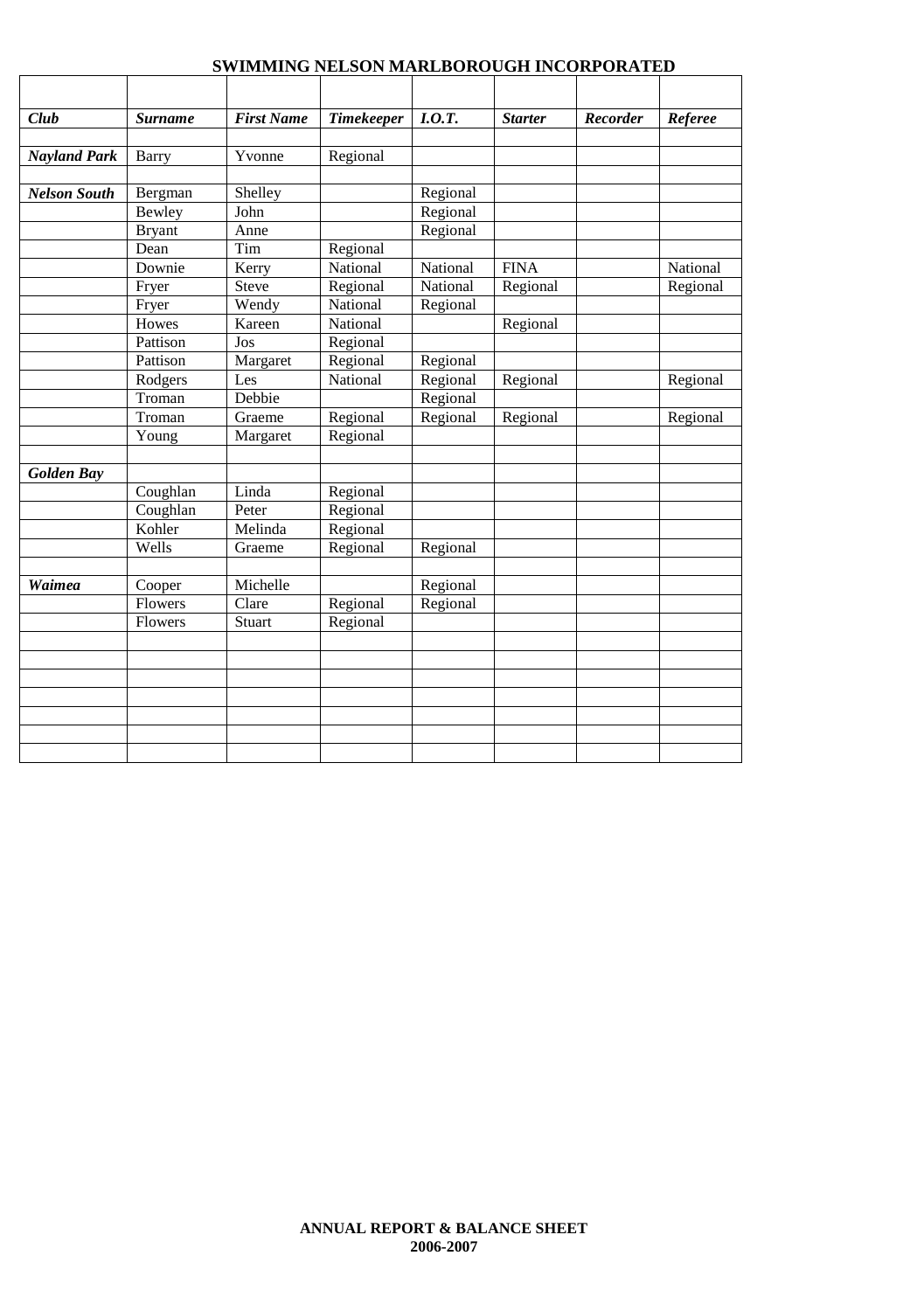#### **NELSON MARLBOROUGH SWIMMING ACTIVITIES – 2006-2007 SEASON**

#### **SNZ SPRING COMPETITION 24-27 September 2006 – Dunedin**

Swimmers and top 10 placings

| Blenheim | Angus Boyle<br><b>Brendon Ferguson</b><br>Mark Jackson |                                                    |
|----------|--------------------------------------------------------|----------------------------------------------------|
| Motueka  | Amaka Gessler                                          |                                                    |
| Nelson   | Alex Laidlaw<br>Emma Thompson                          | 50mFly, $7^{\text{th}}$ , 100mFly, $5^{\text{th}}$ |

#### **SOUTH ISLAND CHAMPIONSHIPS 02-04 February 2007 - Nelson**

Swimmers and top 10 placings:

| <b>Blenheim</b>     | Angus Boyle<br><b>Bridget Hart</b> | 400 IM, $8^{th}$ , 200m Fly, $7^{th}$ , 100m Fly, $9^{th}$                                                                                                  |
|---------------------|------------------------------------|-------------------------------------------------------------------------------------------------------------------------------------------------------------|
|                     | Mark Jackson                       | 200m Free, 9 <sup>th</sup> , 50m Free, 8 <sup>th</sup> , 400m Free, 7 <sup>th</sup>                                                                         |
|                     | Emma Moore                         | 200m Breast, 4 <sup>th,</sup> 200m Fly, 5 <sup>th</sup> , 200 IM, 9 <sup>th</sup> , 100m Breast, 3 <sup>rd</sup> ,                                          |
|                     |                                    | 100m Fly, $5th$                                                                                                                                             |
|                     | Leighton Price                     | 50m Breast, $10^{th}$                                                                                                                                       |
|                     | Nathaniel Ridley                   |                                                                                                                                                             |
|                     | Lily Ytsma                         | 50m Fly, $4^{th}$ , 200m Fly, $4^{th}$ , 100m Fly, 3 <sup>rd</sup>                                                                                          |
| <b>Nelson</b>       | <b>Jack Armstrong</b>              | 200m Back, $6th$                                                                                                                                            |
|                     | Alana Brown                        | 200m Breast, $9th$                                                                                                                                          |
|                     | Tim Corbett                        | 200m Breast, $6^{\text{th}}$ , 100m Breast, $7^{\text{th}}$                                                                                                 |
|                     | Alex Laidlaw                       | 50m Fly, 1 <sup>st</sup> , 50m Back, 1 <sup>st</sup> , 200m Fly, 1 <sup>st</sup> , 200 IM 2 <sup>nd</sup> , 50m Free, 2 <sup>nd</sup> ,<br>100m Fly, $1st$  |
|                     | Jamie Spriggs                      |                                                                                                                                                             |
|                     | Emma Thomson                       | 50m Fly, $4^{\text{th}}$ , 200m Free, $2^{\text{nd}}$ , 100m Free, $2^{\text{nd}}$ , 200 IM, $4^{\text{th}}$ , 50m Free, $5^{\text{th}}$<br>100m Fly, $3rd$ |
|                     | Joe Thornton                       |                                                                                                                                                             |
| <b>Nelson South</b> | Lisa Bergman                       |                                                                                                                                                             |
|                     | Jasmine Bewley                     | 200m Breast, $6th$ , 50m Breast, $5th$ , 50m Free, $9th$ , 100m Breast, $7th$                                                                               |
|                     | <b>Krystal Bewley</b>              |                                                                                                                                                             |
|                     | Sally Bryant                       |                                                                                                                                                             |
|                     | Ryan Cheyne                        | 100m Breast, 10 <sup>th</sup>                                                                                                                               |
|                     | Alice King                         | 200m Breast, 9 <sup>th</sup> , 100m Breast, 7 <sup>th</sup>                                                                                                 |
|                     | Thomas King                        |                                                                                                                                                             |
|                     | Jonathan Page                      | 200m Breast, 10 <sup>th</sup>                                                                                                                               |
|                     | Cassandra Troman                   |                                                                                                                                                             |
|                     | James Troman                       |                                                                                                                                                             |
| Motueka             | Isabella Bennich-Wolter            |                                                                                                                                                             |
|                     | Ann Blackbeard                     | 50m Back, 9 <sup>th</sup> , 100m Back, 10 <sup>th</sup> , 200m Back, 8 <sup>th</sup>                                                                        |
|                     | Salim Deplazes-Berl                |                                                                                                                                                             |
|                     | Faye Hudson                        | 200m Breast, $7th$ , 50m Breast, $3rd$ , 100 Breast, $6th$                                                                                                  |
|                     | Oliver Laufkotter                  | 100m Back, 10 <sup>th</sup> , 200m Back, 9 <sup>th</sup>                                                                                                    |
|                     | Dan Satherley                      |                                                                                                                                                             |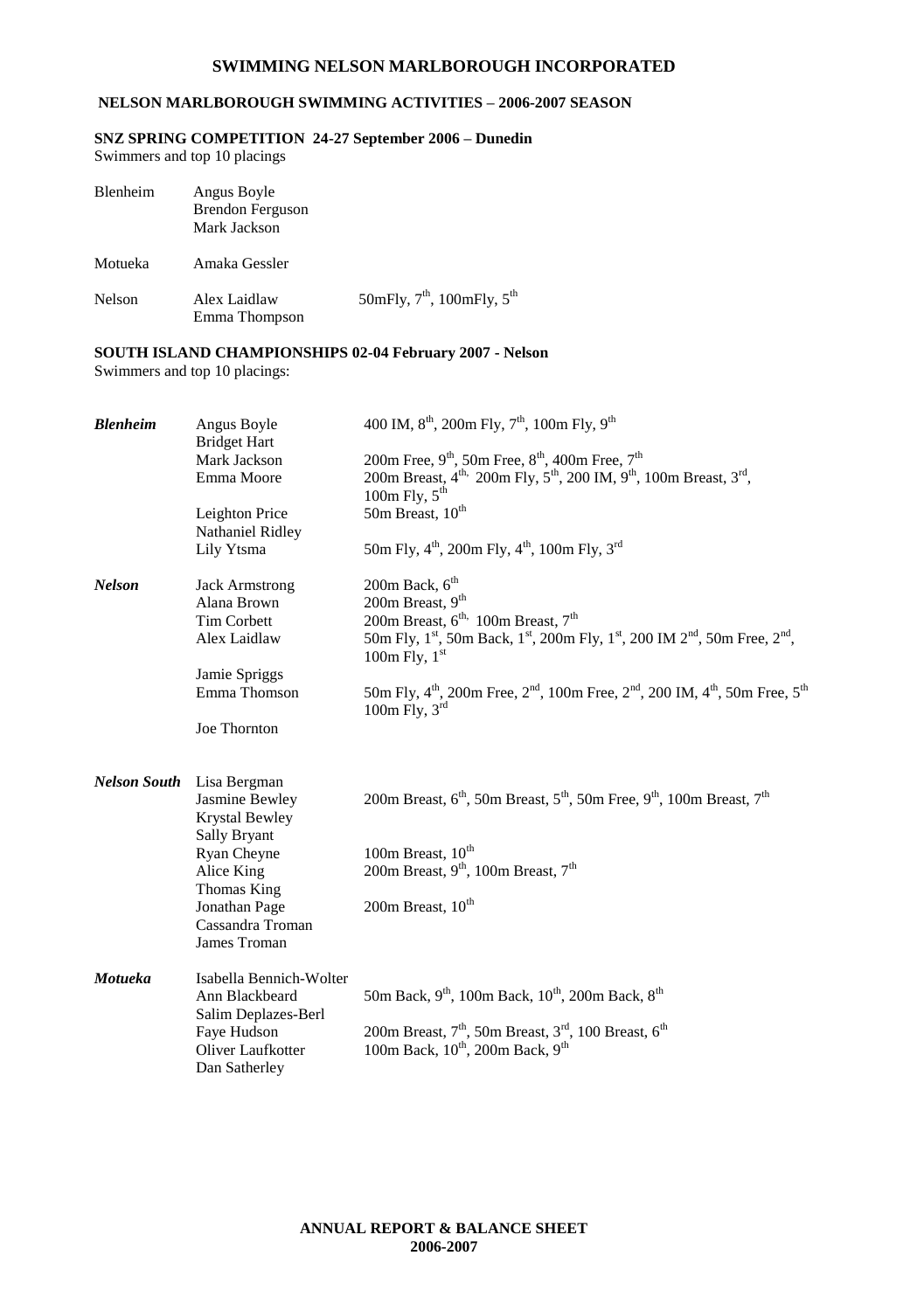### **NZ NATIONAL JUNIOR CHAMPIONSHIPS 17-18 February 2007 - Christchurch**

Our swimmers, with top ten regional placings, were as follows:

| <b>Blenheim:</b> | Nick Kerry           | 50m Breast, $5th$ , 200m Breast, $4th$ , 100m Breast, 5th  |
|------------------|----------------------|------------------------------------------------------------|
|                  | Josie Kydd           | 50m Fly, $2nd$ .                                           |
|                  | <b>Taylor Rogers</b> | 50m Fly, $8^{th}$ , 100m Back, $8^{th}$ , 200 IM, $7^{th}$ |
|                  | Diane Trayling       | 100m Fly, $2nd$ , 50m Fly, 6th                             |

#### **SOUTH ISLAND COUNTRY & TOWN COMPETITION – 1-11 February 2007 - Queenstown** NMS Swimmers:

| <b>Motueka</b>    | Liam Anderson<br>Aedan Fenemor<br>Casey Saunders | <b>Bradley Brown</b><br>Stephen Fenemor | Chrissy Brown<br>Sarah Hall |
|-------------------|--------------------------------------------------|-----------------------------------------|-----------------------------|
|                   | <i>Nelson South</i> Damian Page                  | Gerard Page                             |                             |
| <b>Golden Bay</b> | Tui Kraal                                        | Veronica Rotman                         |                             |
| Waimea            | Claire Cadwallader                               | Amy Cooper                              |                             |

#### **NZ NATIONAL DIVISION II AGE GROUP COMPETITION 21-24 March 2007 – Invercargill** Swimmers and top 8 placings:

| <b>Blenheim</b> | Leighton Price<br>Nathaniel Ridley                           | 400 IM, $7^{\text{th}}$<br>100m Breast, 2 <sup>nd</sup> , 50m Breast, 5 <sup>th</sup> , 200m Breast, 3 <sup>rd</sup>                                                                     |
|-----------------|--------------------------------------------------------------|------------------------------------------------------------------------------------------------------------------------------------------------------------------------------------------|
| <b>Nelson</b>   | Alana Brown<br><b>Tim Corbett</b>                            | 100m Breast, $2nd$ , 50m Breast, $2nd$ , 200m Breast, $2nd$                                                                                                                              |
| Nelson South    | Ryan Cheyne<br>Austen Dean<br>Alice King<br>Cassandra Troman | 50m Breast, 3rd<br>100m Breast, $7th$ , 200m Breast, $8th$ .<br>100 IM, 8th                                                                                                              |
| <b>Motueka</b>  | Isabella Bennich-Wolter<br>Max Gessler<br>Oliver Laufkotter  | 100m Fly, $7th$<br>200m Back, 3 <sup>rd</sup> , 50m Fly, 8 <sup>th</sup> , 100 IM, 7 <sup>th</sup> , 100m Back, 3 <sup>rd</sup><br>50m Back, $3^{\text{rd}}$ , 100m Fly, $5^{\text{th}}$ |
|                 | Dan Satherley                                                |                                                                                                                                                                                          |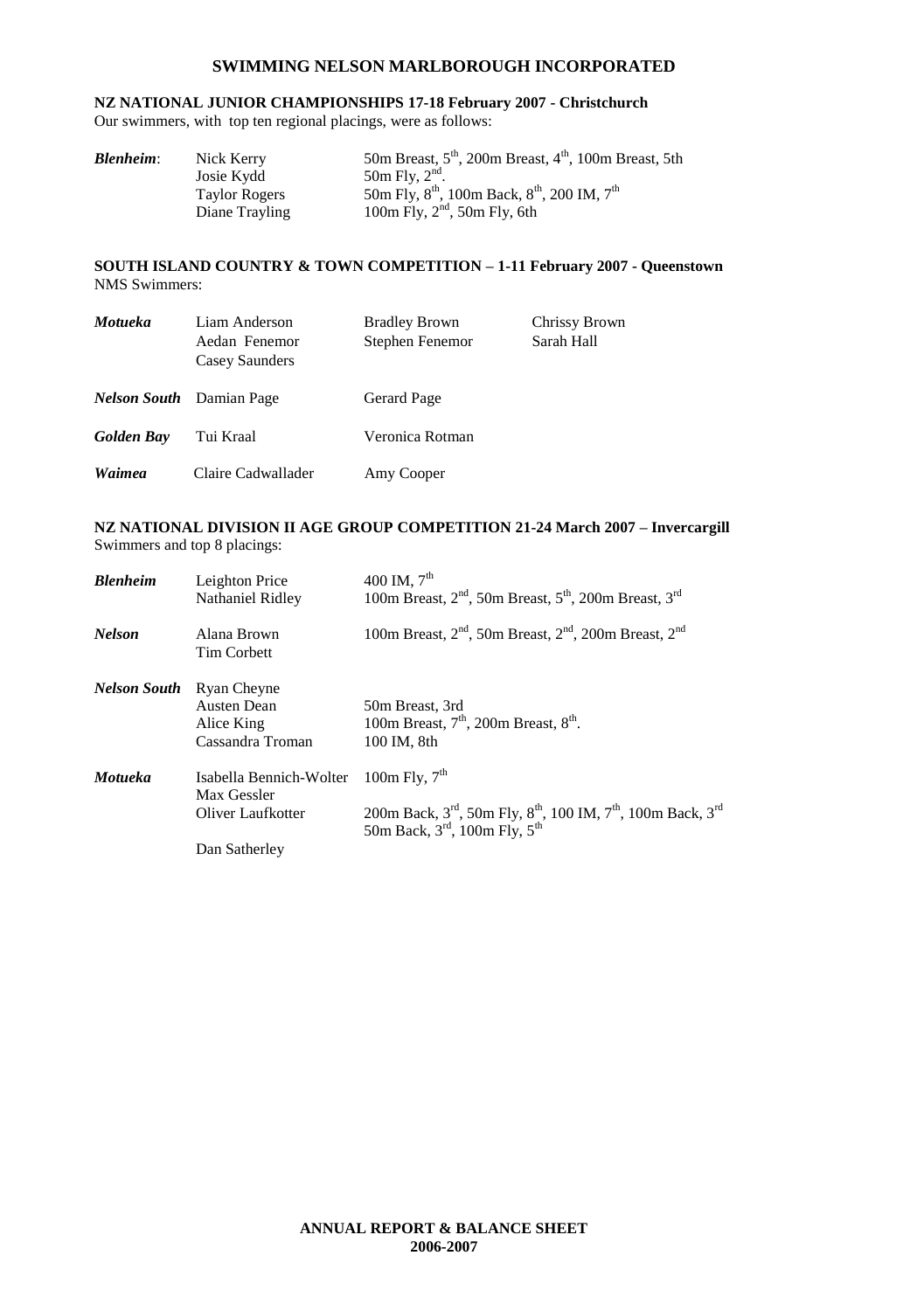#### **NZ NATIONAL AGE GROUP CHAMPIONSHIPS 6– 10 March 2007 - Hamilton**

| Blenheim | Angus Boyle  |
|----------|--------------|
|          | Mark Jackson |
|          | Emma Moore   |

*Nelson South* Jasmine Bewley

**NZ YOUTH & OPEN CHAMPIONSHIPS 3 – 8 April 2007 - Christchurch** Swimmers attending

| Motueka | Ann Blackbeard | finalist 50m Back 16yr  |
|---------|----------------|-------------------------|
|         | Faye Hudson    | 50m Breast, $2nd 16$ yr |

*Blenheim* Brendon Ferguson

**HARRY DAVY TROPHY 2006 (Nelson City Clubs)** this meet was not contested this season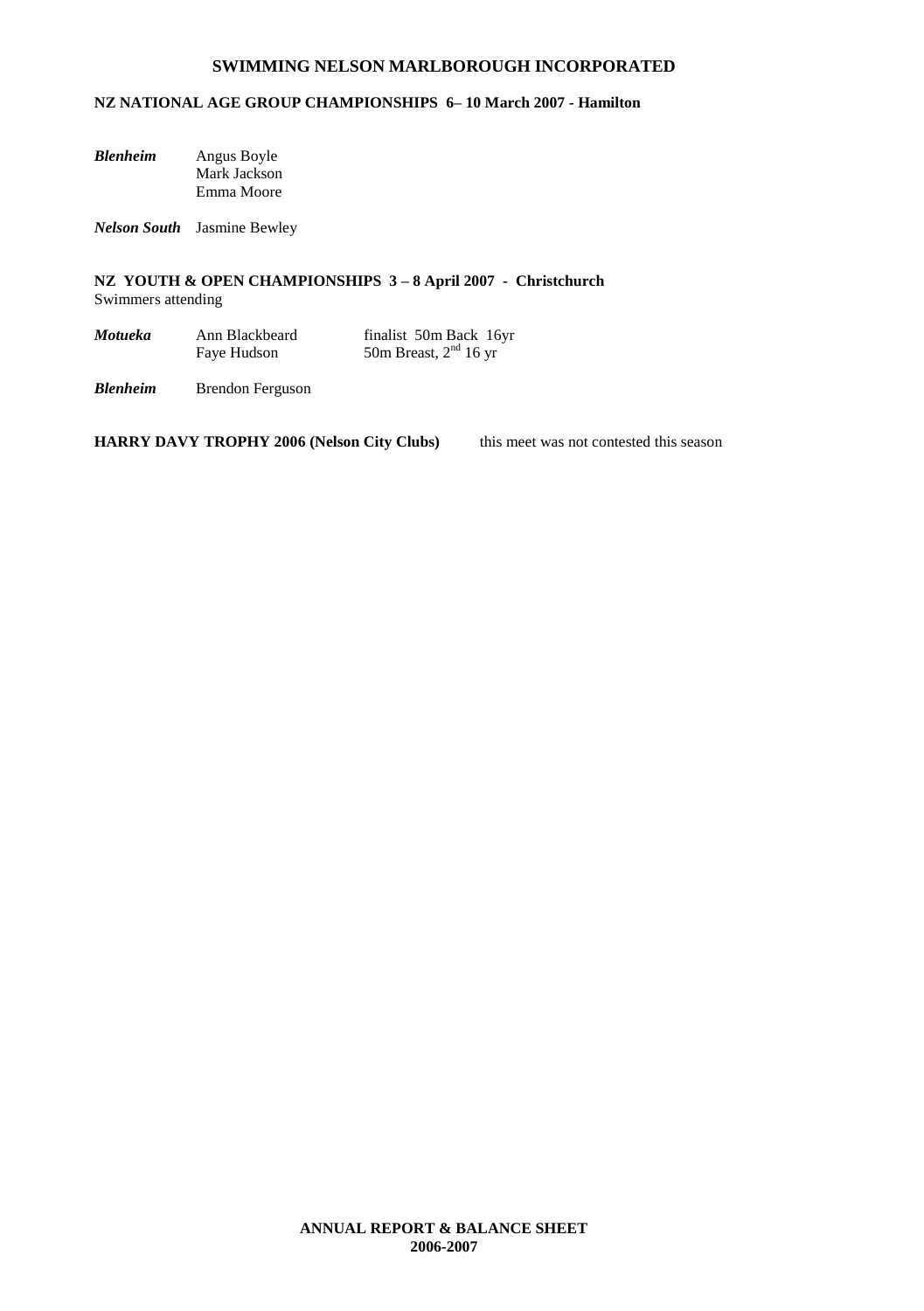# **TROPHY WINNERS**

# **RECORDS**

**&**

# **TITLEHOLDERS**

**2006-2007**

# **SEASON**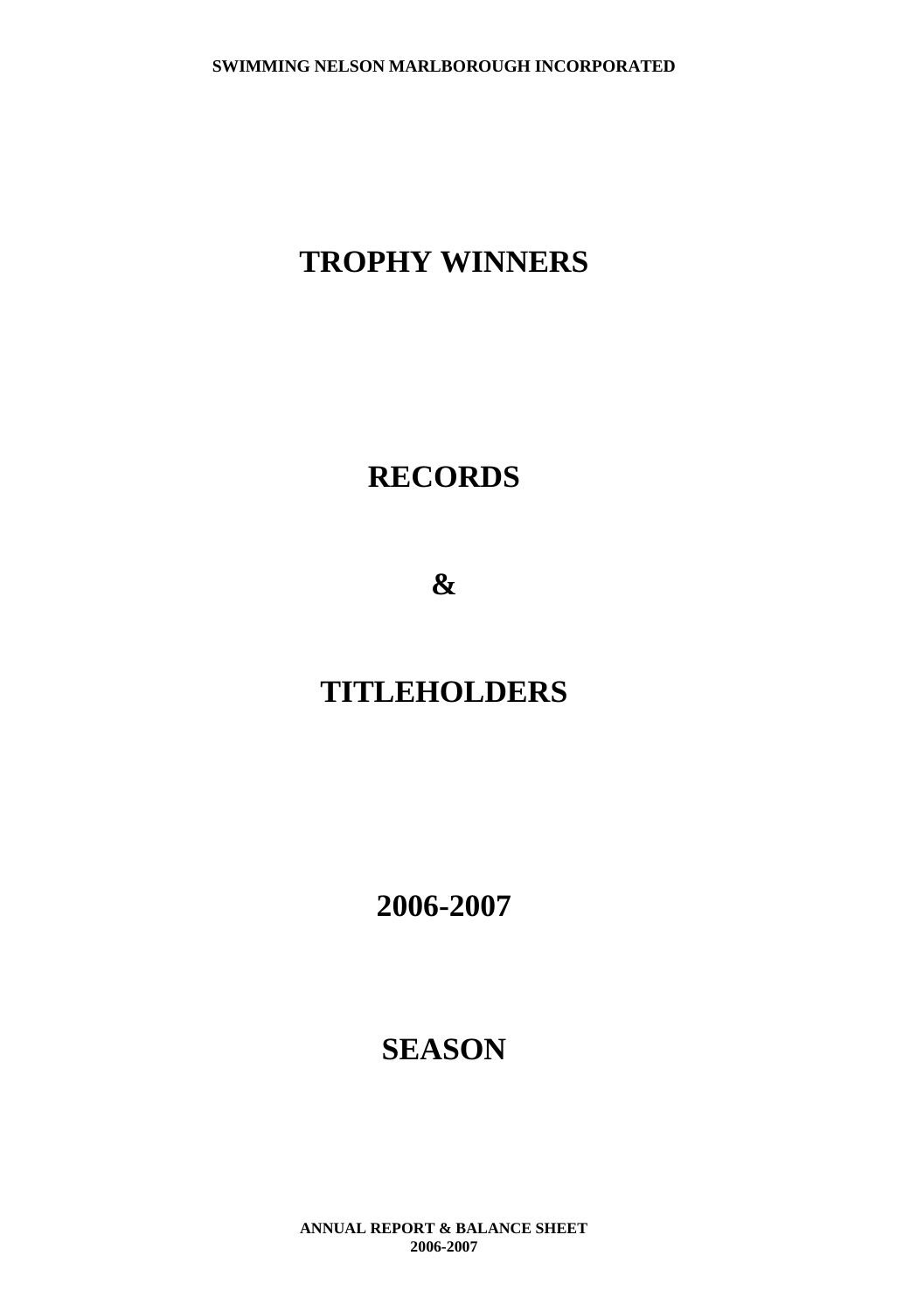#### **TROPHY WINNERS 2006-2007 SEASON**

**Belsham Trophy** Amaka Gessler<br> **Competitor of the Year** 2005-2006 *Competitor of the Year* 

*Country Club most points*

*Marie Saul Cup* Ryan Cheyne *Best all round swimmer*

*Clubs with most Handicap points*

*Marion Coombs Cup* no presentation *Best all round Synchro swimmer*

*Life Members Cup* Bradley Brown *Best all round swimmer Country Clubs*

*Durrant Family Trophy* Josie Kydd *Best all round 12yr girl*

*Durrant Family Trophy* Nick Kerry *Best all round 12yr boy*

*Margaret Young Trophy* Annie Eden *Best all round 10yr girl*

*Margaret Young Trophy* Damien Page *Best all round 10yr boy*

*Mens inter-club relay*

*Womens inter-club relay*

*Inter-club age group relay*

*Inter Provincial 8 a side relay*

*Harry Davy Goodwill Trophy* No presentation *Nelson area inter-club competition*

*Inter-club points competition*

*Collings Family Cup* No presentation *Best all round diver*

*Water Polo Shield* No presentation *Best all round player*

*George Aston Cup* No presentation **Crest Cup** Motueka Swimming Club *Y.M.C.A. Cup* Blenheim Swimming Club **Workers Co-Op Shield** Blenheim Swimming Club **Ton Boulton Cup** Nelson South Swim Club *Laurie Crabb Cup* Nelson South Swim Club *J G Bacon Memorial Cup* Blenheim Swim Club **Buchanan Cup** Nelson South Swimming Club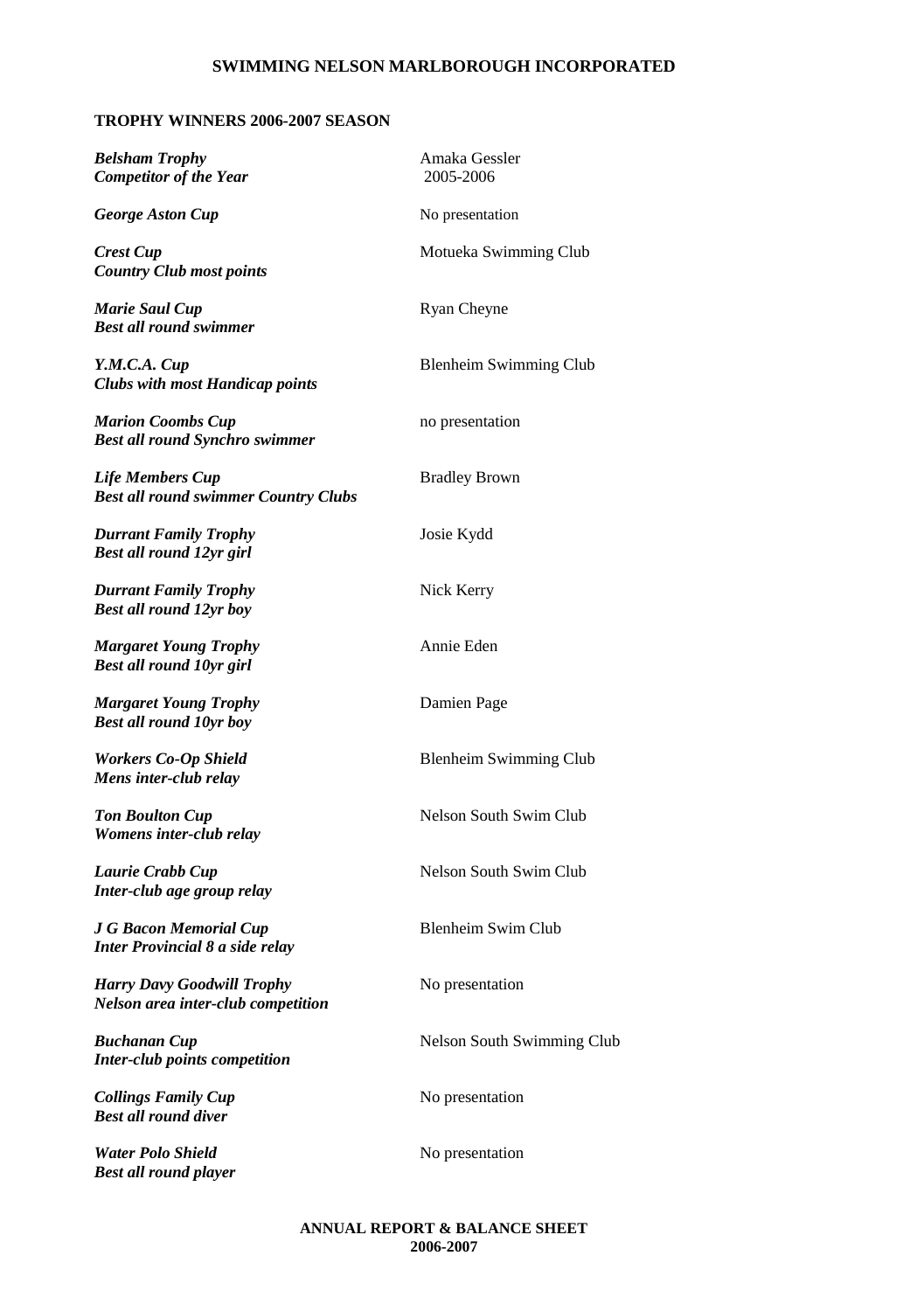#### **SNM RECORDS BETTERED IN THE 2006-2007 SEASON**

**( listed in order of events during the season )**

#### **AquaGym Winter Meet 2006 26-May-06 to 28-May-06 SC Meters**

| <b>Female 13-13 50 Back</b>            |                                                                                              |                          |                                     |
|----------------------------------------|----------------------------------------------------------------------------------------------|--------------------------|-------------------------------------|
| <b>35.00</b><br>33.69 **               | ANN BLACKBEARD at NelsonMarlborough Age Group Ch<br>Alex LAIDLAW at AquaGym Winter Meet 2006 | 12/03/2004<br>26/05/2006 | <b>MOTNM -NM</b><br><b>NELNM-NM</b> |
| <b>Female 13-13 50 Fly</b>             |                                                                                              |                          |                                     |
| 33.32                                  | <b>Standard</b>                                                                              | 24/06/2000               |                                     |
| $31.42$ **                             | Alex LAIDLAW at AquaGym Winter Meet 2006                                                     | 26/05/2006               | <b>NELNM-NM</b>                     |
| <b>Female 13-13 100 Fly</b>            |                                                                                              |                          |                                     |
| 1:10.43                                | <b>Standard</b>                                                                              | 24/06/2000               |                                     |
| $1:09.76$ **                           | Alex LAIDLAW at AquaGym Winter Meet 2006                                                     | 26/05/2006               | <b>NELNM-NM</b>                     |
| Female 13-13 100 IM                    |                                                                                              |                          |                                     |
| 1:16.73                                | Amaka GESSLER at Nelson Marlborough Winter Meet                                              | 19/09/2003               | NELNM -NM                           |
| $1:12.08$ **                           | Alex LAIDLAW at AquaGym Winter Meet 2006                                                     | 26/05/2006               | <b>NELNM-NM</b>                     |
|                                        | QEII Mid Winter 2006 14-Jul-06 to 16-Jul-06 LC Meters                                        |                          |                                     |
| <b>Female 13-13 100 Fly</b><br>1:10.43 | <b>VICKI GLEESON</b>                                                                         | 4/02/1984                |                                     |
| $1:09.47$ **                           | Alex LAIDLAW at QEII Mid Winter 2006                                                         | 14/07/2006               | <b>NLSNM</b><br><b>NELNM-NM</b>     |
|                                        |                                                                                              |                          |                                     |
| <b>Female 13-13 200 Fly</b>            |                                                                                              |                          |                                     |
| 2:40.69                                | <b>LAURIE WILLIAMS</b>                                                                       | 29/01/1993               | <b>BLENM</b>                        |
| $2:40.36$ **                           | Alex LAIDLAW at QEII Mid Winter 2006                                                         | 14/07/2006               | <b>NELNM-NM</b>                     |
|                                        | <b>BSC Ribbon Meet 5 August 06 05-Aug-06 SC Meters</b>                                       |                          |                                     |
| <b>Male 16-16 50 Breast</b>            |                                                                                              |                          |                                     |
| 33.66                                  | <b>Standard</b>                                                                              | 24/06/2000               |                                     |
| $33.42$ **                             | SEAN B. KERRY at BSC Ribbon Meet 5 August 06                                                 | 5/08/2006                | <b>BLENM-NM</b>                     |
|                                        | <b>Wharenui Winter Olympics 2006 10-Aug-06 to 13-Aug-06 LC Meters</b>                        |                          |                                     |
| <b>Female 13-13 100 Fly</b>            |                                                                                              |                          |                                     |
| 1:09.47                                | Alex Laidlaw at QII Midwinter Meet 2006                                                      | 14/07/1984               | <b>NELNM</b>                        |
| $1:09.34$ **                           | Alex LAIDLAW at Wharenui Winter Olympics 2006                                                | 10/08/2006               | <b>NELNM -NM</b>                    |
| <b>Female 13-13 200 Fly</b>            |                                                                                              |                          |                                     |
| 2:40.36                                | Alex Laidlaw at QII Mid WinterMeet 2006                                                      | 14/07/1993               | <b>NELNM</b>                        |
| $2:38.19$ **                           | Alex LAIDLAW at Wharenui Winter Olympics 2006                                                | 10/08/2006               | <b>NELNM-NM</b>                     |
|                                        |                                                                                              |                          |                                     |
|                                        | <b>Nelson South Meet September 09-Sep-06 SC Meters</b>                                       |                          |                                     |
| <b>Female 13-13 50 Fly</b>             |                                                                                              |                          |                                     |
| 31.42                                  | Alex Laidlaw at Aquagym WinterMeet 2006                                                      | 26/05/2006               | <b>NELNM</b>                        |
| $31.21$ **                             | Alex LAIDLAW at Nelson South Meet September                                                  | 9/09/2006                | NELNM-NM                            |
| <b>Female 16-16 50 Fly</b>             |                                                                                              |                          |                                     |
| 31.45                                  | HANNAH A SAUNDERS at Nelson Marlborough Winter Meet                                          | 20/09/2002               | <b>MOTNM</b>                        |
| 31.32 **                               | AMAKA L. GESSLER at Nelson South Meet September                                              | 9/09/2006                | MOT-NM                              |
| <b>Female 16-16 200 IM</b>             |                                                                                              |                          |                                     |
| 2:35.00                                | Emma THOMSON at Nelson Marlborough Winter Meet 2005                                          | 23/09/2005               | NELNM -NM                           |
| $2:31.31$ **                           | AMAKA L. GESSLER at Nelson South Meet September                                              | 9/09/2006                | MOT-NM                              |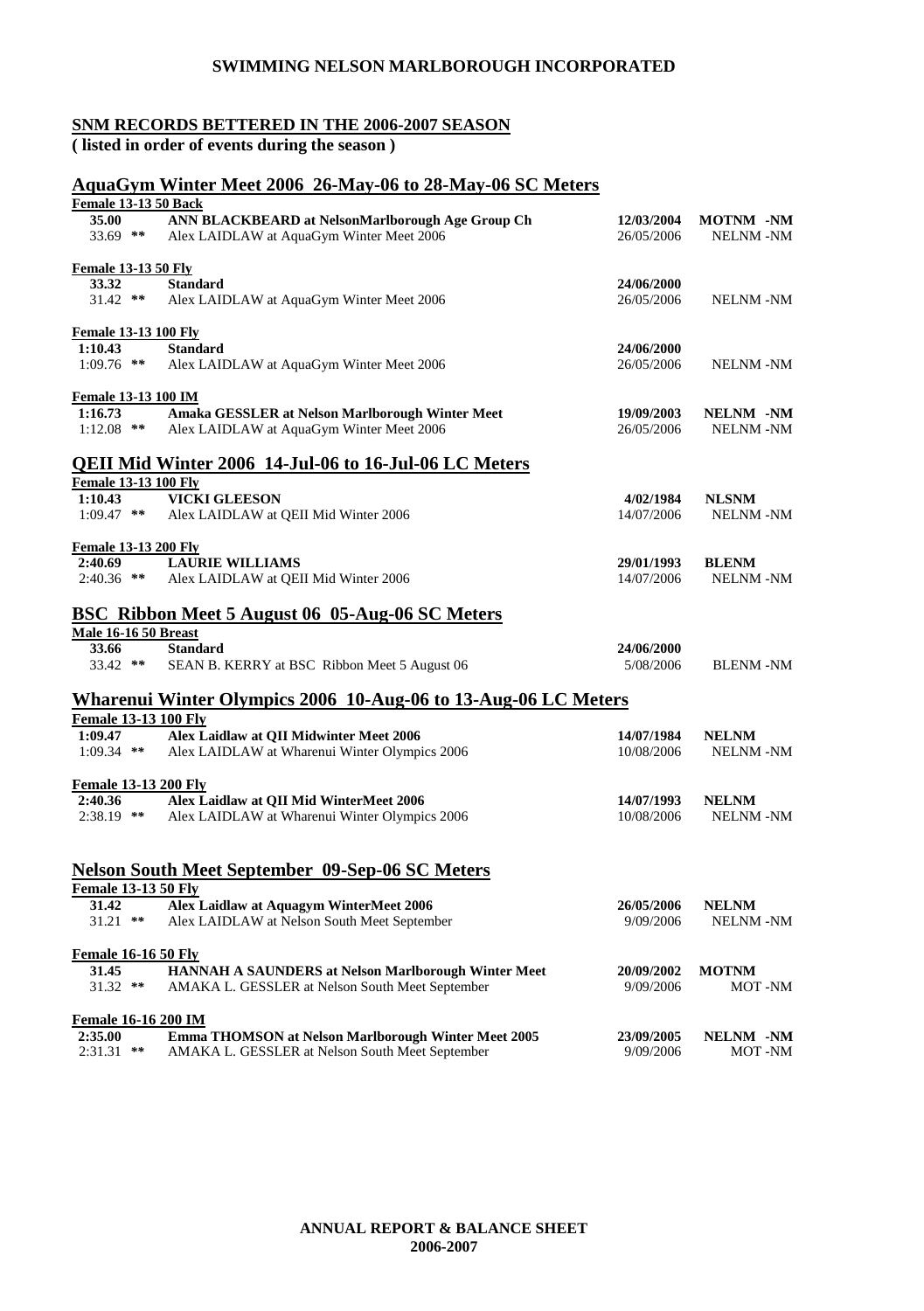### **Nelson Marlborough Winter Meet 2006 22-Sep-06 to 24-Sep-06 SC Meters**

| <b>Female 13-13 50 Breast</b> |                                                                                                                 |                          |                                     |
|-------------------------------|-----------------------------------------------------------------------------------------------------------------|--------------------------|-------------------------------------|
| 38.21<br>37.99 **             | Alice K. King at 2006 Division II Competition<br>EMMA K. MOORE at Nelson Marlborough Winter Meet 2006           | 22/03/2006<br>22/09/2006 | NLSNM -NM<br><b>BLENM -NM</b>       |
| <b>Female 13-13 400 IM</b>    |                                                                                                                 |                          |                                     |
| 5:33.53                       | <b>Standard</b>                                                                                                 | 24/06/2000               |                                     |
| 5:32.17 **                    | EMMA K. MOORE at Nelson Marlborough Winter Meet 2006                                                            | 22/09/2006               | <b>BLENM-NM</b>                     |
| Female 15-15 50 Breast        |                                                                                                                 |                          |                                     |
| 35.55<br>$35.12$ **           | <b>Standard</b><br>JASMINE A. BEWLEY at Nelson Marlborough Winter Meet 2006                                     | 24/06/2000<br>22/09/2006 | <b>NLSNM-NM</b>                     |
| <b>Male 14-14 100 IM</b>      |                                                                                                                 |                          |                                     |
| 1:07.99                       | Angus Boyle at 2006 Wharanui Junior Olympics                                                                    | 20/04/2006               | <b>BLENM</b>                        |
| $1:06.92$ **                  | Jono Lee at Nelson Marlborough Winter Meet 2006                                                                 | 22/09/2006               | <b>BLENM-NM</b>                     |
| <b>Male 16-16 1500 Free</b>   |                                                                                                                 |                          |                                     |
| 21:07.38<br>18:30.06 **       | MICHAEL L KENDRICK at Nelson Marlborough Winter Meet<br>HARRISON T. DEAN at Nelson Marlborough Winter Meet 2006 | 19/09/2003<br>22/09/2006 | <b>BLENM -NM</b><br><b>NELNM-NM</b> |
| <b>Male 16-16 50 Breast</b>   |                                                                                                                 |                          |                                     |
| 33.42                         | <b>SEAN B. KERRY at BSC Ribbon Meet 5 August 06</b>                                                             | 5/08/2006                | <b>BLENM-NM</b>                     |
| 33.05 **                      | SEAN B. KERRY at Nelson Marlborough Winter Meet 2006                                                            | 22/09/2006               | <b>BLENM-NM</b>                     |
| <b>Male 16-16 100 Breast</b>  |                                                                                                                 |                          |                                     |
| 1:15.15                       | <b>Standard</b>                                                                                                 | 24/06/2000               |                                     |
| $1:13.83$ **                  | SEAN B. KERRY at Nelson Marlborough Winter Meet 2006                                                            | 22/09/2006               | <b>BLENM-NM</b>                     |
| <b>Male 16-16 200 Breast</b>  |                                                                                                                 |                          |                                     |
| 2:41.14                       | Leighton A. Riley at Top 200 & Fab 50's                                                                         | 8/11/2003                | NELNM -NM                           |
| 2:39.04 **                    | SEAN B. KERRY at Nelson Marlborough Winter Meet 2006                                                            | 22/09/2006               | <b>BLENM -NM</b>                    |
| <u> Male 16-16 100 IM</u>     |                                                                                                                 |                          |                                     |
| 1:08.24                       | <b>DARREN PERANO</b>                                                                                            | 2/09/2000                | <b>BLENM</b>                        |
| $1:07.70$ **                  | SEAN B. KERRY at Nelson Marlborough Winter Meet 2006                                                            | 22/09/2006               | <b>BLENM -NM</b>                    |
| <u>Male 16-16 400 IM</u>      | <b>BEN DRUMMOND</b>                                                                                             |                          |                                     |
| 5:18.46<br>$5:16.35$ **       | HARRISON T. DEAN at Nelson Marlborough Winter Meet 2006                                                         | 22/09/2000<br>22/09/2006 | <b>MOTNM</b><br><b>NELNM-NM</b>     |
|                               | <u>Female Open 50 Breast</u>                                                                                    |                          |                                     |
| 35.60                         | at 2006 DIVII competition<br><b>Faye Hudson</b>                                                                 | 22/03/2006               | <b>NLSNM</b>                        |
| $35.12$ **                    | JASMINE A. BEWLEY at Nelson Marlborough Winter Meet 2006                                                        | 22/09/2006               | NLSNM-NM                            |
|                               | 2006 Spring Competition 24-Sep-06 to 27-Sep-06 SC Meters                                                        |                          |                                     |
| <b>Female 14-14 50 Fly</b>    |                                                                                                                 |                          |                                     |
| 32.00                         | <b>Standard</b>                                                                                                 | 24.06.2000               | <b>NELNM-NM</b>                     |
| $30.43$ **                    | Alex LAIDLAW at 2006 Spring Competition                                                                         | 25/09/2006               | <b>NELNM-NM</b>                     |
| 30.48                         | Alex LAIDLAW at 2006 Spring Competition                                                                         | 25/09/2006               | <b>NELNM-NM</b>                     |
| <b>Female 14-14 100 Fly</b>   |                                                                                                                 |                          |                                     |
| 1:09.43                       | <b>Standard</b>                                                                                                 | 24.06.2000               | <b>NELNM-NM</b>                     |
| $1:07.38**$                   | Alex LAIDLAW at 2006 Spring Competition                                                                         | 26/09/2006               | <b>NELNM-NM</b>                     |
| 1:08.33                       | Alex LAIDLAW at 2006 Spring Competition                                                                         | 26/09/2006               | <b>NELNM-NM</b>                     |
| <b>Female 13-13 200 Fly</b>   |                                                                                                                 |                          |                                     |
| 2:35.24                       | Andrea Copland at 2006 Nelson South Club Champs                                                                 | 18/03/2006               | NLS -NM                             |
| $2:30.52$ **                  | Alex LAIDLAW at 2006 Spring Competition                                                                         | 24/09/2006               | <b>NELNM-NM</b>                     |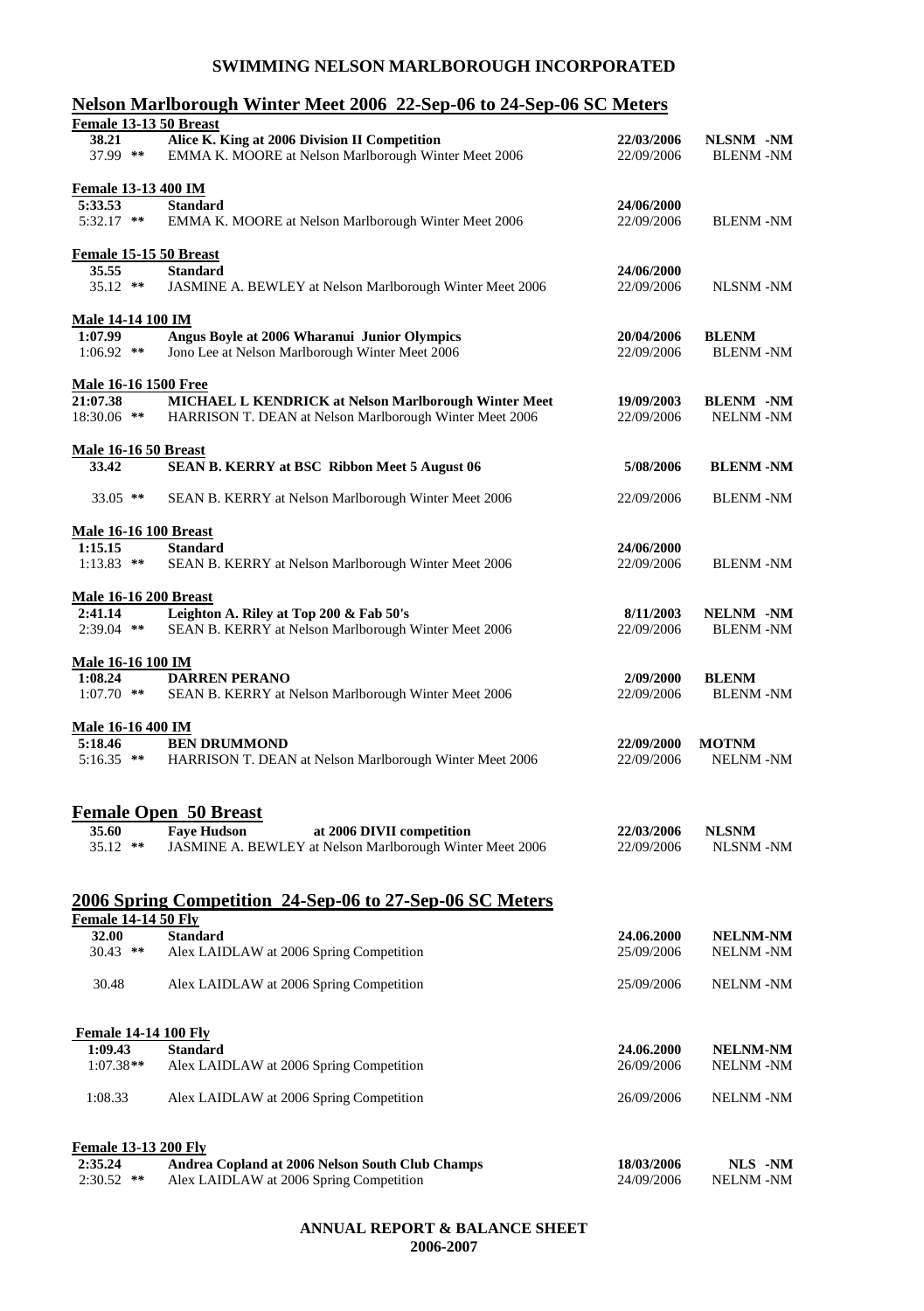| <b>Female 16-16 50 Free</b>  |                                                                                                |                          |                                     |
|------------------------------|------------------------------------------------------------------------------------------------|--------------------------|-------------------------------------|
| 28.45<br>$27.83$ **          | Emma THOMSON at Aquagym Challenge Meet 2 SC 05<br>AMAKA L. GESSLER at 2006 Spring Competition  | 18/11/2005<br>24/09/2006 | <b>NELNM -NM</b><br><b>MOTNM-NM</b> |
| <b>Female 16-16 100 Free</b> |                                                                                                |                          |                                     |
| 1:02.32<br>$1:01.09$ **      | Emma THOMSON at 2005 Hot 100's<br>AMAKA L. GESSLER at 2006 Spring Competition                  | 29/10/2005<br>24/09/2006 | <b>NELNM -NM</b><br><b>MOTNM-NM</b> |
| <b>Female 16-16 200 Free</b> |                                                                                                |                          |                                     |
| 2:15.37                      | <b>Standard</b>                                                                                | 24/06/2000               |                                     |
| $2:14.83$ **                 | AMAKA L. GESSLER at 2006 Spring Competition                                                    | 24/09/2006               | MOTNM-NM                            |
| <b>Female 16-16 50 Fly</b>   |                                                                                                |                          |                                     |
| 31.32<br>$30.68$ **          | AMAKA L. GESSLER at Nelson South Meet September<br>AMAKA L. GESSLER at 2006 Spring Competition | 9/09/2006<br>24/09/2006  | <b>MOT</b> -NM<br><b>MOTNM-NM</b>   |
| Female 16-16 100 IM          |                                                                                                |                          |                                     |
| 1:11.38                      | Emma THOMSON at Nelson Marlborough Winter Meet 2005                                            | 23/09/2005               | NELNM -NM                           |
| $1:09.40$ **                 | AMAKA L. GESSLER at 2006 Spring Competition                                                    | 24/09/2006               | MOTNM-NM                            |
| Female 16-16 200 IM          |                                                                                                |                          |                                     |
| 2:31.31                      | AMAKA L. GESSLER at Nelson South Meet September                                                | 9/09/2006                | <b>MOT-NM</b>                       |
| $2:30.20$ **                 | AMAKA L. GESSLER at 2006 Spring Competition                                                    | 24/09/2006               | <b>MOTNM -NM</b>                    |
| <b>Female 17-17 50 Free</b>  |                                                                                                |                          |                                     |
| 28.77                        | <b>STANDARD</b>                                                                                | 3/02/2001                |                                     |
| $27.66$ **                   | Emma THOMSON at 2006 Spring Competition                                                        | 24/09/2006               | <b>NELNM-NM</b>                     |
| <b>Female 17-17 100 Free</b> |                                                                                                |                          |                                     |
| 1:02.52<br>$1:01.32$ **      | <b>Standard</b><br>Emma THOMSON at 2006 Spring Competition                                     | 24/06/2000<br>24/09/2006 | <b>NELNM -NM</b>                    |
| <b>Female 17-17 50 Fly</b>   |                                                                                                |                          |                                     |
| 30.87                        | <b>Standard</b>                                                                                | 24/06/2001               |                                     |
| $30.67$ **                   | Emma THOMSON at 2006 Spring Competition                                                        | 24/09/2006               | <b>NELNM-NM</b>                     |
| <b>Female 17-17 100 IM</b>   |                                                                                                |                          |                                     |
| 1:13.65                      | Leesa JOHNSTON at Wharenui100's & Relay Meet 200                                               | 25/06/2004               | <b>BLENM -NM</b>                    |
| $1:08.88$ **                 | Emma THOMSON at 2006 Spring Competition                                                        | 24/09/2006               | <b>NELNM -NM</b>                    |
| Female 17-17 200 IM          |                                                                                                |                          |                                     |
| 2:32.58                      | <b>Megan Ramsay</b>                                                                            | 30/06/2000               | <b>NELNM</b>                        |
| $2:29.73$ **                 | Emma THOMSON at 2006 Spring Competition                                                        | 24/09/2006               | <b>NELNM-NM</b>                     |
| <b>Male 14-14 100 Fly</b>    |                                                                                                |                          |                                     |
| 1:04.05                      | <b>Standard</b>                                                                                | 24/06/2000               |                                     |
| $1:04.00$ **                 | ANGUS J. BOYLE at 2006 Spring Competition                                                      | 24/09/2006               | <b>BLENM-NM</b>                     |
|                              | <b>Female Open 50 Free</b>                                                                     |                          |                                     |
| 28.26                        | Amaka Gessler at Wharanui Junior Olympics 2006                                                 | 7/04/1999                | <b>MOTNM</b>                        |
| $27.66$ **                   | Emma THOMSON at 2006 Spring Competition                                                        | 24/09/2006               | <b>NELNM-NM</b>                     |
| 27.83                        | AMAKA L. GESSLER at 2006 Spring Competition                                                    | 24/09/2006               | <b>MOTNM-NM</b>                     |
| <b>Female Open 50 Fly</b>    |                                                                                                |                          |                                     |
| 30.72                        | <b>MEGAN RAMSAY</b>                                                                            | 23/08/2000               | <b>NELNM</b>                        |
| $30.43$ **                   | Alex LAIDLAW at 2006 Spring Competition                                                        | 24/09/2006               | <b>NELNM-NM</b>                     |
| 30.48                        | Alex LAIDLAW at 2006 Spring Competition                                                        | 24/09/2006               | <b>NELNM-NM</b>                     |
| 30.67                        | Emma THOMSON at 2006 Spring Competition                                                        | 24/09/2006               | <b>NELNM-NM</b>                     |
| 30.68                        | AMAKA L. GESSLER at 2006 Spring Competition                                                    | 24/09/2006               | MOTNM-NM                            |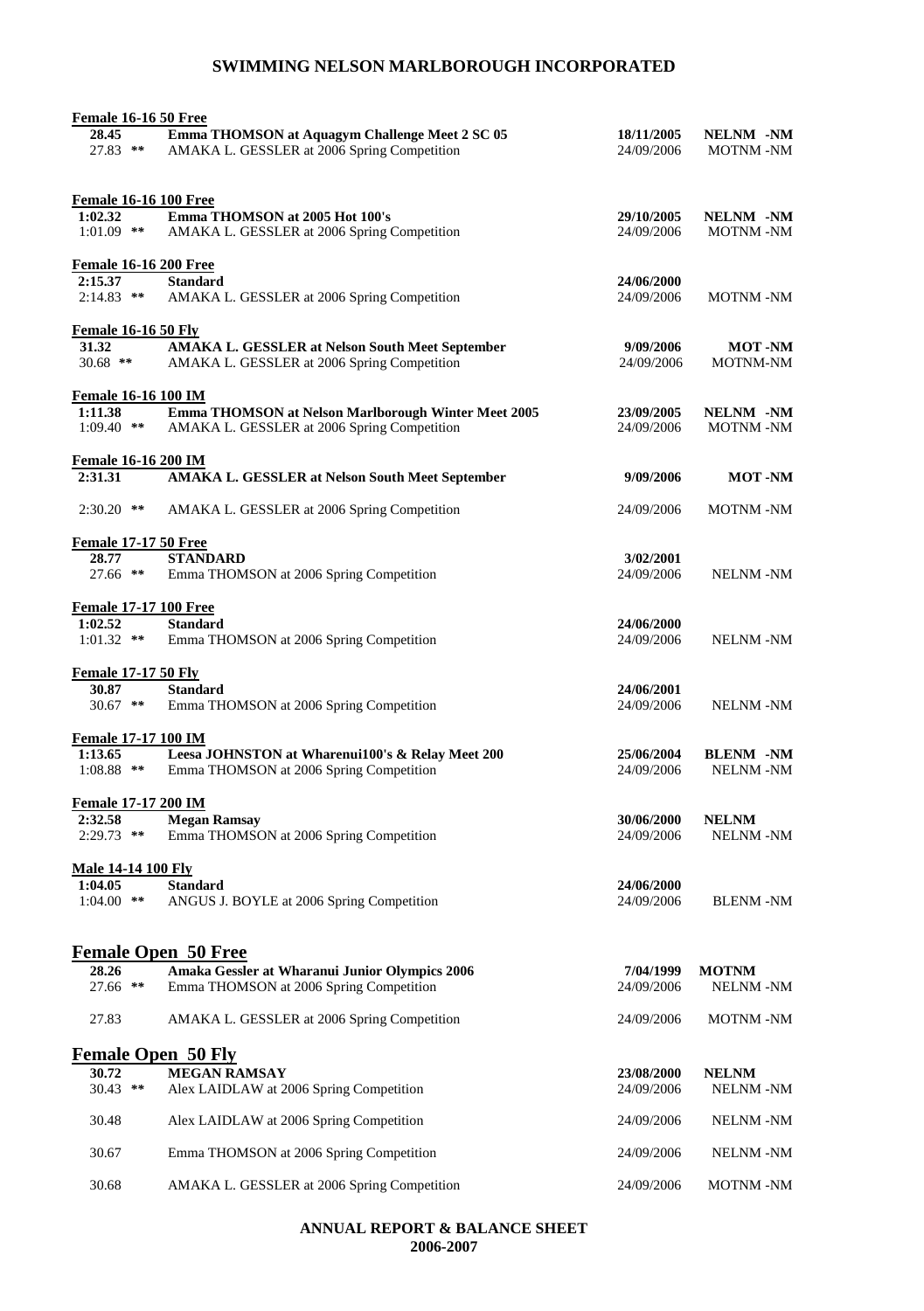|                                         | <b>Female Open 100 IM</b>                                                                    |                          |                                     |
|-----------------------------------------|----------------------------------------------------------------------------------------------|--------------------------|-------------------------------------|
| 1:10.69                                 | <b>CHER BLACK</b>                                                                            | 4/10/1998                | <b>NELNM</b>                        |
| $1:08.88$ **                            | Emma THOMSON at 2006 Spring Competition                                                      | 24/09/2006               | <b>NELNM-NM</b>                     |
| 1:09.40                                 | AMAKA L. GESSLER at 2006 Spring Competition                                                  | 24/09/2006               | <b>MOTNM-NM</b>                     |
|                                         | 2006 Hot 100's 28-Oct-06 SC Meters                                                           |                          |                                     |
| Female 16-16 100 Breast                 |                                                                                              |                          |                                     |
| 1:20.11<br>$1:19.91$ **                 | Emma THOMSON at 2005 Hot 100's<br>AMAKA L. GESSLER at 2006 Hot 100's                         | 29/10/2005<br>28/10/2006 | NELNM -NM<br>MOT-NM                 |
|                                         | Jasi Christmas Cracker 02-Dec-06 to 03-Dec-06 SC Meters                                      |                          |                                     |
| <b>Female 16-16 100 Back</b><br>1:12.76 | HANNAH A SAUNDERS at Nelson Marlborough Winter Meet                                          | 20/09/2002               | <b>MOTNM</b>                        |
| $1:12.59$ **                            | AMAKA L. GESSLER at Jasi Christmas Cracker                                                   | 2/12/2006                | <b>UNAT</b>                         |
| Female 16-16 100 Breast                 |                                                                                              |                          |                                     |
| 1:19.91                                 | AMAKA L. GESSLER at 2006 Hot 100's                                                           | 28/10/2006               | <b>MOT</b> -NM                      |
| $1:19.81**$                             | AMAKA L. GESSLER at Jasi Christmas Cracker                                                   | 2/12/2006                | <b>UNAT</b>                         |
|                                         | <b>Canterbury A Championships 17-Jan-07 to 21-Jan-07 LC Meters</b>                           |                          |                                     |
| <b>Female 14-14 400 Free</b>            |                                                                                              |                          |                                     |
| 4:42.29<br>$4:41.90$ **                 | Emma THOMSON at WSA LC SUMMER CHAMPS<br>Alex LAIDLAW at Canterbury A Championships           | 17/01/2003<br>17/01/2007 | <b>MOTNM -NM</b><br><b>NELNM-NM</b> |
| <b>Female 14-14 50 Back</b>             |                                                                                              |                          |                                     |
| 34.33                                   | Amaka GESSLER at New Zealand Age Group Championship                                          | 1/03/2005                | NELNM -NM                           |
| 33.46 **                                | Alex LAIDLAW at Canterbury A Championships                                                   | 17/01/2007               | <b>NELNM-NM</b>                     |
| 34.31                                   | Alex LAIDLAW at Canterbury A Championships                                                   | 17/01/2007               | <b>NELNM-NM</b>                     |
| <b>Female 14-14 50 Fly</b>              |                                                                                              |                          |                                     |
| 31.50<br>$30.02$ **                     | Emma THOMSON at National Age Group Championshi<br>Alex LAIDLAW at Canterbury A Championships | 2/03/2003<br>17/01/2007  | <b>MOTNM -NM</b><br><b>NELNM-NM</b> |
| 30.33                                   | Alex LAIDLAW at Canterbury A Championships                                                   | 17/01/2007               | <b>NELNM-NM</b>                     |
| <b>Female 14-14 100 Fly</b>             |                                                                                              |                          |                                     |
| 1:08.81                                 | Emma THOMSON at National Age Group Championshi                                               | 2/03/2003                | <b>MOTNM -NM</b>                    |
| $1:05.93$ **                            | Alex LAIDLAW at Canterbury A Championships                                                   | 17/01/2007               | <b>NELNM-NM</b>                     |
| 1:08.25                                 | Alex LAIDLAW at Canterbury A Championships                                                   | 17/01/2007               | <b>NELNM-NM</b>                     |
| <b>Female 14-14 200 Fly</b>             |                                                                                              |                          |                                     |
| 2:33.86                                 | <b>LISA GOULDING</b>                                                                         | 17/01/1992               | <b>NLSNM</b>                        |
| $2:29.26$ **                            | Alex LAIDLAW at Canterbury A Championships                                                   | 17/01/2007               | <b>NELNM-NM</b>                     |
| 2:33.08                                 | Alex LAIDLAW at Canterbury A Championships                                                   | 17/01/2007               | <b>NELNM-NM</b>                     |
| <b>Female 18-18 50 Free</b>             |                                                                                              |                          |                                     |
| 28.95<br>28.93 **                       | <b>MEGAN RAMSAY</b><br>Emma THOMSON at Canterbury A Championships                            | 27/07/2000<br>17/01/2007 | <b>NELNM</b><br><b>NELNM-NM</b>     |
|                                         |                                                                                              |                          |                                     |
| <b>Female 18-18 100 Free</b><br>1:02.87 | <b>MEGAN RAMSAY</b>                                                                          | 27/07/2000               | <b>NELNM</b>                        |
| $1:01.40$ **                            | Emma THOMSON at Canterbury A Championships                                                   | 17/01/2007               | <b>NELNM-NM</b>                     |
| <b>Female 18-18 200 IM</b>              |                                                                                              |                          |                                     |
| 2:35.12                                 | <b>MEGAN RAMSAY</b>                                                                          | 21/10/2000               | <b>NELNM</b>                        |
| 2:34.60 **                              | Emma THOMSON at Canterbury A Championships                                                   | 17/01/2007               | <b>NELNM-NM</b>                     |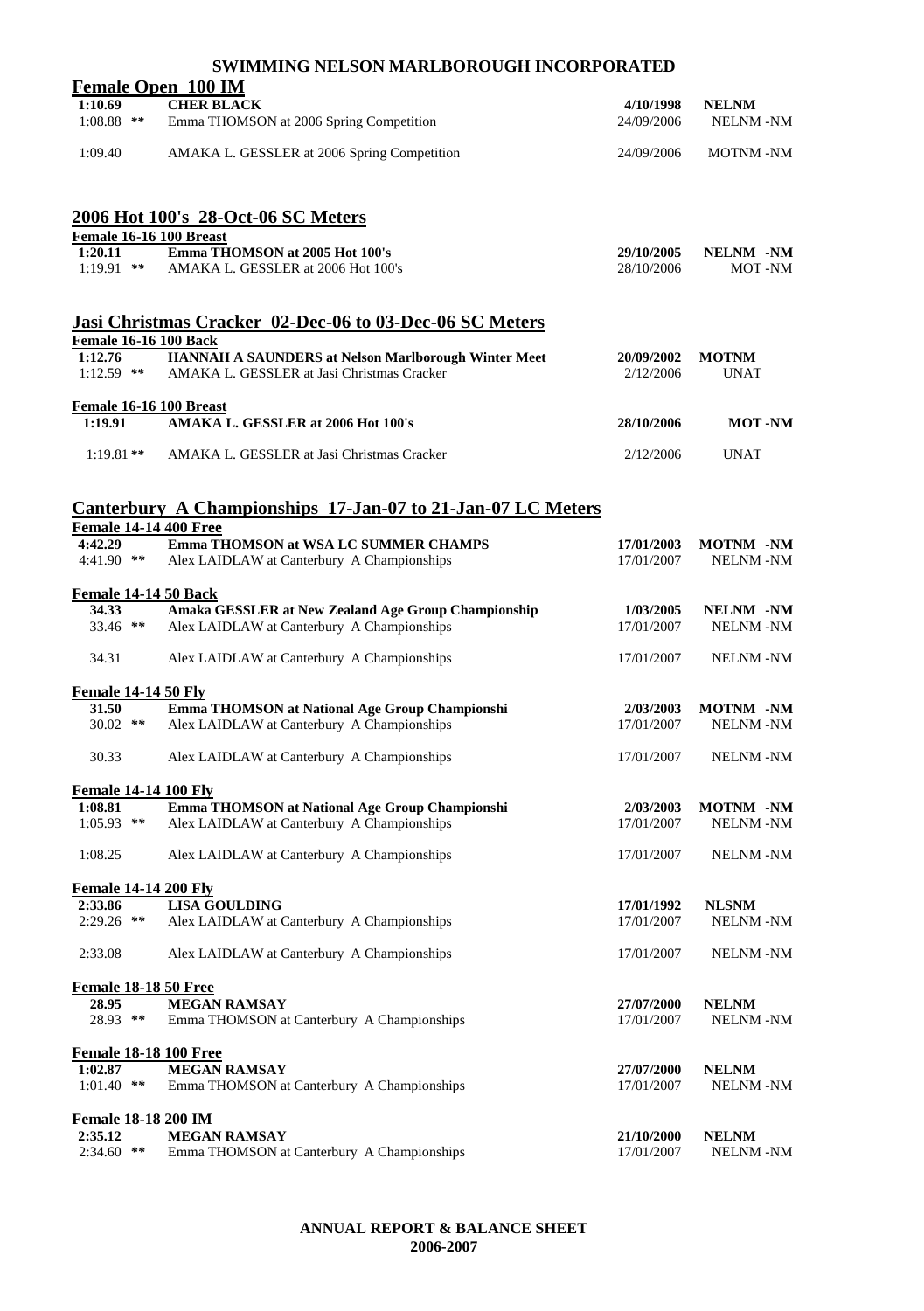| <b>Male 16-16 800 Free</b>   |                                                                                                                                |            |                  |
|------------------------------|--------------------------------------------------------------------------------------------------------------------------------|------------|------------------|
| 20:00.00                     | <b>NEW RECORD</b>                                                                                                              | 27/06/1998 | <b>NONE</b>      |
| $9:58.64$ **                 | Harrison T. Dean at Canterbury A Championships                                                                                 | 17/01/2007 | <b>NLSNM-NM</b>  |
| <b>Male 16-16 1500 Free</b>  |                                                                                                                                |            |                  |
| 20:16.44                     | MICHAEL L KENDRICK at Blenheim 1500 2003                                                                                       | 17/02/2003 | <b>BLENM -NM</b> |
| 19:21.37 **                  | Harrison T. Dean at Canterbury A Championships                                                                                 | 17/01/2007 | <b>NLSNM-NM</b>  |
|                              | <b>Female Open 50 Fly</b>                                                                                                      |            |                  |
| 30.81                        | <b>TRACEY NORTON</b>                                                                                                           | 10/09/1992 | <b>BLENM</b>     |
| 30.02 **                     | Alex LAIDLAW at Canterbury A Championships                                                                                     | 17/01/2007 | <b>NELNM-NM</b>  |
| 30.33                        | Alex LAIDLAW at Canterbury A Championships                                                                                     | 17/01/2007 | <b>NELNM-NM</b>  |
|                              | <b>Female Open 100 Fly</b>                                                                                                     |            |                  |
| 1:06.92                      | <b>TRACEY NORTON</b>                                                                                                           | 9/09/1992  | <b>BLENM</b>     |
| $1:05.93$ **                 | Alex LAIDLAW at Canterbury A Championships                                                                                     | 17/01/2007 | <b>NELNM-N</b>   |
|                              | Wgtn LC Champs 19-Jan-07 to 22-Jan-07 LC Meters                                                                                |            |                  |
| <b>Male 16-16 50 Back</b>    |                                                                                                                                |            |                  |
| 31.32                        | <b>MARCUS H. SAUNDERS at 2004 Division II Competition</b>                                                                      | 15/04/2004 | <b>MOTNM -NM</b> |
| 31.00 **                     | Brendon R. Ferguson at Wgtn LC Champs                                                                                          | 19/01/2007 | <b>BLENM</b>     |
|                              | <b>South Island Championships 02-Feb-07 to 04-Feb-07 LC Meters</b>                                                             |            |                  |
| Female 16-16 50 Breast       |                                                                                                                                |            |                  |
| 37.52                        | MARLIES KOEVOET at DIVISION 11 NATIONAL CHAMPION                                                                               | 18/04/2001 | <b>NLSNM</b>     |
| 36.55 **                     | FAYE D. HUDSON at South Island Championships                                                                                   | 2/02/2007  | <b>MOTNM-NM</b>  |
| 37.40                        | FAYE D. HUDSON at South Island Championships                                                                                   | 2/02/2007  | <b>MOTNM-NM</b>  |
|                              | Female 16-16 100 Breast                                                                                                        |            |                  |
| 1:23.40                      | <b>KIMBERLEY HALL</b>                                                                                                          | 15/01/2000 | <b>NLSNM</b>     |
| $1:21.63$ **                 | FAYE D. HUDSON at South Island Championships                                                                                   | 2/02/2007  | <b>MOTNM-NM</b>  |
| 1:21.88                      | FAYE D. HUDSON at South Island Championships                                                                                   | 2/02/2007  | <b>MOTNM-NM</b>  |
| <b>Female 18-18 200 Free</b> |                                                                                                                                |            |                  |
| 2:15.17                      | <b>MEGAN RAMSAY</b>                                                                                                            | 27/07/2000 | <b>NELNM</b>     |
| $2:13.63$ **                 | Emma THOMSON at South Island Championships                                                                                     | 2/02/2007  | <b>NELNM-NM</b>  |
| <b>Female 18-18 200 IM</b>   |                                                                                                                                |            |                  |
| $2:34.60$ **                 | <b>Emma THOMSON at Canterbury A Champioships</b>                                                                               | 17/01/2007 | <b>NELNM-NM</b>  |
| $2:33.66$ **                 | Emma THOMSON at South Island Championships                                                                                     | 2/02/2007  | <b>NELNM-NM</b>  |
|                              |                                                                                                                                |            |                  |
|                              | <u>Town &amp; Country Competition 2007 10-Feb-07 to 11-Feb-07 SC Meters (SNM Country Club</u><br><b>Short Course Records</b> ) |            |                  |
| Female 15-15 100 IM          |                                                                                                                                |            |                  |
| 1:20.52                      | <b>Katie Hay</b>                                                                                                               | 17/02/2001 | <b>MOTNM</b>     |
| $1:20.22$ **                 | SARAH R. HALL at Town & Country Competition 2007                                                                               | 10/02/2007 | <b>MOTNM-NM</b>  |
|                              | Female 16 & Over 100 Free                                                                                                      |            |                  |
| 1:17.86                      | <b>Cathy Ryder</b>                                                                                                             | 17/02/2001 | <b>MOTNM</b>     |
| $1:15.26$ **                 | CASEY B. SAUNDERS at Town & Country Competition 2007                                                                           | 10/02/2007 | <b>MOTNM-NM</b>  |
| <b>Male 10-10 50 Breast</b>  |                                                                                                                                |            |                  |
| 54.74                        | <b>Bradley Brown</b>                                                                                                           | 11/02/2007 | <b>MOTNM</b>     |
| 52.92 **                     | Bradley Brown at Town & Country Competition 2007t                                                                              | 10/02/2007 | <b>NLSNM-NM</b>  |
| <b>Male 12-12 100 Breast</b> |                                                                                                                                |            |                  |
| 1:40.67                      | Julian Broughan                                                                                                                | 15/02/2003 | <b>KRANM</b>     |
| 1:33.34 **                   | Gerard P. PAGE at Town & Country Competition 2007                                                                              | 10/02/2007 | NLSNM -NM        |

1:36.75 AEDAN L. FENEMOR at Town & Country Competition 2007 10/02/2007 MOTNM -NM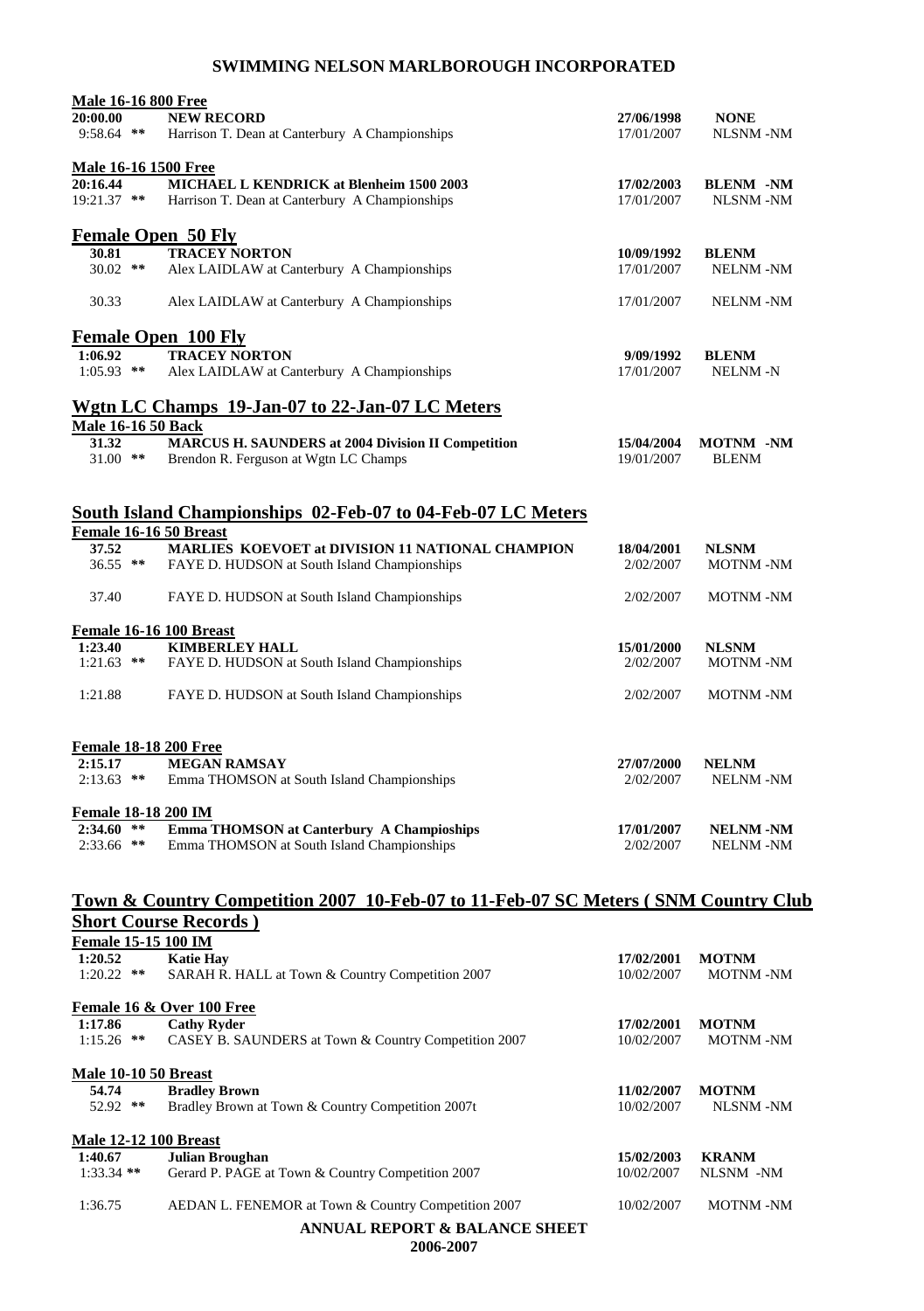| <b>Male 12-12 100 IM</b> |                                                     |            |                 |
|--------------------------|-----------------------------------------------------|------------|-----------------|
| 1:30.03                  | <b>Daniel Broughan</b>                              | 17/02/2001 | <b>KRANM</b>    |
| $1:23.92$ **             | AEDAN L. FENEMOR at Town & Country Competition 2007 | 10/02/2007 | <b>MOTNM-NM</b> |
|                          | <b>Male 16 &amp; Over 100 Back</b>                  |            |                 |
| 1:30.32                  | <b>Stuart Chirnside</b>                             | 17/02/2001 | <b>KRANM</b>    |
| $1:20.42$ **             | Stephen FENEMOR at Town & Country Competition 2007  | 10/02/2007 | <b>MOTNM-NM</b> |

### **2007 NZ Youth and Open Championships 03-Apr-07 to 08-Apr-07 LC Meters**

| <b>Female 16-16 100 Back</b> |                                                             |            |                  |
|------------------------------|-------------------------------------------------------------|------------|------------------|
| 1:12.57                      | <b>HANNAH A SAUNDERS at New Zealand Age Groups</b>          | 5/03/2002  | <b>MOTNM</b>     |
| $1:11.36$ **                 | ANN BLACKBEARD at 2007 NZ Youth and Open Championships      | 3/04/2007  | <b>MOTNM-NM</b>  |
| Female 16-16 50 Breast       |                                                             |            |                  |
| 37.52                        | <b>MARLIES KOEVOET at DIVISION 11 NATIONAL CHAMPION</b>     | 18/04/2001 | <b>NLSNM</b>     |
| **<br>34.64                  | FAYE D. HUDSON at 2007 NZ Youth and Open Championships      | 3/04/2007  | <b>MOTNM-NM</b>  |
| 35.16                        | FAYE D. HUDSON at 2007 NZ Youth and Open Championships      | 3/04/2007  | <b>MOTNM-NM</b>  |
| Female 16-16 100 Breast      |                                                             |            |                  |
| 1:23.40                      | <b>KIMBERLEY HALL</b>                                       | 15/01/2000 | <b>NLSNM</b>     |
| $1:19.29$ **                 | FAYE D. HUDSON at 2007 NZ Youth and Open Championships      | 3/04/2007  | <b>MOTNM-NM</b>  |
| 1:19.76                      | FAYE D. HUDSON at 2007 NZ Youth and Open Championships      | 3/04/2007  | <b>MOTNM-NM</b>  |
| <b>Male 16-16 50 Back</b>    |                                                             |            |                  |
| 31.00                        | At Wellington LC Champs 2007<br><b>Brendon Ferguson</b>     | 19/01/2007 | <b>BLENM -NM</b> |
| $30.86$ **                   | Brendon R. Ferguson at 2007 NZ Youth and Open Championships | 3/04/2007  | <b>BLENM -NM</b> |
|                              | <b>Female Open 100 Back</b>                                 |            |                  |
| 1:11.69                      | <b>TRUDI WADSWORTH</b>                                      | 12/03/1986 | <b>NLSNM</b>     |
| $1:11.36$ **                 | ANN BLACKBEARD at 2007 NZ Youth and Open Championships      | 3/04/2007  | <b>MOTNM-NM</b>  |

### **Summary: SNM Records bettered in 2006-2007 Season Long Course Girls**

| Age   | <b>Name</b>    | <b>Club</b>  | <b>Record</b>  | <b>New Time</b> |
|-------|----------------|--------------|----------------|-----------------|
| 13yrs | Alex Laidlaw   | <b>NELNM</b> | $100$ Fly      | 1:09.47         |
|       | Alex Laidlaw   | <b>NELNM</b> | <b>200 Fly</b> | 2:40.36         |
|       | Alex Laidlaw   | <b>NELNM</b> | 100 Fly        | 1:09.34         |
|       | Alex Laidlaw   | <b>NELNM</b> | <b>200 Fly</b> | 2:38.19         |
| 14yrs | Alex Laidlaw   | <b>NELNM</b> | 400 Free       | 4:41.90         |
|       | Alex Laidlaw   | <b>NELNM</b> | 50 Back        | 33.46           |
|       | Alex Laidlaw   | <b>NELNM</b> | $50$ Fly       | 30.02           |
|       | Alex Laidlaw   | <b>NELNM</b> | 100 Fly        | 1:05.93         |
|       | Alex Laidlaw   | <b>NELNM</b> | <b>200 Fly</b> | 2:29.26         |
| 16yrs | Faye Hudson    | <b>MOTNM</b> | 50 Breast      | 36.55           |
|       | Faye Hudson    | <b>MOTNM</b> | 100 Breast     | 1:21.63         |
|       | Faye Hudson    | <b>MOTNM</b> | 50 Breast      | 34.64           |
|       | Faye Hudson    | <b>MOTNM</b> | 100 Breast     | 1:19.29         |
|       | Ann Blackbeard | <b>MOTNM</b> | 100 Back       | 1:11.36         |
| 18yrs | Emma Thomson   | <b>NELNM</b> | 50 Free        | 28.93           |
|       | Emma Thomson   | <b>NELNM</b> | 100 Free       | 1:01.40         |
|       | Emma Thomson   | <b>NELNM</b> | 200 Free       | 2:13.63         |
|       | Emma Thomson   | <b>NELNM</b> | 200 IM         | 2:34.60         |
|       | Emma Thomson   | <b>NELNM</b> | 200 IM         | 2:33.66         |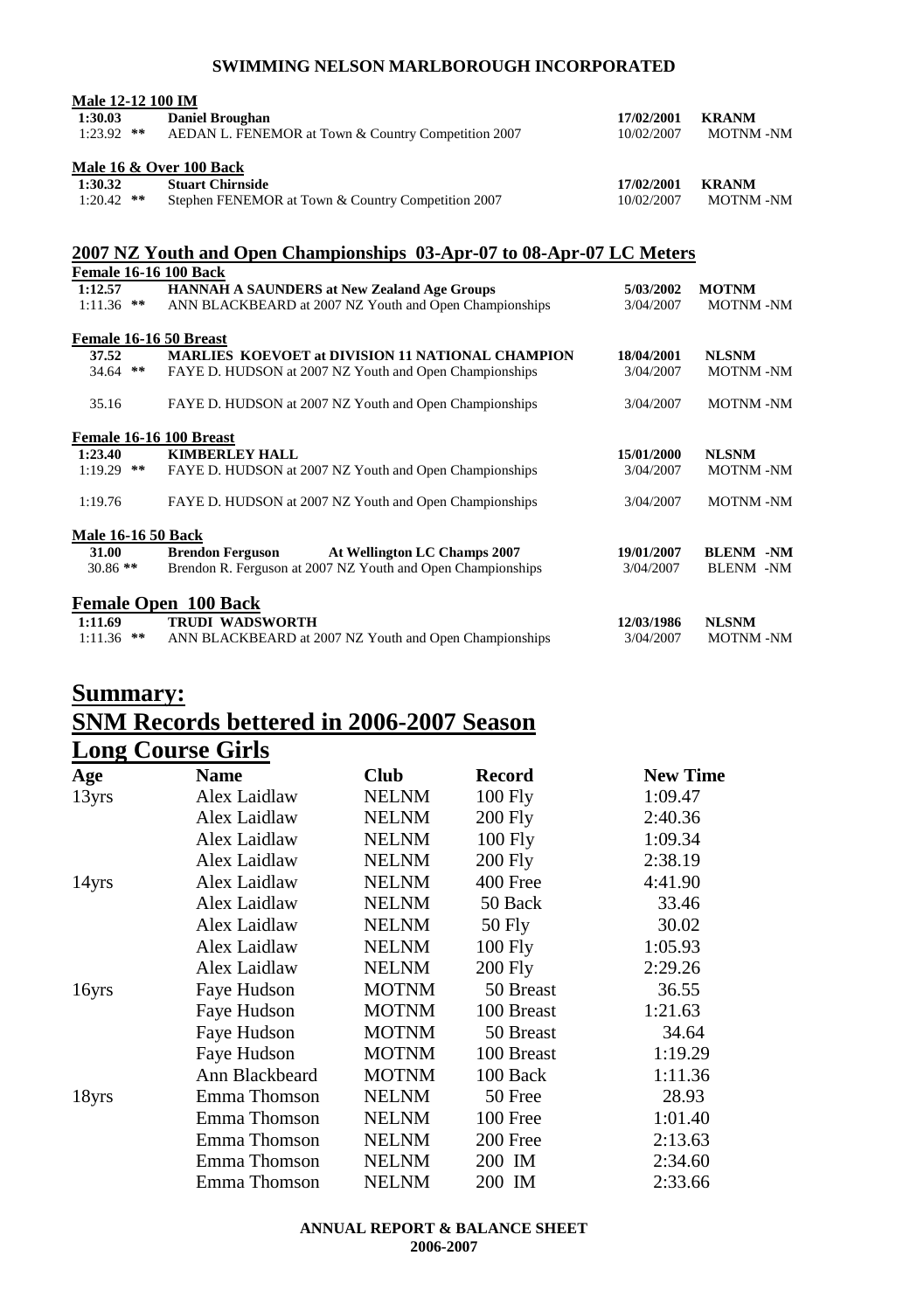| Open  | Alex Laidlaw              | <b>NELNM</b> | 50 Fly           | 30.02           |
|-------|---------------------------|--------------|------------------|-----------------|
|       | Alex Laidlaw              | <b>NELNM</b> | $100$ Fly        | 1:05.93         |
|       | Ann Blackbeard            | <b>MOTNM</b> | 100 Back         | 1:11.36         |
|       | <b>Long Course Boys</b>   |              |                  |                 |
| Age   | <b>Name</b>               | <b>Club</b>  | <b>Record</b>    | <b>New Time</b> |
| 16yrs | Harrison Dean             | <b>NLSNM</b> | 800 Free         | 9:58.64         |
|       | Harrison Dean             | <b>NLSNM</b> | <b>1500 Free</b> | 19:21.37        |
|       | <b>Brendon Ferguson</b>   | <b>BLENM</b> | 50 Back          | 31.00           |
|       | <b>Brendon Ferguson</b>   | <b>BLENM</b> | 50 Back          | 30.86           |
|       | <b>Short Course Girls</b> |              |                  |                 |
| Age   | <b>Name</b>               | <b>Club</b>  | <b>Record</b>    | <b>New Time</b> |
| 13yrs | Alex Laidlaw              | <b>NELNM</b> | 50 Back          | 33.69           |
|       | Alex Laidlaw              | <b>NELNM</b> | 50 Fly           | 31.43           |
|       | Alex Laidlaw              | <b>NELNM</b> | 100 Fly          | 1:09.76         |
|       | Alex Laidlaw              | <b>NELNM</b> | 100 IM           | 1:12.08         |
|       | Alex Laidlaw              | <b>NELNM</b> | <b>50 Fly</b>    | 31.21           |
|       | Alex Laidlaw              | <b>NELNM</b> | <b>200 Fly</b>   | 2:30.52         |
|       | Emma Moore                | <b>BLENM</b> | 50 Breast        | 37.99           |
|       | Emma Moore                | <b>BLENM</b> | 400 IM           | 5:32.17         |
| 14yrs | Alex Laidlaw              | <b>NELNM</b> | 50 Fly           | 30.43           |
|       | Alex Laidlaw              | <b>NELNM</b> | 100 Fly          | 1:07.38         |
| 15yrs | Jasmine Bewley            | <b>NLSNM</b> | 50 Breast        | 35.12           |
| 16yrs | Amaka Gessler             | <b>MOTNM</b> | 50 Fly           | 31.32           |
|       | Amaka Gessler             | <b>MOTNM</b> | 200 IM           | 2:31.31         |
|       | Amaka Gessler             | <b>MOTNM</b> | 50 Free          | 27.83           |
|       | Amaka Gessler             | <b>MOTNM</b> | 100 Free         | 1:01.09         |
|       | Amaka Gessler             | <b>MOTNM</b> | 200 Free         | 2:14.83         |
|       | Amaka Gessler             | <b>MOTNM</b> | 50 Fly           | 30.68           |
|       | Amaka Gessler             | <b>MOTNM</b> | 100 IM           | 1:09.40         |
|       | Amaka Gessler             | <b>MOTNM</b> | 200 IM           | 2:30.20         |
|       | Amaka Gessler             | <b>MOTNM</b> | 100 Breast       | 1:19.91         |
|       | Amaka Gessler             | <b>MOTNM</b> | 100 Breast       | 1:19.18         |
|       | Amaka Gessler             | <b>MOTNM</b> | 100 Back         | 1:12.59         |
| 17yrs | Emma Thomson              | <b>NELNM</b> | 50 Free          | 27.66           |
|       | Emma Thomson              | <b>NELNM</b> | 50 Free          | 1:01.32         |
|       | Emma Thomson              | <b>NELNM</b> | $50$ Fly         | 30.67           |
|       | Emma Thomson              | <b>NELNM</b> | 100 IM           | 1:08.88         |
|       | Emma Thomson              | <b>NELNM</b> | 200 IM           | 2:29.73         |
| Open  | Jasmine Bewley            | <b>NLSNM</b> | 50 Breast        | 35.12           |
|       | Emma Thomson              | <b>NELNM</b> | 50 Free          | 27.66           |
|       | Alex Laidlaw              | <b>NELNM</b> | 50 Fly           | 30.43           |
|       | Emma Thomson              | <b>NELNM</b> | 100 IM           | 1:08.88         |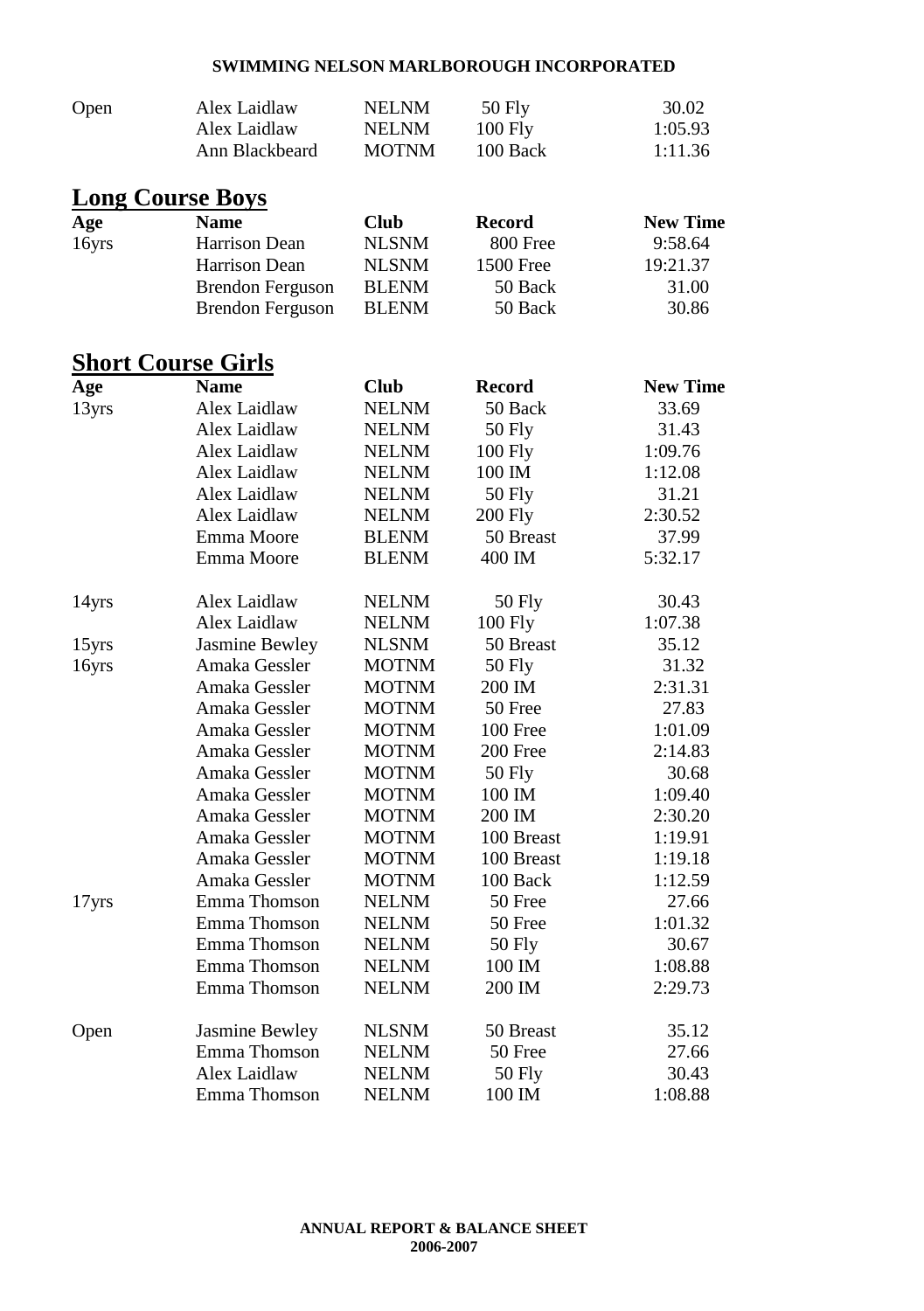### **Short Course Boys**

| Age   | <b>Name</b>   | <b>Club</b>  | <b>Record</b> | <b>New Time</b> |
|-------|---------------|--------------|---------------|-----------------|
| 14yrs | Jonathan Lee  | <b>BLENM</b> | 100 IM        | 1:06.92         |
|       | Angus Boyle   | <b>BLENM</b> | $100$ Fly     | 1:04.00         |
| 16yrs | Sean Kerry    | <b>BLENM</b> | 50 Breast     | 33.42           |
|       | Sean Kerry    | <b>BLENM</b> | 50 Breast     | 33.05           |
|       | Sean Kerry    | <b>BLENM</b> | 100 Breast    | 1:13.83         |
|       | Sean Kerry    | <b>BLENM</b> | 200 Breast    | 2:39.04         |
|       | Sean Kerry    | <b>BLENM</b> | 100 IM        | 1:07.70         |
|       | Harrison Dean | <b>NLSNM</b> | 1500 Free     | 18:30.06        |
|       | Harrison Dean | <b>NLSNM</b> | 400 IM        | 5:16.35         |

## **SNM Country and Town Club Short Course Records Town & Country Competition 2007 10-Feb-07 to 11-Feb-07**

| <b>Girls</b> |                       |              |               |                 |
|--------------|-----------------------|--------------|---------------|-----------------|
| Age          | <b>Name</b>           | <b>Club</b>  | <b>Record</b> | <b>New Time</b> |
| 15yrs        | Sarah Hall            | <b>MOTNM</b> | 100 IM        | 1:20.22         |
| 16yrs        | <b>Casey Saunders</b> | <b>MOTNM</b> | 100 Free      | 1:15.26         |
| <b>Boys</b>  |                       |              |               |                 |
| 10yrs        | Damian Page           | <b>NLSNM</b> | 50 Breast     | 53.13           |
| 12yrs        | <b>Gerard Page</b>    | <b>NLSNM</b> | 100 Breast    | 1:33.34         |
|              | Aedan Fenemor         | <b>MOTNM</b> | 100 IM        | 1:23.92         |
| 16yrs        | Stephen Fenemor       | <b>MOTNM</b> | 100 Back      | 1:20.42         |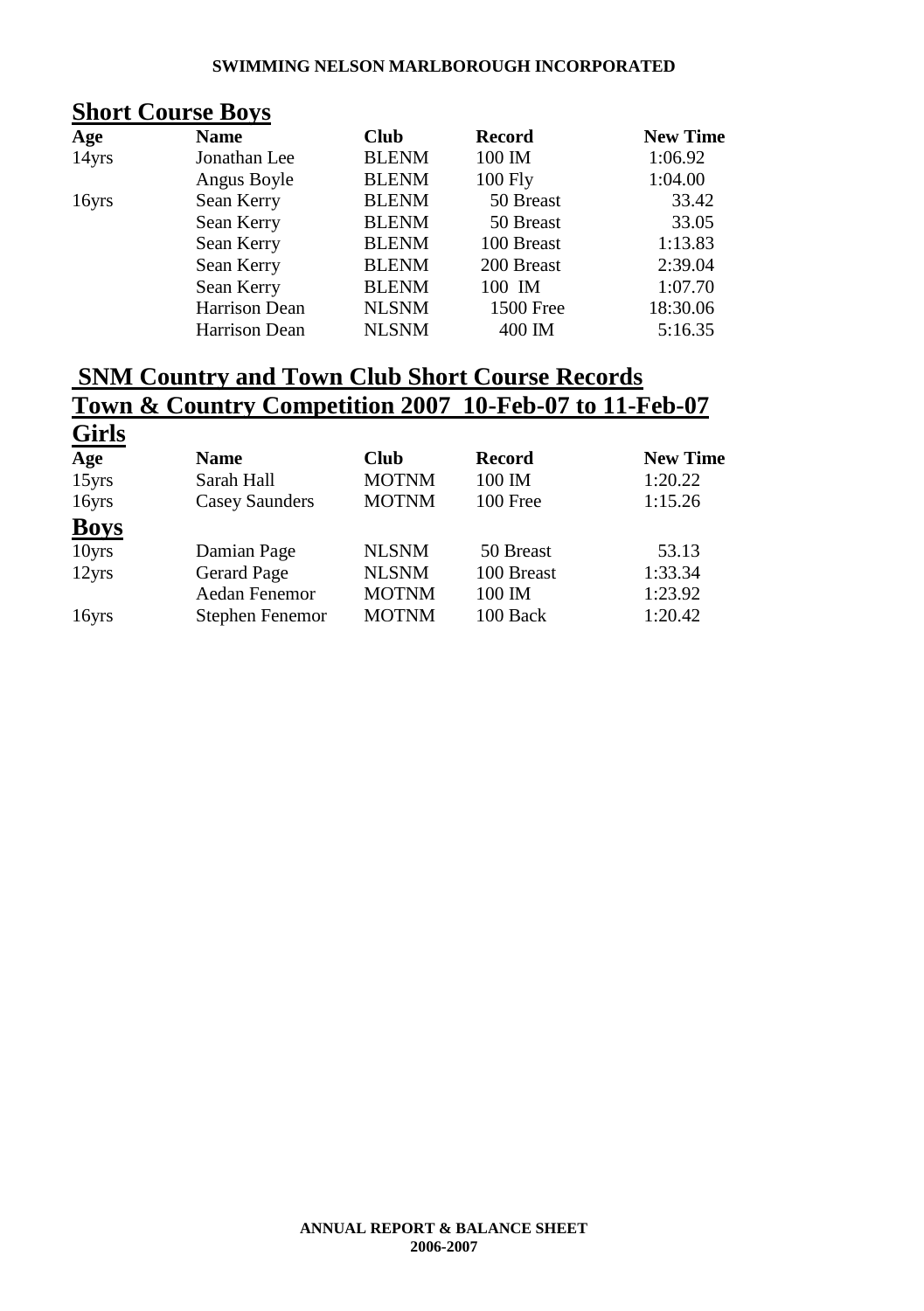### **Present Record Holders**

#### **LC Meters-Female**

| $10 \& U$ |           | 50 Free    | 32.42    | 26-Aug-99            | <b>NELNM</b> | <b>EMMA THOMSON</b>                      |
|-----------|-----------|------------|----------|----------------------|--------------|------------------------------------------|
|           |           | 100 Free   | 1:09.01  | 26-Aug-99            | <b>NELNM</b> | <b>EMMA THOMSON</b>                      |
|           |           | 200 Free   | 2:34.95  | 16-Jan-02            | <b>BLENM</b> | ANNELIE PIETERSE                         |
|           |           | 50 Back    | 39.69    | 16-Jan-02            | <b>BLENM</b> | <b>ANNELIE PIETERSE</b>                  |
|           |           | 100 Back   | 1:23.77  | 16-Jan-02            | <b>BLENM</b> | ANNELIE PIETERSE                         |
|           |           | 50 Breast  | 41.80    | 14-Jan-04            | <b>BLENM</b> | <b>EMMA K. MOORE</b>                     |
|           |           | 100 Breast | 1:32.97  | 14-Jan-04            | <b>BLENM</b> | EMMA K. MOORE                            |
|           |           | 50 Fly     | 35.86    | 10-Feb-01            | <b>NELNM</b> | <b>AMAKA GESSLER</b>                     |
|           | 100 Fly   |            | 1:23.85  | $16$ -Jan- $02$      | <b>BLENM</b> | ANNELIE PIETERSE                         |
|           | 200 IM    |            | 2:54.77  | 26-Aug-99            | <b>NELNM</b> | <b>EMMA THOMSON</b>                      |
| 11-11     |           | 50 Free    | 29.96    | 9-Apr-00             | <b>NELNM</b> | <b>EMMA THOMSON</b>                      |
|           |           | 100 Free   | 1:03.48  | <b>8-Dec-00</b>      | <b>NELNM</b> | <b>EMMA THOMSON</b>                      |
|           |           | 200 Free   | 2:17.47  | <b>8-Dec-00</b>      | <b>NELNM</b> | <b>EMMA THOMSON</b>                      |
|           |           | 400 Free   | 4:48.87  | <b>8-Dec-00</b>      | <b>NELNM</b> | <b>EMMA THOMSON</b>                      |
|           |           | 50 Back    | 39.91    | 26-Jan-01            | <b>NLSNM</b> | <b>LISA BERGMAN</b>                      |
|           |           | 100 Back   | 1:17.53  | $7-Jul-00$           | <b>NELNM</b> | <b>EMMA THOMSON</b>                      |
|           |           | 200 Back   | 2:44.63  | $27 - \text{Jul}-00$ | <b>NELNM</b> | <b>EMMA THOMSON</b>                      |
|           |           | 50 Breast  | 40.81    | $2-Mar-01$           | <b>NELNM</b> | <b>ANNABELLE CAREY</b>                   |
|           |           | 100 Breast | 1:24.45  | 9-Dec-88             | <b>BLENM</b> | KAREN ASHCROFT                           |
|           |           | 200 Breast | 3:05.80  | 10-Feb-01            | <b>NELNM</b> | <b>ANNABELLE CAREY</b>                   |
|           |           | 50 Fly     | 33.66    | 1-Oct-88             | <b>BLENM</b> | <b>TRACEY NORTON</b>                     |
|           | 100 Fly   |            | 1:14.50  | 28-Feb-82            | <b>NLSNM</b> | <b>VICKI GLEESON</b>                     |
|           | 200 Fly   |            | 3:06.30  | 12-Feb-00            | <b>NELNM</b> | <b>EMMA THOMSON</b>                      |
|           | 200 IM    |            | 2:42.11  | $7-Jul-00$           | <b>NELNM</b> | <b>EMMA THOMSON</b>                      |
| $12 - 12$ |           | 50 Free    | 28.58    | 12-Mar-01            | <b>NELNM</b> | <b>EMMA THOMSON</b>                      |
|           |           | 100 Free   | 1:02.27  | 10-Feb-01            | <b>NELNM</b> | <b>EMMA THOMSON</b>                      |
|           |           | 200 Free   | 2:15.57  | 26-Jan-01            | <b>NELNM</b> | <b>EMMA THOMSON</b>                      |
|           |           | 400 Free   | 4:43.29  | 10-Feb-01            | <b>NELNM</b> | <b>EMMA THOMSON</b>                      |
|           |           | 800 Free   | 10:04.52 | 26-Jan-01            | <b>NELNM</b> | <b>EMMA THOMSON</b>                      |
|           | 1500 Free |            | 20:16.85 | 7-Jan-90             | <b>NLSNM</b> | TRACY FERGUSON                           |
|           |           | 50 Back    | 37.33    | 14-Jan-04            | <b>BLENM</b> | <b>KELSI M. JOHNSTON</b>                 |
|           |           | 100 Back   | 1:15.82  | 7-Dec-85             | <b>NLSNM</b> | <b>TRUDI WADSWORTH</b>                   |
|           |           | 200 Back   | 2:45.20  | 16-Feb-85            | <b>NLSNM</b> | TRUDI WADSWORTH                          |
|           |           | 50 Breast  | 36.46    | 16-Jan-02            | <b>NELNM</b> | <b>ANNABELLE CAREY</b>                   |
|           |           | 100 Breast | 1:21.24  | 14-Dec-01            | <b>NELNM</b> | ANNABELLE CAREY                          |
|           |           | 200 Breast | 2:56.71  | 14-Dec-01            | <b>NELNM</b> | ANNABELLE CAREY                          |
|           |           | 50 Fly     | 32.36    | 14-Dec-01            | <b>NELNM</b> | <b>EMMA THOMSON</b>                      |
|           | 100 Fly   |            | 1:11.20  | 12-Feb-83            | <b>NLSNM</b> | <b>VICKI GLEESON</b>                     |
|           | 200 Fly   |            | 2:46.37  | 19-Feb-05            | <b>BLENM</b> | <b>LILY YTSMA</b>                        |
|           | 200 IM    |            | 2:34.08  | 16-Aug-01            | <b>NELNM</b> | <b>EMMA THOMSON</b>                      |
|           | 400 IM    |            | 5:40.59  | $2-Mar-01$           | <b>NELNM</b> | <b>EMMA THOMSON</b>                      |
| $13-13$   |           | 50 Free    | 28.02    | 5-Mar-02             | <b>MOTNM</b> | <b>EMMA THOMSON</b>                      |
|           |           | 100 Free   | 1:00.55  | 5-Mar-02             | <b>MOTNM</b> | <b>EMMA THOMSON</b>                      |
|           |           | 200 Free   | 2:12.69  | 5-Mar-02             | <b>MOTNM</b> | <b>EMMA THOMSON</b>                      |
|           |           | 400 Free   | 4:36.88  | 5-Mar-02             | <b>MOTNM</b> | <b>EMMA THOMSON</b>                      |
|           |           | 800 Free   | 9:57.61  | 20-Dec-92            |              | <b>STANDARD</b>                          |
|           | 1500 Free |            | 18:59.54 | 15-Dec-90            | <b>BLENM</b> | <b>KAREN ASHCROFT</b>                    |
|           |           | 50 Back    | 34.72    | 18-Jan-06            | <b>NELNM</b> | ALEX LAIDLAW                             |
|           |           | 100 Back   | 1:11.69  | 12-Mar-86            | <b>NLSNM</b> | <b>TRUDI WADSWORTH</b>                   |
|           |           | 200 Back   | 2:37.86  | 12-Mar-86            | <b>NLSNM</b> | TRUDI WADSWORTH                          |
|           |           | 50 Breast  | 38.50    | 14-Jan-04            | <b>NELNM</b> | <b>AMAKA GESSLER</b>                     |
|           |           | 100 Breast | 1:20.92  | 20-Feb-92            | <b>NELNM</b> | <b>KYLA STEENHART</b>                    |
|           |           | 200 Breast | 2:53.62  | 6-Sep-90             | <b>BLENM</b> | <b>KAREN ASHCROFT</b>                    |
|           |           | 50 Fly     | 31.25    | 13-Dec-02            | MOTNM        | <b>EMMA THOMSON</b>                      |
|           | 100 Fly   |            | 1:09.34  | 10-Aug-06            | <b>NELNM</b> | <b>ALEX LAIDLAW</b>                      |
|           | 200 Fly   |            | 2:38.19  | 10-Aug-06            | <b>NELNM</b> | <b>ALEX LAIDLAW</b>                      |
|           | 200 IM    |            | 2:30.69  | 13-Dec-02            | <b>MOTNM</b> | <b>EMMA THOMSON</b>                      |
|           | 400 IM    |            | 5:33.53  | 15-Feb-90            | <b>BLENM</b> | <b>TRACEY NORTON</b>                     |
| 14-14     |           | 50 Free    | 28.34    | $17-Jan-03$          | <b>MOTNM</b> | <b>EMMA THOMSON</b>                      |
|           |           | 100 Free   | 1:01.57  | 17-Jan-03            | <b>MOTNM</b> | <b>EMMA THOMSON</b>                      |
|           |           | 200 Free   | 2:15.52  | 21-Jan-94            | <b>BLENM</b> | <b>LAURIE WILLIAMS</b>                   |
|           |           |            |          |                      |              | <b>ANNUAL REPORT &amp; BALANCE SHEET</b> |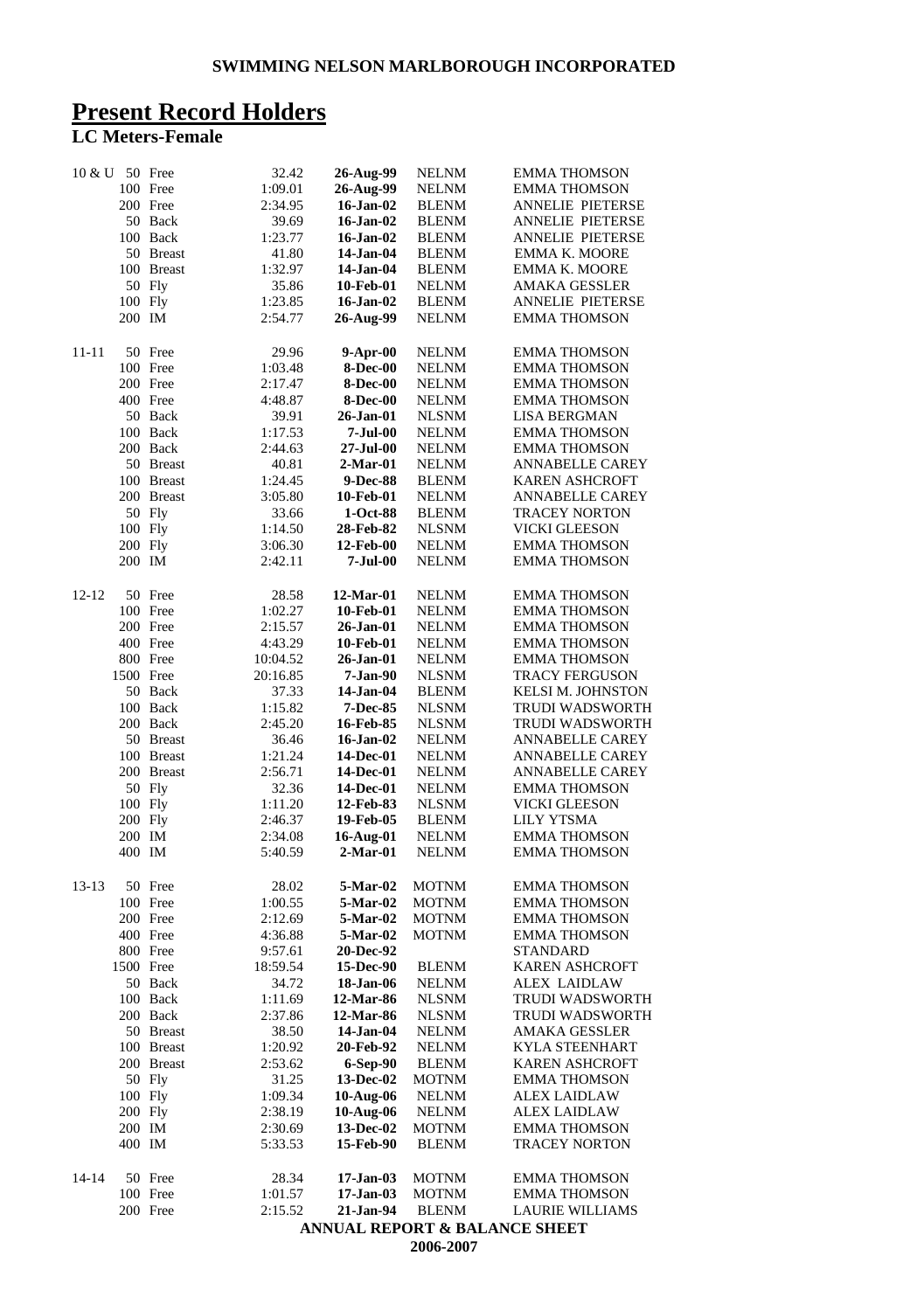|         |           | 400 Free   | 4:41.90  | $17-Jan-07$     | <b>NELNM</b> | <b>ALEX LAIDLAW</b>      |
|---------|-----------|------------|----------|-----------------|--------------|--------------------------|
|         |           | 800 Free   |          | 17-Feb-94       | <b>BLENM</b> | <b>LAURIE WILLIAMS</b>   |
|         |           |            | 9:46.83  |                 |              |                          |
|         | 1500 Free |            | 18:34.84 | 4-Mar-89        | <b>NLSNM</b> | <b>KATE THORNALLEY</b>   |
|         |           | 50 Back    | 33.46    | $17$ -Jan- $07$ | <b>NELNM</b> | <b>ALEX LAIDLAW</b>      |
|         |           | 100 Back   | 1:11.98  | 18-Feb-87       | <b>NLSNM</b> | <b>TRUDI WADSWORTH</b>   |
|         |           | 200 Back   | 2:35.66  | 18-Feb-87       | <b>NLSNM</b> | TRUDI WADSWORTH          |
|         |           | 50 Breast  | 35.90    | 18-Feb-93       | <b>NELNM</b> | <b>KYLA STEENHART</b>    |
|         |           | 100 Breast | 1:18.50  | 17-Mar-77       | <b>NLSNM</b> | <b>DEIDRE WALLS</b>      |
|         |           | 200 Breast | 2:47.60  | 18-Feb-77       | <b>NELNM</b> | <b>DEIDRE WALLS</b>      |
|         |           | 50 Fly     | 30.02    | $17 - Jan-07$   | <b>NELNM</b> | <b>ALEX LAIDLAW</b>      |
|         |           |            |          |                 |              |                          |
|         | 100 Fly   |            | 1:05.93  | $17$ -Jan- $07$ | <b>NELNM</b> | <b>ALEX LAIDLAW</b>      |
|         | 200 Fly   |            | 2:29.26  | 17-Jan-07       | <b>NELNM</b> | <b>ALEX LAIDLAW</b>      |
|         | 200 IM    |            | 2:31.51  | 17-Jan-03       | <b>MOTNM</b> | <b>EMMA THOMSON</b>      |
|         | 400 IM    |            | 5:20.92  | 12-Dec-03       | <b>MOTNM</b> | <b>EMMA THOMSON</b>      |
| 15-15   |           | 50 Free    | 28.04    | <b>7-Mar-06</b> | <b>MOTNM</b> | AMAKA L. GESSLER         |
|         |           | 100 Free   | 1:00.92  | <b>7-Mar-06</b> | <b>MOTNM</b> | AMAKA L. GESSLER         |
|         |           | 200 Free   | 2:12.74  | 14-Jan-04       | <b>MOTNM</b> | <b>EMMA THOMSON</b>      |
|         |           | 400 Free   | 4:38.95  | 16-Feb-90       | <b>NLSNM</b> | KATE THORNALLEY          |
|         |           | 800 Free   | 9:51.50  | 16-Feb-95       | <b>BLENM</b> | <b>LAURIE WILLIAMS</b>   |
|         | 1500 Free |            | 18:40.05 | 18-Dec-89       | <b>NLSNM</b> | <b>KATE THORNALLEY</b>   |
|         |           |            |          |                 |              |                          |
|         |           | 50 Back    | 33.84    | 18-Apr-01       | <b>MOTNM</b> | <b>HANNAH A SAUNDERS</b> |
|         |           | 100 Back   | 1:13.15  | 7-Mar-06        | <b>MOTNM</b> | ANN BLACKBEARD           |
|         |           | 200 Back   | 2:36.53  | 18-Jan-06       | <b>MOTNM</b> | ANN BLACKBEARD           |
|         |           | 50 Breast  | 35.55    | 21-Jan-94       | <b>NELNM</b> | <b>KYLA STEENHART</b>    |
|         |           | 100 Breast | 1:17.11  | 17-Feb-94       | <b>NELNM</b> | <b>KYLA STEENHART</b>    |
|         |           | 200 Breast | 2:44.91  | 17-Feb-94       | <b>NELNM</b> | KYLA STEENHART           |
|         |           | 50 Fly     | 31.45    | <b>7-Mar-06</b> | <b>MOTNM</b> | AMAKA L. GESSLER         |
|         | 100 Fly   |            | 1:07.88  | 29-Aug-91       | <b>BLENM</b> | <b>TRACEY NORTON</b>     |
|         |           |            |          |                 |              |                          |
|         | 200 Fly   |            | 2:29.06  | 20-Feb-92       | <b>BLENM</b> | <b>TRACEY NORTON</b>     |
|         | 200 IM    |            | 2:29.12  | $2-Mar-04$      | <b>MOTNM</b> | <b>EMMA THOMSON</b>      |
|         | 400 IM    |            | 5:22.57  | 7-Apr-01        | <b>BLENM</b> | <b>KYLIE A HUNTER</b>    |
| $16-16$ |           | 50 Free    | 28.36    | 29-Mar-05       | <b>NELNM</b> | <b>EMMA THOMSON</b>      |
|         |           | 100 Free   | 1:02.71  | 18-Nov-05       | <b>NELNM</b> | <b>EMMA THOMSON</b>      |
|         |           | 200 Free   | 2:15.37  | 9-Jul-99        | <b>NELNM</b> | <b>MEGAN RAMSAY</b>      |
|         |           | 400 Free   | 4:48.14  | 13-Jan-99       | <b>NELNM</b> | <b>MEGAN RAMSAY</b>      |
|         |           | 800 Free   | 10:09.58 | 11-Dec-98       | <b>NELNM</b> | <b>MEGAN RAMSAY</b>      |
|         | 1500 Free |            | 19:15.94 | 29-Nov-98       | <b>NELNM</b> | <b>MEGAN RAMSAY</b>      |
|         |           |            |          |                 |              | <b>HANNAH A SAUNDERS</b> |
|         |           | 50 Back    | 33.00    | 5-Mar-02        | <b>MOTNM</b> |                          |
|         |           | 100 Back   | 1:11.36  | $3-Apr-07$      | <b>MOTNM</b> | ANN BLACKBEARD           |
|         |           | 200 Back   | 2:37.00  | 5-Mar-02        | <b>MOTNM</b> | HANNAH A SAUNDERS        |
|         |           | 50 Breast  | 34.64    | $4-Apr-07$      | <b>MOTNM</b> | <b>FAYE HUDSON</b>       |
|         |           | 100 Breast | 1:19.29  | 3-Apr-07        | <b>MOTNM</b> | <b>FAYE HUDSON</b>       |
|         |           | 200 Breast | 2:58.30  | 18-Apr-01       | <b>NLSNM</b> | MARLIES KOEVOET          |
|         |           | 50 Fly     | 31.60    | 10-Mar-99       | <b>NELNM</b> | <b>MEGAN RAMSAY</b>      |
|         | 100 Fly   |            | 1:09.35  | 9-Jul-99        | <b>NELNM</b> | MEGAN RAMSAY             |
|         | 200 Fly   |            | 2:36.23  | 13-Mar-99       | <b>NELNM</b> | <b>MEGAN RAMSAY</b>      |
|         |           |            |          |                 |              |                          |
|         | 200 IM    |            | 2:34.72  | 6-Feb-05        | <b>NELNM</b> | <b>EMMA THOMSON</b>      |
|         | 400 IM    |            | 5:32.16  | 6-Feb-05        | <b>NELNM</b> | <b>EMMA THOMSON</b>      |
| 17-17   |           | 50 Free    | 27.93    | $12$ -Apr-06    | <b>NELNM</b> | <b>EMMA THOMSON</b>      |
|         |           | 100 Free   | 1:00.29  | $12$ -Apr-06    | <b>NELNM</b> | <b>EMMA THOMSON</b>      |
|         |           | 200 Free   | 2:14.25  | 26-Aug-99       | <b>NELNM</b> | MEGAN RAMSAY             |
|         |           | 400 Free   | 4:46.09  | 15-Jan-00       | <b>NELNM</b> | <b>MEGAN RAMSAY</b>      |
|         |           |            |          |                 |              |                          |
|         |           | 800 Free   | 9:59.89  | 27-Nov-99       | <b>NELNM</b> | <b>MEGAN RAMSAY</b>      |
|         | 1500 Free |            | 18:52.45 | 27-Nov-99       | <b>NELNM</b> | MEGAN RAMSAY             |
|         |           | 50 Back    | 33.01    | 15-Jan-03       | <b>MOTNM</b> | <b>HANNAH A SAUNDERS</b> |
|         |           | 100 Back   | 1:14.79  | $15$ -Jan-03    | <b>MOTNM</b> | <b>HANNAH A SAUNDERS</b> |
|         |           | 200 Back   | 2:35.05  | 15-Jan-03       | <b>MOTNM</b> | <b>HANNAH A SAUNDERS</b> |
|         |           | 50 Breast  | 37.69    | 5-Mar-02        | <b>NLSNM</b> | <b>MARLIES KOEVOET</b>   |
|         |           | 100 Breast | 1:22.23  | 9-Apr-00        | <b>NELNM</b> | <b>MEGAN PREBBLE</b>     |
|         |           | 200 Breast | 2:54.09  | $9-Apr-00$      | <b>NELNM</b> | <b>MEGAN PREBBLE</b>     |
|         |           |            |          |                 |              |                          |
|         |           | 50 Fly     | 30.52    | $12$ -Apr-06    | <b>NELNM</b> | <b>EMMA THOMSON</b>      |
|         | 100 Fly   |            | 1:07.56  | $1-May-00$      | <b>NELNM</b> | MEGAN RAMSAY             |
|         | 200 Fly   |            | 2:31.89  | $22$ -Jan-00    | <b>NELNM</b> | MEGAN RAMSAY             |
|         | 200 IM    |            | 2:32.88  | 3-Feb-06        | <b>NELNM</b> | <b>EMMA THOMSON</b>      |
|         | 400 IM    |            | 5:24.39  | $22$ -Jan-00    | <b>NELNM</b> | MEGAN RAMSAY             |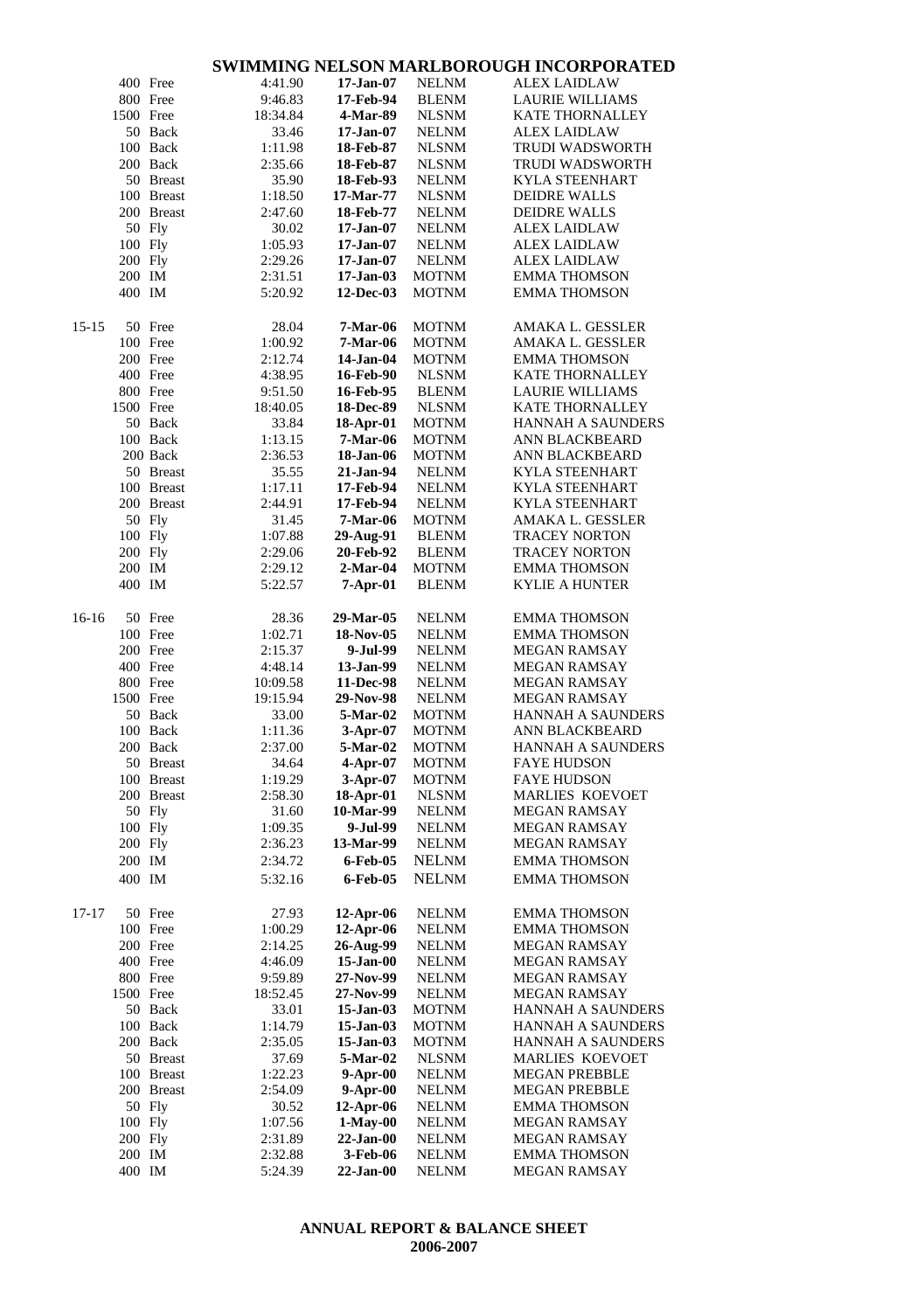| 18-18 |           | 50 Free    | 28.93    | $17-Jan-07$          | <b>NELNM</b> | <b>EMMA THOMSON</b>      |
|-------|-----------|------------|----------|----------------------|--------------|--------------------------|
|       |           | 100 Free   | 1:01.40  | $17 - Jan-07$        | <b>NELNM</b> | <b>EMMA THOMSON</b>      |
|       |           | 200 Free   | 2:15.17  | $27 - \text{Jul}-00$ | <b>NELNM</b> | <b>MEGAN RAMSAY</b>      |
|       |           | 400 Free   | 4:49.47  | 26-Jan-01            | <b>NELNM</b> | <b>MEGAN RAMSAY</b>      |
|       |           | 800 Free   | 9:50.32  | $26$ -Jan- $01$      | <b>NELNM</b> | <b>MEGAN RAMSAY</b>      |
|       | 1500 Free |            | 21:19.31 | 17-Feb-03            | <b>BLENM</b> | <b>KEW KENDRICK</b>      |
|       |           | 50 Back    | 35.19    | 18-Apr-01            | <b>BLENM</b> | FELICITY ORCHARD         |
|       |           | 100 Back   | 1:16.73  | 18-Jan-01            | <b>BLENM</b> | <b>FELICITY ORCHARD</b>  |
|       |           | 200 Back   | 2:43.23  | 18-Jan-01            | <b>BLENM</b> | <b>FELICITY ORCHARD</b>  |
|       |           | 50 Breast  | 38.89    | $2-Mar-03$           | <b>NLSNM</b> | <b>MARLIES J KOEVOET</b> |
|       |           | 100 Breast | 1:23.12  | $17-Jan-03$          | <b>NLSNM</b> | <b>MARLIES J KOEVOET</b> |
|       |           | 200 Breast | 2:57.84  | $17-Jan-03$          | <b>NLSNM</b> | <b>MARLIES J KOEVOET</b> |
|       |           | 50 Fly     | 31.38    | 18-Jan-01            | <b>NELNM</b> | <b>MEGAN RAMSAY</b>      |
|       | 100 Fly   |            | 1:08.19  | $27 -$ Jul $-00$     | <b>NELNM</b> | <b>MEGAN RAMSAY</b>      |
|       | 200 Fly   |            | 2:34.00  | 21-Oct-00            | <b>NELNM</b> | <b>MEGAN RAMSAY</b>      |
|       | 200 IM    |            | 2:34.60  | $17 - Jan-07$        | <b>NELNM</b> | <b>EMMA THOMSON</b>      |
|       | 400 IM    |            | 5:29.94  | 26-Jan-01            | <b>NELNM</b> | <b>MEGAN RAMSAY</b>      |
|       |           |            |          |                      |              |                          |
| Open  |           | 50 Free    | 27.93    | 12-Apr-06            | <b>NELNM</b> | <b>EMMA THOMSON</b>      |
|       |           | 100 Free   | 1:00.29  | 12-Apr-06            | <b>NELNM</b> | <b>EMMA THOMSON</b>      |
|       |           | 200 Free   | 2:12.69  | 5-Mar-02             | <b>MOTNM</b> | <b>EMMA K THOMSON</b>    |
|       |           | 400 Free   | 4:36.88  | 5-Mar-02             | <b>MOTNM</b> | <b>EMMA K THOMSON</b>    |
|       |           | 800 Free   | 9:36.80  | 19-Feb-90            | <b>NLSNM</b> | <b>KATE THORNALLEY</b>   |
|       | 1500 Free |            | 18:30.56 | 21-Jan-94            | <b>BLENM</b> | <b>LISA JEFCOATE</b>     |
|       |           | 50 Back    | 33.00    | 5-Mar-02             | <b>MOTNM</b> | <b>HANNAH A</b>          |
|       |           | 100 Back   | 1:11.36  | $3-Apr-07$           | <b>MOTNM</b> | ANN BLACKBEARD           |
|       |           | 200 Back   | 2:33.72  | 6-Apr-98             | <b>NLSNM</b> | <b>CHER BLACK</b>        |
|       |           | 50 Breast  | 34.52    | $2-Apr-94$           | <b>NELNM</b> | <b>KYLA STEENHART</b>    |
|       |           | 100 Breast | 1:15.90  | 5-Jul-94             | <b>NELNM</b> | <b>KYLA STYEENHART</b>   |
|       |           | 200 Breast | 2:41.48  | $2-Apr-94$           | <b>NELNM</b> | <b>KYLA STEENHART</b>    |
|       |           | 50 Fly     | 30.02    | $17 - Jan-07$        | <b>NELNM</b> | <b>ALEX LAIDLAW</b>      |
|       | 100 Fly   |            | 1:05.93  | 9-Sep-92             | <b>NELNM</b> | <b>ALEX LAIDLAW</b>      |
|       | 200 Fly   |            | 2:27.49  | 18-Feb-93            | <b>BLENM</b> | <b>TRACEY NORTON</b>     |
|       | 200 IM    |            | 2:29.12  | $2$ -Mar-04          | <b>MOTNM</b> | <b>EMMA K THOMSON</b>    |
|       | 400 IM    |            | 5:19.01  | 2-Apr-94             | <b>BLENM</b> | <b>LISA JEFCOATE</b>     |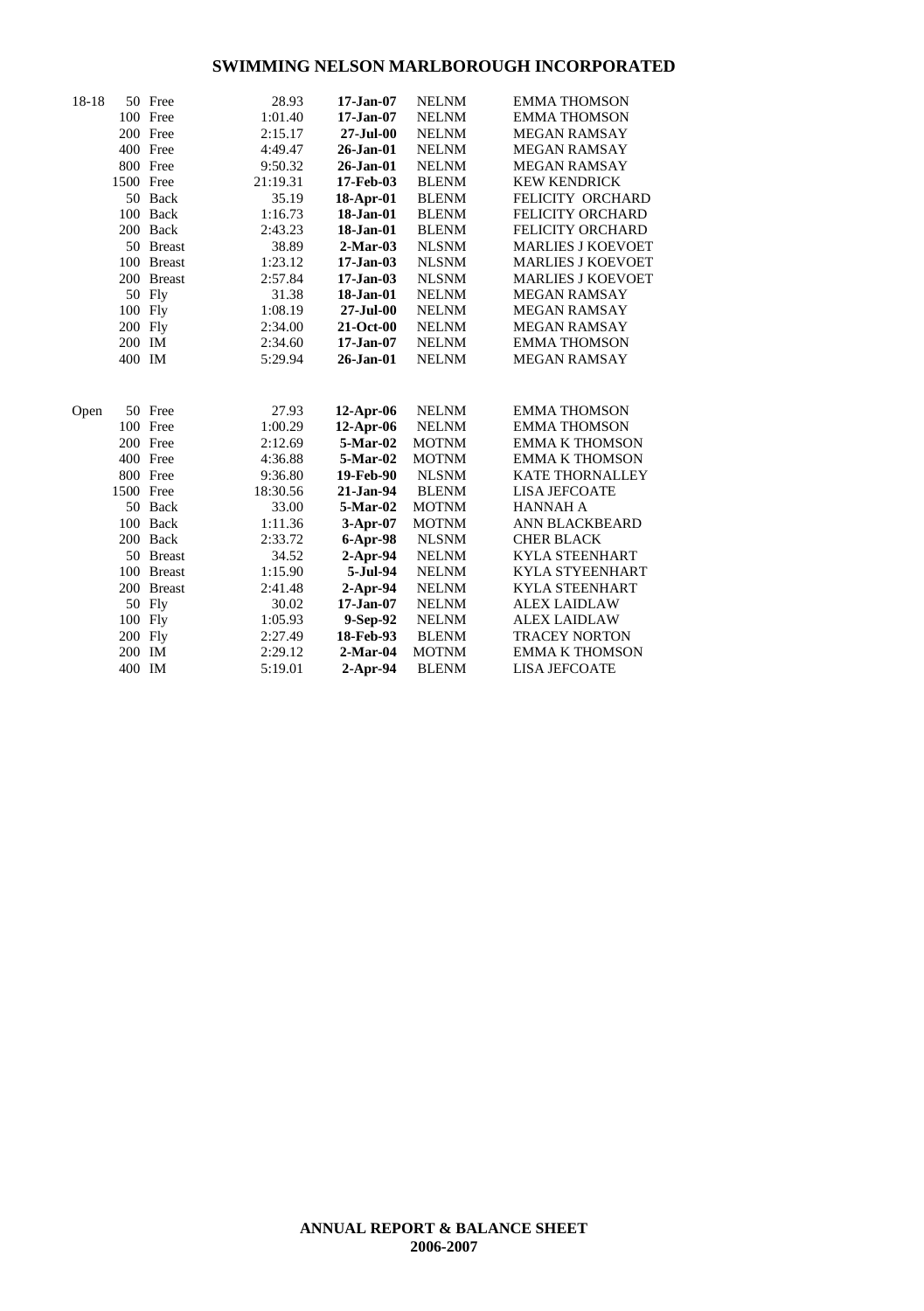### **LC Meters-Male**

| 10 & U 50 Free |           |            | 32.33    | 6-Jul-96         | <b>NELNM</b>    | FERGUS STRICKLAND        |
|----------------|-----------|------------|----------|------------------|-----------------|--------------------------|
|                |           | 100 Free   | 1:10.80  | 20-Jan-96        | <b>NELNM</b>    | FERGUS STRICKLAND        |
|                |           | 200 Free   | 2:33.42  | $6$ -Jul- $96$   | <b>NELNM</b>    | FERGUS STRICKLAND        |
|                |           | 50 Back    | 40.19    | $16$ -Jan- $02$  | <b>BLENM</b>    | SCOTT D MCDONALD         |
|                |           |            |          |                  |                 |                          |
|                |           | 100 Back   | 1:24.79  | 17-Aug-96        | <b>NELNM</b>    | FERGUS STRICKLAND        |
|                |           | 50 Breast  | 43.20    | 25-Jan-98        | <b>BLENM</b>    | <b>THOMAS MOORE</b>      |
|                |           | 100 Breast | 1:30.41  | 14-Feb-98        | <b>BLENM</b>    | <b>THOMAS MOORE</b>      |
|                |           | 50 Fly     | 37.45    | 17-Jan-91        | <b>BLENM</b>    | <b>HAYDEN CLEMETT</b>    |
|                |           | 100 Fly    | 1:29.51  | 18-Aug-05        | <b>BLENM</b>    | <b>NICK KERRY</b>        |
|                | 200 IM    |            | 2:55.37  | 5-Jul-96         | <b>NELNM</b>    | FERGUS STRICKLAND        |
|                |           |            |          |                  |                 |                          |
| $11 - 11$      |           | 50 Free    | 30.75    | $25-Oct-03$      | <b>BLENM</b>    | <b>JONATHAN LEE</b>      |
|                |           | 100 Free   | 1:07.64  | 17-Jan-92        | <b>BLENM</b>    | <b>HAYDEN CLEMETT</b>    |
|                |           | 200 Free   |          | 24-Jan-97        |                 |                          |
|                |           |            | 2:24.78  |                  | <b>NELNM</b>    | FERGUS STRICKLAND        |
|                |           | 400 Free   | 5:13.13  | 14-Dec-96        | <b>NELNM</b>    | FERGUS STRICKLAND        |
|                |           | 50 Back    | 35.67    | 7-Mar-03         | <b>NELNM</b>    | <b>JOEL J WIECHERN</b>   |
|                |           | 100 Back   | 1:18.38  | 17-Jan-92        | <b>BLENM</b>    | <b>HAYDEN CLEMETT</b>    |
|                |           | 200 Back   | 2:50.33  | 17-Jan-92        | <b>BLENM</b>    | <b>HAYDEN CLEMETT</b>    |
|                |           | 50 Breast  | 39.90    | 13-Jan-99        | <b>BLENM</b>    | <b>THOMAS MOORE</b>      |
|                |           | 100 Breast | 1:25.09  | 13-Feb-99        | <b>BLENM</b>    | <b>THOMAS MOORE</b>      |
|                |           | 200 Breast |          |                  |                 |                          |
|                |           |            | 3:05.55  | 13-Feb-99        | <b>BLENM</b>    | <b>THOMAS MOORE</b>      |
|                |           | 50 Fly     | 35.27    | 18-Jan-92        | <b>BLENM</b>    | <b>HAYDEN CLEMETT</b>    |
|                |           | 100 Fly    | 1:15.32  | 17-Jan-92        | <b>BLENM</b>    | <b>HAYDEN CLEMETT</b>    |
|                |           | 200 Fly    | 3:19.31  | $7-Mar-03$       | <b>BLENM</b>    | <b>MARK W JACKSON</b>    |
|                | 200 IM    |            | 2:48.42  | 15-Feb-97        | <b>NELNM</b>    | FERGUS STRICKLAND        |
|                |           |            |          |                  |                 |                          |
| $12 - 12$      |           | 50 Free    | 29.39    | 7-Aug-98         | <b>NELNM</b>    | FERGUS STRICKLAND        |
|                |           | 100 Free   | 1:03.64  | 14-Feb-98        | <b>NELNM</b>    | FERGUS STRICKLAND        |
|                |           | 200 Free   | 2:16.88  | 22-Jan-93        | <b>BLENM</b>    | <b>HAYDEN CLEMETT</b>    |
|                |           | 400 Free   |          |                  |                 |                          |
|                |           |            | 4:53.54  | 3-Jul-98         | <b>NELNM</b>    | FERGUS STRICKLAND        |
|                |           | 800 Free   | 10:18.52 | <b>7-Dec-97</b>  | <b>NELNM</b>    | <b>FERGUS STRICKLAND</b> |
|                | 1500 Free |            | 19:11.79 | <b>6-Dec-97</b>  | <b>NELNM</b>    | FERGUS STRICKLAND        |
|                |           | 50 Back    | 34.96    | 21-Feb-04        | <b>NELNM</b>    | <b>JOEL J. WIECHERN</b>  |
|                |           | 100 Back   | 1:12.69  | <b>7-Dec-85</b>  | <b>BLENM</b>    | STEPHEN MILLS            |
|                |           | 200 Back   | 2:37.55  | $7-Jul-00$       | <b>NELNM</b>    | THOMAS ARMSTRONG         |
|                |           | 50 Breast  | 37.23    | $15$ -Jan-00     | <b>BLENM</b>    | <b>THOMAS MOORE</b>      |
|                |           | 100 Breast |          |                  |                 |                          |
|                |           |            | 1:19.80  | $15$ -Jan-00     | <b>BLENM</b>    | <b>THOMAS MOORE</b>      |
|                |           | 200 Breast | 2:53.38  | $22$ -Jan-00     | <b>BLENM</b>    | <b>THOMAS MOORE</b>      |
|                |           | 50 Fly     | 32.62    | 11-Dec-92        | <b>BLENM</b>    | <b>HAYDEN CLEMETT</b>    |
|                |           | 100 Fly    | 1:10.78  | 11-Dec-92        | <b>BLENM</b>    | <b>HAYDEN CLEMETT</b>    |
|                |           | 200 Fly    | 2:41.81  | 11-Dec-98        | <b>NELNM</b>    | <b>CRAIG THOMSON</b>     |
|                | 200 IM    |            | 2:39.85  | 3-Jul-98         | <b>NELNM</b>    | <b>FERGUS STRICKLAND</b> |
|                | 400 IM    |            | 5:36.51  | 3-Jul-98         | <b>NELNM</b>    | FERGUS STRICKLAND        |
|                |           |            |          |                  |                 |                          |
|                |           |            |          |                  |                 |                          |
| $13-13$        |           | 50 Free    | 27.33    | 10-Mar-99        | <b>NELNM</b>    | <b>FERGUS STRICKLAND</b> |
|                |           | 100 Free   | 59.73    | 10-Mar-99        | <b>NELNM</b>    | <b>FERGUS STRICKLAND</b> |
|                |           | 200 Free   | 2:09.03  | 21-Jan-94        | <b>BLENM</b>    | <b>HAYDEN CLEMETT</b>    |
|                |           | 400 Free   | 4:38.30  | 20-Dec-86        | <b>BLENM</b>    | <b>STEPHEN MILLS</b>     |
|                |           |            |          |                  |                 |                          |
|                |           | 800 Free   | 10:00.20 | 22-Jan-94        | <b>STANDARD</b> |                          |
|                |           | 1500 Free  | 18:35.33 | 18-Feb-90        | <b>NLSNM</b>    | <b>DION HUNTER</b>       |
|                |           | 50 Back    | 32.77    | 23-Oct-93        | <b>BLENM</b>    | <b>HAYDEN CLEMETT</b>    |
|                |           | 100 Back   | 1:09.57  | 4-Dec-93         | <b>BLENM</b>    | <b>HAYDEN CLEMETT</b>    |
|                |           | 200 Back   | 2:31.39  | <b>20-Dec-86</b> | <b>BLENM</b>    | <b>STEPHEN MILLS</b>     |
|                |           | 50 Breast  | 35.47    | 21-Jan-94        | <b>NELNM</b>    | RIKI KOTUA               |
|                |           | 100 Breast | 1:15.44  | 17-Feb-94        | <b>NELNM</b>    | <b>RIKI KOTUA</b>        |
|                |           |            |          |                  |                 |                          |
|                |           | 200 Breast | 2:44.99  | 17-Feb-94        | <b>NELNM</b>    | <b>RIKI KOTUA</b>        |
|                |           | 50 Fly     | 29.74    | 10-Mar-99        | <b>NELNM</b>    | <b>FERGUS STRICKLAND</b> |
|                |           | 100 Fly    | 1:06.11  | 4-Dec-93         | <b>BLENM</b>    | <b>HAYDEN CLEMETT</b>    |
|                |           | 200 Fly    | 2:27.96  | 10-Mar-99        | <b>NELNM</b>    | <b>FERGUS STRICKLAND</b> |
|                | 200 IM    |            | 2:25.81  | 10-Mar-99        | <b>NELNM</b>    | <b>FERGUS STRICKLAND</b> |
|                | 400 IM    |            | 5:21.10  | 22-Jan-99        | <b>NELNM</b>    | <b>FERGUS STRICKLAND</b> |
|                |           |            |          |                  |                 |                          |
|                |           |            |          |                  |                 |                          |
| 14-14          |           | 50 Free    | 26.71    | $1-Mar-05$       | <b>NLSNM</b>    | RYAN                     |
|                |           | 100 Free   | 57.76    | 21-Jan-95        | <b>BLENM</b>    | <b>HAYDEN CLEMETT</b>    |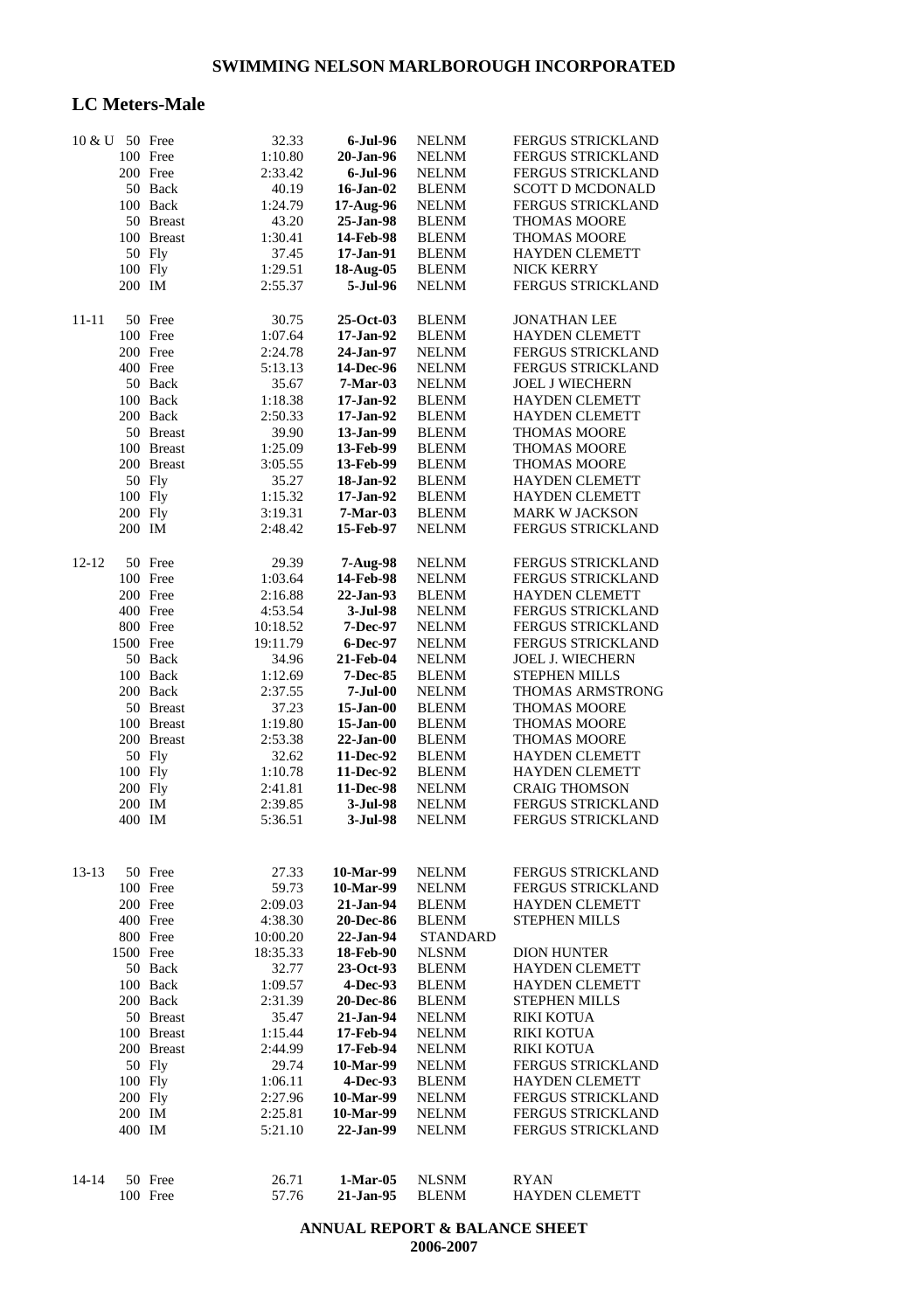|         |                  |            |                     |                              |                             | <u>WIMMING NEEBON MAREDOROOGH INCORFORATEE</u> |
|---------|------------------|------------|---------------------|------------------------------|-----------------------------|------------------------------------------------|
|         |                  | 200 Free   | 2:08.27             | $1-May-00$                   | <b>NELNM</b>                | FERGUS STRICKLAND                              |
|         |                  | 400 Free   | 4:27.37             | 22-Jan-95                    | <b>BLENM</b>                | <b>HAYDEN CLEMETT</b>                          |
|         |                  |            |                     |                              |                             |                                                |
|         |                  | 800 Free   | 9:24.12             | 21-Jan-95                    | <b>BLENM</b>                | <b>HAYDEN CLEMETT</b>                          |
|         | 1500 Free        |            | 17:50.97            | 18-Feb-93                    | <b>BLENM</b>                | <b>CHRIS YORK</b>                              |
|         |                  | 50 Back    | 31.04               | 22-Oct-94                    | <b>BLENM</b>                | HAYDEN CLEMETT                                 |
|         |                  | 100 Back   | 1:05.43             | 20-Jan-95                    | <b>BLENM</b>                | <b>HAYDEN CLEMETT</b>                          |
|         |                  | 200 Back   | 2:25.25             | 20-Jan-95                    | <b>BLENM</b>                | <b>HAYDEN CLEMETT</b>                          |
|         |                  | 50 Breast  | 32.94               | 22-Mar-95                    | <b>NELNM</b>                | <b>RIKI KOTUA</b>                              |
|         |                  |            |                     |                              |                             |                                                |
|         |                  | 100 Breast | 1:11.73             | 16-Feb-95                    | <b>NELNM</b>                | RIKI KOTUA                                     |
|         |                  | 200 Breast | 2:36.36             | 16-Feb-95                    | <b>NELNM</b>                | <b>RIKI KOTUA</b>                              |
|         |                  | 50 Fly     | 29.05               | 23-Oct-93                    | <b>BLENM</b>                | <b>CHRIS YORK</b>                              |
|         | 100 Fly          |            | 1:04.05             | 18-Feb-93                    | <b>BLENM</b>                | <b>CHRIS YORK</b>                              |
|         | 200 Fly          |            | 2:21.20             | 18-Feb-93                    | <b>BLENM</b>                | <b>CHRIS YORK</b>                              |
|         | 200 IM           |            | 2:20.87             | 14-Mar-00                    | <b>NELNM</b>                | FERGUS STRICKLAND                              |
|         | 400 IM           |            | 4:56.80             | 14-Mar-00                    | <b>NELNM</b>                | FERGUS STRICKLAND                              |
|         |                  |            |                     |                              |                             |                                                |
|         |                  |            |                     |                              |                             |                                                |
| 15-15   |                  | 50 Free    | 26.12               | 22-Jan-96                    | <b>BLENM</b>                | <b>HAYDEN CLEMETT</b>                          |
|         |                  | 100 Free   | 56.43               | 22-Oct-95                    | <b>BLENM</b>                | <b>HAYDEN CLEMETT</b>                          |
|         |                  | 200 Free   | 2:05.18             | 17-Jan-86                    | <b>BLENM</b>                | <b>AARON DAVIS</b>                             |
|         |                  | 400 Free   | 4:24.12             | <b>20-Dec-86</b>             | <b>BLENM</b>                | <b>AARON DAVIS</b>                             |
|         |                  |            |                     |                              |                             |                                                |
|         |                  | 800 Free   | 9:11.38             | $2-Apr-94$                   | <b>BLENM</b>                | <b>CHRIS YORK</b>                              |
|         | 1500 Free        |            | 17:24.47            | 17-Feb-94                    | <b>BLENM</b>                | <b>CHRIS YORK</b>                              |
|         |                  | 50 Back    | 29.63               | 22-Mar-95                    | <b>BLENM</b>                | <b>HAYDEN CLEMETT</b>                          |
|         |                  | 100 Back   | 1:03.94             | 19-Aug-95                    | <b>BLENM</b>                | <b>HAYDEN CLEMETT</b>                          |
|         |                  | 200 Back   | 2:17.20             | 17-Mar-78                    | <b>NLSNM</b>                | <b>SCOTT AUCUTT</b>                            |
|         |                  | 50 Breast  | 33.38               | 10-Mar-99                    | <b>NELNM</b>                | <b>STUART MCKENZIE</b>                         |
|         |                  |            |                     |                              |                             |                                                |
|         |                  | 100 Breast | 1:13.55             | $2-Mar-03$                   | <b>NELNM</b>                | <b>LEIGHTON RILEY</b>                          |
|         |                  | 200 Breast | 2:35.23             | $2-Mar-03$                   | <b>NELNM</b>                | <b>LEIGHTON RILEY</b>                          |
|         |                  | 50 Fly     | 28.34               | 22-Oct-94                    | <b>BLENM</b>                | <b>CHRIS YORK</b>                              |
|         | 100 Fly          |            | 1:01.64             | $2-Mar-03$                   | <b>NELNM</b>                | <b>LEIGHTON RILEY</b>                          |
|         | 200 Fly          |            | 2:18.10             | $2-Mar-03$                   | <b>NELNM</b>                | <b>LEIGHTON RILEY</b>                          |
|         | 200 IM           |            | 2:22.11             | $2-Mar-03$                   | <b>NELNM</b>                | <b>LEIGHTON RILEY</b>                          |
|         |                  |            |                     |                              |                             |                                                |
|         | 400 IM           |            | 5:01.39             | 25-Aug-94                    | <b>BLENM</b>                | <b>CHRIS YORK</b>                              |
|         |                  |            |                     |                              |                             |                                                |
|         |                  |            |                     |                              |                             |                                                |
| $16-16$ |                  | 50 Free    | 26.82               | $15$ -Apr-04                 | <b>MOTNM</b>                | MARCUS H. SAUNDERS                             |
|         |                  | 100 Free   | 57.94               | 13-Jul-01                    | <b>MOTNM</b>                | <b>BEN H DRUMMOND</b>                          |
|         |                  |            |                     | $13$ -Jul- $01$              | <b>MOTNM</b>                | <b>BEN H DRUMMOND</b>                          |
|         |                  |            |                     |                              |                             |                                                |
|         | 200 Free         |            | 2:06.09             |                              |                             |                                                |
|         |                  | 400 Free   | 4:41.57             | 25-Jan-02                    | <b>MOTNM</b>                | <b>CRAIG M THOMSON</b>                         |
|         |                  | 800 Free   | 9:58.64             | $17 - Jan-07$                | <b>NLSNM</b>                | <b>HARRISON T DEAN</b>                         |
|         | 1500 Free        |            | 19:21.37            | $17 - Jan-07$                | <b>NLSNM</b>                | MICHAEL L KENDRICK                             |
|         |                  |            |                     |                              |                             |                                                |
|         |                  | 50 Back    | 30.86               | 19-Jan-07                    | <b>BLENM</b>                | <b>BRENDON FERGUSON</b>                        |
|         |                  | 100 Back   | 1:07.07             | 12-Mar-01                    | <b>MOTNM</b>                | <b>BEN DRUMMOND</b>                            |
|         |                  | 200 Back   | 2:24.92             | 12-Mar-01                    | <b>MOTNM</b>                | <b>BEN DRUMMOND</b>                            |
|         |                  | 50 Breast  | 33.66               | 14-Mar-00                    | <b>NELNM</b>                | <b>STUART MCKENZIE</b>                         |
|         |                  | 100 Breast | 1:13.85             | 14-Jan-04                    | <b>NELNM</b>                | <b>LEIGHTON RILEY</b>                          |
|         |                  | 200 Breast | 2:39.70             | $12$ -Dec-03                 | <b>NELNM</b>                | <b>LEIGHTON</b>                                |
|         |                  |            |                     |                              |                             |                                                |
|         |                  | 50 Fly     | 28.34               | 14-Jan-04                    | <b>NELNM</b>                | <b>LEIGHTON RILEY</b>                          |
|         | 100 Fly          |            | 1:02.95             | 14-Jan-04                    | <b>NELNM</b>                | <b>LEIGHTON RILEY</b>                          |
|         | 200 Fly          |            | 2:23.66             | 12-Dec-03                    | <b>NELNM</b>                | <b>LEIGHTON RILEY</b>                          |
|         | 200 IM           |            | 2:24.91             | 12-Dec-03                    | <b>NELNM</b>                | <b>LEIGHTON RILEY</b>                          |
|         | 400 IM           |            | 5:04.73             | 14-Jan-04                    | <b>NELNM</b>                | <b>LEIGHTON RILEY</b>                          |
|         |                  |            |                     |                              |                             |                                                |
|         |                  |            |                     |                              |                             |                                                |
| 17-17   |                  | 50 Free    | 26.08               | 12-Dec-03                    | <b>BLENM</b>                | MICHAEL L. KENDRICK                            |
|         |                  | 100 Free   | 57.72               | 12-Dec-03                    | <b>BLENM</b>                | MICHAEL L. KENDRICK                            |
|         |                  | 200 Free   | 2:06.82             | 5-Mar-02                     | <b>MOTNM</b>                | <b>BEN H DRUMMOND</b>                          |
|         |                  | 400 Free   | 4:26.36             | 5-Mar-02                     | <b>MOTNM</b>                | <b>BEN H DRUMMOND</b>                          |
|         |                  | 800 Free   | 20:00.00            | 27-Jun-98                    | <b>NONE</b>                 | <b>NEW RECORD</b>                              |
|         | 1500 Free        |            | 50:00.00            | 27-Jun-98                    | <b>NONE</b>                 | <b>NEW RECORD</b>                              |
|         |                  |            |                     |                              |                             |                                                |
|         |                  | 50 Back    | 31.59               | 16-Jan-02                    | <b>MOTNM</b>                | <b>BEN H DRUMMOND</b>                          |
|         |                  | 100 Back   | 1:07.02             | 16-Aug-01                    | <b>MOTNM</b>                | <b>BEN H DRUMMOND</b>                          |
|         |                  | 200 Back   | 2:23.11             | 16-Jan-02                    | <b>MOTNM</b>                | <b>BEN H DRUMMOND</b>                          |
|         |                  | 50 Breast  | 35.63               | $17-Jan-03$                  | <b>NLSNM</b>                | DYLAN THORNTON                                 |
|         |                  | 100 Breast | 1:18.40             | 3-Feb-06                     | <b>BLENM</b>                | THOMAS D. BOYLE                                |
|         |                  | 200 Breast | 3:10.89             | $17-Jan-03$                  | <b>NELNM</b>                | <b>CAMERON PREBBLE</b>                         |
|         |                  |            |                     | $2-Mar-01$                   |                             | <b>DARREN PERANO</b>                           |
|         |                  | 50 Fly     | 28.47               |                              | <b>BLENM</b>                |                                                |
|         | 100 Fly          |            | 1:03.79             | $2-Mar-01$                   | <b>BLENM</b>                | DARREN PERANO                                  |
|         | 200 Fly          |            | 2:30.52             | $2-Mar-01$                   | <b>BLENM</b>                | DARREN PERANO                                  |
|         | 200 IM<br>400 IM |            | 2:24.70<br>20:00.00 | $16$ -Jan- $02$<br>27-Jun-98 | <b>MOTNM</b><br><b>NONE</b> | <b>BEN H DRUMMOND</b><br><b>NEW RECORD</b>     |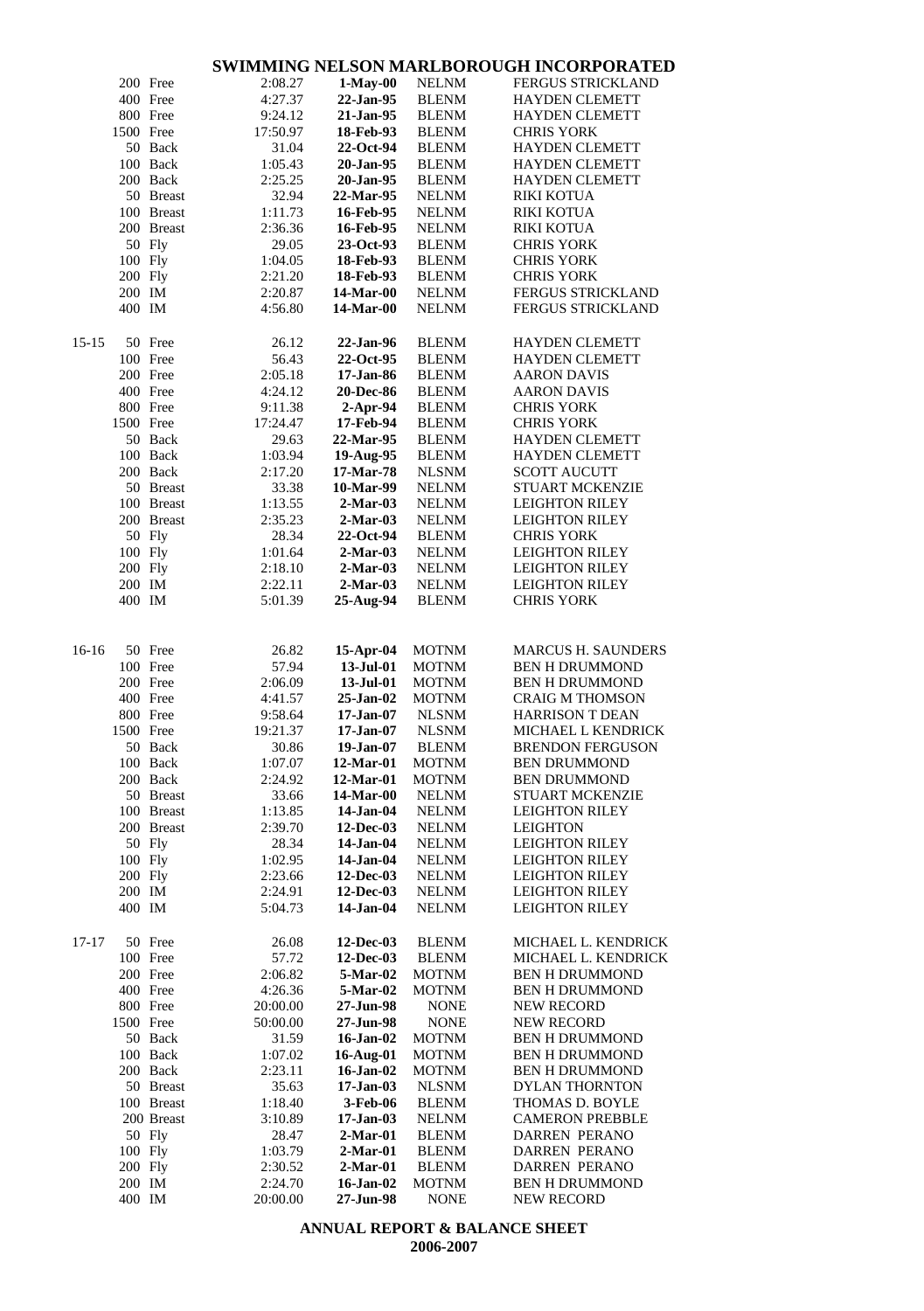| $18-18$ |           | 50 Free    | 26.13    | 26-Jul-02       | <b>BLENM</b> | <b>DARREN PERANO</b>    |
|---------|-----------|------------|----------|-----------------|--------------|-------------------------|
|         |           | 100 Free   | 57.54    | 13-Dec-02       | <b>MOTNM</b> | <b>BEN H DRUMMOND</b>   |
|         |           | 200 Free   | 2:05.32  | 13-Dec-02       | <b>MOTNM</b> | <b>BEN H DRUMMOND</b>   |
|         |           | 400 Free   | 4:50.33  | $25$ -Jan- $02$ | <b>BLENM</b> | <b>DARREN PERANO</b>    |
|         |           | 800 Free   | 9:58.81  | $25 - Jan-02$   | <b>BLENM</b> | <b>DARREN PERANO</b>    |
|         | 1500 Free |            | 50:00.00 | 27-Jun-98       | <b>NONE</b>  | <b>NEW RECORD</b>       |
|         |           | 50 Back    | 30.73    | 13-Dec-02       | <b>MOTNM</b> | <b>BEN H DRUMMOND</b>   |
|         |           | 100 Back   | 1:06.41  | 13-Dec-02       | <b>MOTNM</b> | <b>BEN H DRUMMOND</b>   |
|         |           | 200 Back   | 2:21.21  | 13-Dec-02       | <b>MOTNM</b> | <b>BEN H DRUMMOND</b>   |
|         |           | 50 Breast  | 36.74    | $7-Mar-03$      | <b>NLSNM</b> | <b>DYLAN THORNTON</b>   |
|         |           | 100 Breast | 1:20.67  | $19-Jan-03$     | <b>NLSNM</b> | <b>DYLAN C THORNTON</b> |
|         |           | 200 Breast | 2:52.47  | $19-Jan-03$     | <b>NLSNM</b> | <b>DYLAN C THORNTON</b> |
|         |           | 50 Fly     | 28.44    | 14-Dec-01       | <b>BLENM</b> | <b>DARREN PERANO</b>    |
|         | 100 Fly   |            | 1:02.00  | 26-Jul-02       | <b>BLENM</b> | <b>DARREN PERANO</b>    |
|         | 200 Fly   |            | 2:38.45  | $25$ -Jan-02    | <b>BLENM</b> | <b>DARREN PERANO</b>    |
|         | 200 IM    |            | 2:34.27  | $25$ -Jan- $02$ | <b>BLENM</b> | <b>DARREN PERANO</b>    |
|         | 400 IM    |            | 5:21.33  | $22$ -Aug- $02$ | <b>MOTNM</b> | <b>BEN H DRUMMOND</b>   |
|         |           |            |          |                 |              |                         |
| Open    |           | 50 Free    | 24.91    | 16-Feb-95       | <b>NLSNM</b> | <b>TIM DIVETT</b>       |
|         |           | 100 Free   | 55.35    | 16-Feb-95       | <b>NLSNM</b> | <b>TIM DIVETT</b>       |
|         |           | 200 Free   | 2:02.06  | 18-Feb-87       | <b>BLENM</b> | <b>AARON DAVIS</b>      |
|         |           | 400 Free   | 4:18.61  | 18-Mar-87       | <b>BLENM</b> | <b>AARON DAVIS</b>      |
|         |           | 800 Free   | 8:51.60  | 15-Dec-87       | <b>BLENM</b> | <b>AARON DAVIS</b>      |
|         | 1500 Free |            | 17:04.80 | 12-Dec-87       | <b>BLENM</b> | <b>AARON DAVIS</b>      |
|         |           | 50 Back    | 29.43    | 22-Mar-96       | <b>BLENM</b> | <b>HAYDEN CLEMETT</b>   |
|         |           | 100 Back   | 1:03.80  | 15-Mar-80       | <b>NLSNM</b> | <b>SCOTT AUCUTT</b>     |
|         |           | 200 Back   | 2:16.20  | 17-Mar-79       | <b>NLSNM</b> | <b>SCOTT AUCUTT</b>     |
|         |           | 50 Breast  | 31.94    | 4-Mar-98        | <b>NELNM</b> | <b>RIKI KOTUA</b>       |
|         |           | 100 Breast | 1:08.14  | 17-Jan-97       | <b>NELNM</b> | <b>RIKI KOTUA</b>       |
|         |           | 200 Breast | 2:31.38  | 6-Apr-98        | <b>NELNM</b> | RIKI KOTUA              |
|         |           | 50 Fly     | 27.55    | 13-Dec-02       | <b>BLENM</b> | <b>DARREN J PERANO</b>  |
|         | 100 Fly   |            | 1:00.98  | 19-Feb-95       | <b>BLENM</b> | <b>CHRIS YORK</b>       |
|         | 200 Fly   |            | 2:13.78  | 16-Feb-98       | <b>BLENM</b> | <b>CHRIS YORK</b>       |
|         | 200 IM    |            | 2:18.09  | 18-Feb-87       | <b>BLENM</b> | <b>AARON DAVIS</b>      |
|         | 400 IM    |            | 4:56.77  | 16-Feb-95       | <b>BLENM</b> | <b>CHRIS YORK</b>       |
|         |           |            |          |                 |              |                         |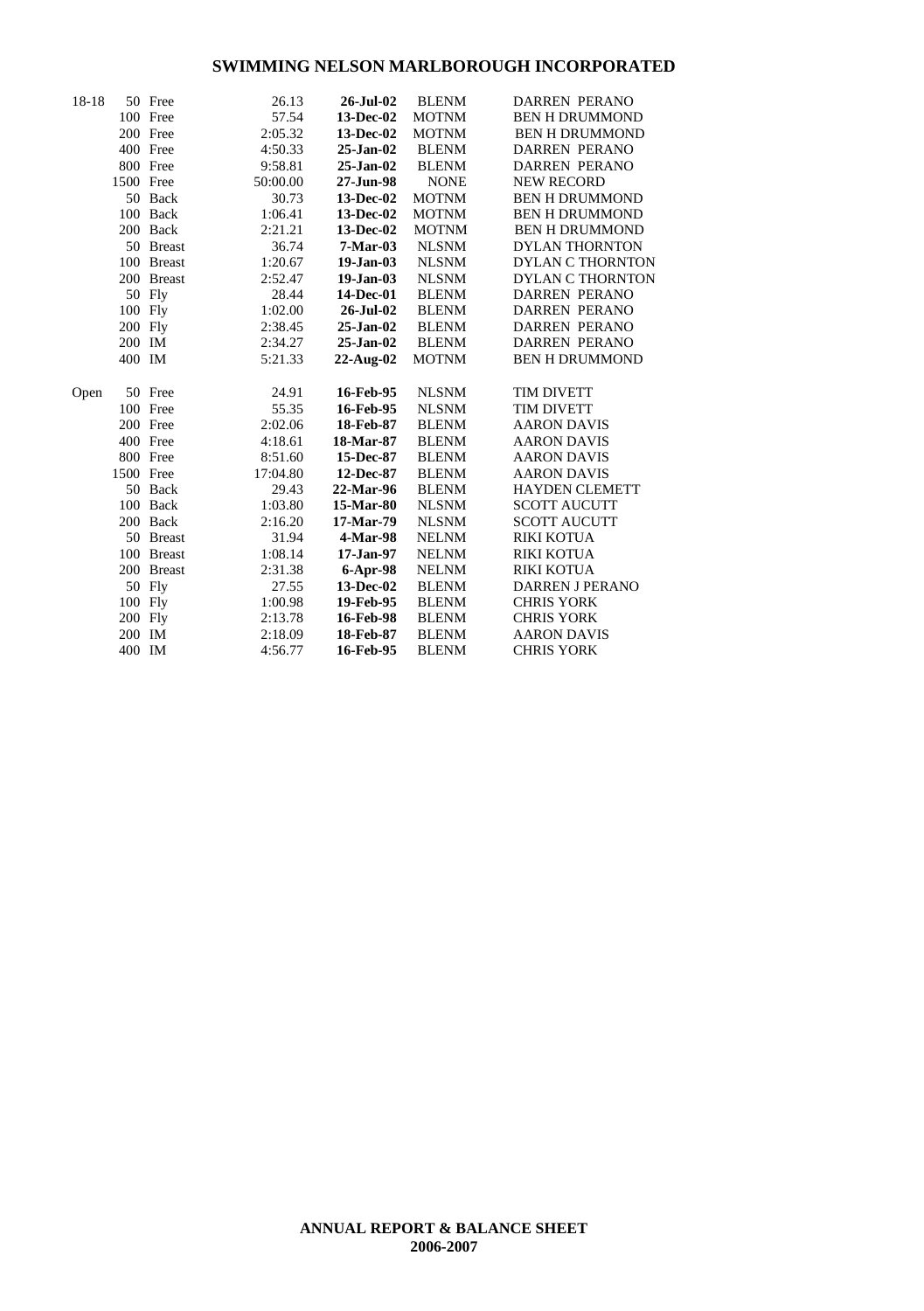### **SC Meters-Female**

| 10 & U  |                   | 50 Free    | 32.42              | $24$ -Jun-00             |                              | Standard                                       |
|---------|-------------------|------------|--------------------|--------------------------|------------------------------|------------------------------------------------|
|         |                   | 100 Free   | 1:09.01            | $24$ -Jun-00             |                              | Standard                                       |
|         |                   | 200 Free   | 2:36.23            | 24-Jun-00                |                              | Standard                                       |
|         |                   | 50 Back    | 39.73              | 21-Sep-01                | <b>BLENM</b>                 | <b>ANNELIE PIETERSE</b>                        |
|         |                   | 100 Back   | 1:25.26            | 30-Nov-01                | <b>BLENM</b>                 | <b>ANNELIE PIETERSE</b>                        |
|         |                   | 50 Breast  | 42.47              | $24-Jun-00$              |                              | Standard                                       |
|         |                   | 100 Breast | 1:34.41            | $24-Jun-00$              |                              | Standard                                       |
|         |                   | 50 Fly     | 38.90              | $24-Jun-00$              |                              | Standard                                       |
|         | 100 Fly<br>100 IM |            | 1:30.08            | 17-Nov-01                | <b>BLENM</b>                 | <b>JESSICA DODD</b><br><b>ANNELIE PIETERSE</b> |
|         | 200 IM            |            | 1:28.74<br>2:54.77 | 30-Nov-01<br>$24-Jun-00$ | <b>BLENM</b>                 | Standard                                       |
|         |                   |            |                    |                          |                              |                                                |
|         |                   |            |                    |                          |                              |                                                |
| 11-11   |                   | 50 Free    | 29.96              | $24$ -Jun- $00$          |                              | Standard                                       |
|         |                   | 100 Free   | 1:04.84            | 11-Nov-00                | <b>NELNM</b>                 | <b>EMMA THOMSON</b>                            |
|         |                   | 200 Free   | 2:19.30            | 24-Jun-00                |                              | Standard                                       |
|         |                   | 400 Free   | 4:50.35            | 22-Sep-00                | <b>NELNM</b>                 | <b>EMMA THOMSON</b>                            |
|         |                   | 50 Back    | 38.22              | 20-Sep-02                | <b>NLSNM</b>                 | <b>JESSICA M ANDERSON</b>                      |
|         |                   | 100 Back   | 1:18.64            | 22-Sep-00                | <b>NELNM</b>                 | <b>EMMA THOMSON</b>                            |
|         |                   | 200 Back   | 2:42.28            | 22-Sep-00                | <b>NELNM</b>                 | <b>EMMA THOMSON</b>                            |
|         |                   | 50 Breast  | 39.21              | 15-Oct-04                | <b>BLENM</b>                 | <b>EMMA K. MOORE</b>                           |
|         |                   | 100 Breast | 1:24.45            | $24$ -Jun- $00$          |                              | Standard                                       |
|         |                   | 200 Breast | 2:53.88            | 18-Mar-06<br>$24-Jun-00$ | <b>NLSNM</b>                 | <b>GEORGIA ANDERSON</b>                        |
|         | 100 Fly           | 50 Fly     | 33.66<br>1:14.19   |                          | <b>NELNM</b>                 | Standard<br><b>EMMA THOMSON</b>                |
|         | 200 Fly           |            | 3:05.28            | 22-Sep-00<br>12-Mar-04   | <b>BLENM</b>                 | <b>LILY YTSMA</b>                              |
|         | 100 IM            |            | 1:19.65            | 17-Sep-04                | <b>BLENM</b>                 | <b>EMMA K. MOORE</b>                           |
|         | 200 IM            |            | 2:39.24            | $22-Sep-00$              | <b>NELNM</b>                 | <b>EMMA THOMSON</b>                            |
|         |                   |            |                    |                          |                              |                                                |
|         |                   |            |                    |                          |                              |                                                |
| 12-12   |                   | 50 Free    | 29.39              | 21-Sep-01                | <b>NELNM</b>                 | <b>EMMA THOMSON</b>                            |
|         |                   | 100 Free   | 1:05.43            | 21-Sep-01                | <b>NELNM</b>                 | <b>EMMA THOMSON</b>                            |
|         |                   | 200 Free   | 2:18.11            | 24-Nov-01                | <b>NELNM</b>                 | <b>EMMA THOMSON</b>                            |
|         |                   | 400 Free   | 4:48.87            | 21-Sep-01                | <b>NELNM</b>                 | <b>EMMA THOMSON</b>                            |
|         |                   | 800 Free   | 10:15.74           | 10-Nov-01                | <b>NELNM</b>                 | <b>EMMA THOMSON</b>                            |
|         | 1500 Free         | 50 Back    | 20:16.85           | $24-Jun-00$              |                              | Standard                                       |
|         |                   | 100 Back   | 36.59<br>1:15.82   | 23-Sep-05<br>24-Jun-00   | <b>NELNM</b>                 | <b>ALEX LAIDLAW</b><br>Standard                |
|         |                   | 200 Back   | 2:41.60            | 10-Nov-01                | <b>NELNM</b>                 | <b>EMMA THOMSON</b>                            |
|         |                   | 50 Breast  | 38.25              | 24-Nov-01                | <b>NELNM</b>                 | <b>ANNABELLE CAREY</b>                         |
|         |                   | 100 Breast | 1:21.22            | 30-Nov-01                | <b>NELNM</b>                 | <b>ANNABELLE CAREY</b>                         |
|         |                   | 200 Breast | 2:56.35            | 24-Nov-01                | <b>NELNM</b>                 | <b>ANNABELLE CAREY</b>                         |
|         |                   | 50 Fly     | 32.65              | 24-Jun-00                |                              | Standard                                       |
|         | 100 Fly           |            | 1:11.20            | 24-Jun-00                |                              | Standard                                       |
|         | 200 Fly           |            | 2:35.24            | 18-Mar-06                | <b>NLSNM</b>                 | ANDREA N. COPLAND                              |
|         | 100 IM            |            | 1:14.24            | 21-Sep-01                | <b>NELNM</b>                 | <b>EMMA THOMSON</b>                            |
|         | 200 IM            |            | 2:38.52            | 21-Sep-01                | <b>NELNM</b>                 | <b>EMMATHOMSON</b>                             |
|         | 400 IM            |            | 5:28.66            | 10-Nov-01                | <b>NELNM</b>                 | <b>EMMA THOMSON</b>                            |
| $13-13$ |                   | 50 Free    | 28.61              | 21-Sep-02                | <b>MOTNM</b>                 | <b>EMMA THOMSON</b>                            |
|         |                   | 100 Free   | 1:01.56            | 21-Sep-02                | <b>MOTNM</b>                 | <b>EMMA THOMSON</b>                            |
|         |                   | 200 Free   | 2:15.32            | 21-Sep-02                | <b>MOTNM</b>                 | <b>EMMA THOMSON</b>                            |
|         |                   | 400 Free   | 4:46.97            | 21-Sep-02                | <b>MOTNM</b>                 | <b>EMMA THOMSON</b>                            |
|         |                   | 800 Free   | 9:57.61            | $24$ -Jun-00             |                              | Standard                                       |
|         | 1500 Free         |            | 18:59.54           | 24-Jun-00                |                              | Standard                                       |
|         |                   | 50 Back    | 33.69              | 26-May-06                | <b>NELNM</b>                 | <b>ALEX LAIDLAW</b>                            |
|         |                   | 100 Back   | 1:11.69            | 24-Jun-00                |                              | Standard                                       |
|         |                   | 200 Back   | 2:37.86            | $24-Jun-00$              |                              | Standard                                       |
|         |                   | 50 Breast  | 37.99              | 22-Sep-06                | <b>BLENM</b>                 | EMMA                                           |
|         |                   | 100 Breast | 1:20.92            | $24-Jun-00$              |                              | Standard                                       |
|         |                   | 200 Breast | 2:53.62            | 24-Jun-00                |                              | Standard                                       |
|         |                   | 50 Fly     | 31.21              | 26-May-06                | <b>NELNM</b>                 | <b>ALEX LAIDLAW</b>                            |
|         | 100 Fly           |            | 1:09.76            | 26-May-06                | <b>NELNM</b>                 | <b>ALEX LAIDLAW</b>                            |
|         | 200 Fly<br>100 IM |            | 2:30.52<br>1:12.08 | 24-Sep-06<br>26-May-06   | <b>NELNM</b><br><b>NELNM</b> | ALEX LAIDLAW<br><b>ALEX LAIDLAW</b>            |
|         | 200 IM            |            | 2:31.06            | 21-Sep-02                | <b>MOTNM</b>                 | <b>EMMA THOMSON</b>                            |
|         | 400 IM            |            | 5:32.17            | 22-Sep-06                | <b>BLENM</b>                 | <b>EMMA MOORE</b>                              |
|         |                   |            |                    |                          |                              |                                                |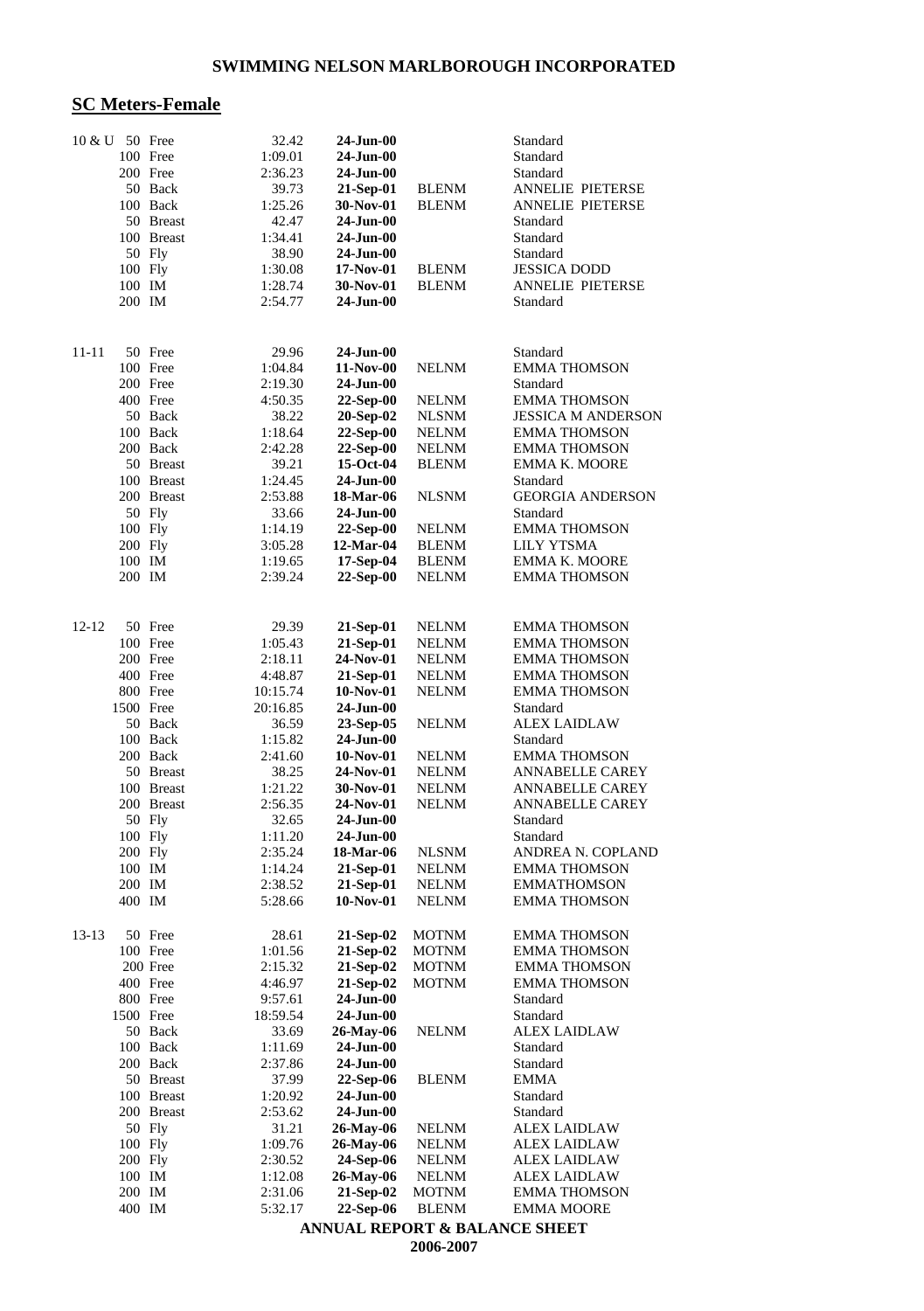| 14-14 |           | 50 Free    | 28.90    | 19-Sep-03       | <b>MOTNM</b> | <b>EMMA THOMSON</b>   |                          |
|-------|-----------|------------|----------|-----------------|--------------|-----------------------|--------------------------|
|       |           | 100 Free   | 1:02.20  | 24-Jun-00       |              | Standard              |                          |
|       |           | 200 Free   | 2:14.88  | $8-Nov-03$      | <b>MOTNM</b> | <b>EMMA THOMSON</b>   |                          |
|       |           | 400 Free   | 4:42.41  | 24-Jun-00       |              | Standard              |                          |
|       |           | 800 Free   | 9:46.83  | 24-Jun-00       |              | Standard              |                          |
|       | 1500 Free |            | 18:34.84 | 24-Jun-00       |              | Standard              |                          |
|       |           |            |          |                 |              |                       |                          |
|       |           | 50 Back    | 34.13    | 19-Sep-03       | <b>MOTNM</b> | <b>EMMA THOMSON</b>   |                          |
|       |           | 100 Back   | 1:10.14  | 18-Nov-05       | <b>MOTNM</b> |                       | ANN BLACKBEARD           |
|       |           | 200 Back   | 2:35.66  | 24-Jun-00       |              | Standard              |                          |
|       |           | 50 Breast  | 35.90    | 24-Jun-00       |              | Standard              |                          |
|       |           | 100 Breast | 1:18.50  | $24-Jun-00$     |              | Standard              |                          |
|       |           | 200 Breast | 2:46.84  | $23$ -Aug- $00$ | <b>BLENM</b> | <b>KYLIE HUNTER</b>   |                          |
|       |           | 50 Fly     | 30.43    | 25-Sep-06       | <b>NELNM</b> | <b>ALEX LAIDLAW</b>   |                          |
|       | 100 Fly   |            | 1:07.38  | 28-Sep-00       |              | <b>ALEX LAIDLAW</b>   |                          |
|       |           |            |          |                 |              |                       |                          |
|       | 200 Fly   |            | 2:33.86  | $24$ -Jun-00    |              | Standard              |                          |
|       | 100 IM    |            | 1:12.06  | 19-Sep-03       | <b>MOTNM</b> | <b>EMMA THOMSON</b>   |                          |
|       | 200 IM    |            | 2:32.78  | 24-Jun-00       |              | Standard              |                          |
|       | 400 IM    |            | 5:22.23  | 22-Sep-00       |              | <b>BLENM</b>          | <b>KYLIE HUNTER</b>      |
|       |           |            |          |                 |              |                       |                          |
| 15-15 |           | 50 Free    | 28.26    | 7-Apr-06        | MOT          | <b>AMAKA GESSLER</b>  |                          |
|       |           | 100 Free   | 1:00.19  | 17-Sep-04       | <b>NELNM</b> | <b>EMMA THOMSON</b>   |                          |
|       |           | 200 Free   | 2:14.64  | $24-Jun-00$     |              | Standard              |                          |
|       |           | 400 Free   | 4:38.95  | $24$ -Jun-00    |              | Standard              |                          |
|       |           | 800 Free   | 9:51.50  | 24-Jun-00       |              | Standard              |                          |
|       | 1500 Free |            | 18:40.05 | 24-Jun-00       |              | Standard              |                          |
|       |           | 50 Back    | 32.44    | 7-Apr-06        | <b>MOTNM</b> | AMAKA GESSLER         |                          |
|       |           | 100 Back   | 1:10.96  | 21-Sep-01       | <b>MOTNM</b> |                       | HANNAH A SAUNDERS        |
|       |           |            |          |                 |              |                       |                          |
|       |           | 200 Back   | 2:34.65  | 21-Sep-01       | <b>MOTNM</b> |                       | <b>HANNAH A SAUNDERS</b> |
|       |           | 50 Breast  | 35.12    | 22-Sep-06       | <b>NLSNM</b> | <b>JASMINE BEWLEY</b> |                          |
|       |           | 100 Breast | 1:17.11  | $24-Jun-00$     |              | Standard              |                          |
|       |           | 200 Breast | 2:44.91  | 24-Jun-00       |              | Standard              |                          |
|       |           | 50 Fly     | 31.68    | 24-Jun-00       |              | Standard              |                          |
|       | 100 Fly   |            | 1:07.88  | 24-Jun-00       |              | Standard              |                          |
|       | 200 Fly   |            | 2:29.06  | 24-Jun-00       |              | Standard              |                          |
|       | 100 IM    |            | 1:10.91  | 7-Apr-06        | <b>MOTNM</b> | AMAKA GESSLER         |                          |
|       | 200 IM    |            | 2:32.64  | $24$ -Jun-00    |              | Standard              |                          |
|       | 400 IM    |            | 5:15.35  | 23-Jan-04       | <b>MOTNM</b> | <b>EMMA THOMSON</b>   |                          |
|       |           |            |          |                 |              |                       |                          |
| 16-16 |           | 50 Free    | 27.83    | 24-Sep-06       | <b>MOTNM</b> | AMAKA GESSLER         |                          |
|       |           | 100 Free   | 1:01.09  | 24-Sep-06       | <b>MOTNM</b> | <b>AMAKA GESSLER</b>  |                          |
|       |           | 200 Free   | 2:14.83  | 24-Sep-06       | <b>MOTNM</b> | <b>AMAKA GESSLER</b>  |                          |
|       |           | 400 Free   | 4:48.14  | 24-Jun-00       |              | Standard              |                          |
|       |           | 800 Free   | 10:09.58 | 24-Jun-00       |              | Standard              |                          |
|       | 1500 Free |            | 19:15.94 | 24-Jun-00       |              | Standard              |                          |
|       |           |            |          |                 |              |                       |                          |
|       |           | 50 Back    | 32.81    | 20-Sep-02       | <b>MOTNM</b> |                       | <b>HANNAH A SAUNDERS</b> |
|       |           | 100 Back   | 1:12.59  | 2-Dec-06        | <b>MOTNM</b> | AMAKA GESSLER         |                          |
|       |           | 200 Back   | 2:35.81  | 30-Jan-02       | <b>MOTNM</b> |                       | HANNAH A SAUNDERS        |
|       |           | 50 Breast  | 37.93    | 18-Nov-05       | <b>NELNM</b> | <b>EMMA THOMSON</b>   |                          |
|       |           | 100 Breast | 1:19.81  | $2$ -Dec-06     | <b>MOTNM</b> | AMAKA GESSLER         |                          |
|       |           | 200 Breast | 2:49.76  | $23-Sep-05$     | <b>NELNM</b> | <b>EMMA THOMSON</b>   |                          |
|       |           | 50 Fly     | 30.68    | 24-Sep-06       | <b>MOTNM</b> | <b>AMAKA GESSLER</b>  |                          |
|       | 100 Fly   |            | 1:09.35  | 24-Jun-00       |              | Standard              |                          |
|       | 200 Fly   |            | 2:36.23  | $24-Jun-00$     |              | Standard              |                          |
|       | 100 IM    |            | 1:09.40  | 24-Sep-06       | <b>MOTNM</b> | <b>AMAKA GESSLER</b>  |                          |
|       |           |            |          |                 |              |                       |                          |
|       | 200 IM    |            | 2:30.20  | 23-Sep-06       | <b>MOTNM</b> | <b>AMAKA GESSLER</b>  |                          |
|       | 400 IM    |            | 5:34.59  | $24$ -Jun-00    |              | Standard              |                          |
|       |           |            |          |                 |              |                       |                          |
| 17-17 |           | 50 Free    | 27.66    | 24-Sep-06       | <b>NELNM</b> | <b>EMMA THOMSON</b>   |                          |
|       |           | 100 Free   | 1:01.32  | 24-Sep-06       | <b>NELNM</b> | <b>EMMA THOMSON</b>   |                          |
|       |           | 200 Free   | 2:12.00  | 30-Jun-00       | <b>NELNM</b> | MEGAN RAMSAY          |                          |
|       |           |            |          |                 |              |                       |                          |
|       |           | 400 Free   | 4:46.09  | $24$ -Jun-00    |              | Standard              |                          |
|       |           | 800 Free   | 9:59.89  | 24-Jun-00       |              | Standard              |                          |
|       | 1500 Free |            | 18:52.45 | 24-Jun-00       |              | Standard              |                          |
|       |           | 50 Back    | 34.96    | $9-Nov-02$      | <b>MOTNM</b> |                       | <b>HANNAH A SAUNDERS</b> |
|       |           | 100 Back   | 1:15.28  | $17-Nov-02$     | <b>MOTNM</b> |                       | <b>HANNAH A SAUNDERS</b> |
|       |           | 200 Back   | 2:40.00  | 24-Jun-00       |              | Standard              |                          |
|       |           | 50 Breast  | 38.07    | 14-Oct-00       | <b>BLENM</b> |                       | PHILIPPA HYNDMAN         |
|       |           | 100 Breast | 1:20.54  | 25-Jun-04       | <b>BLENM</b> | <b>LEESA JOHNSTON</b> |                          |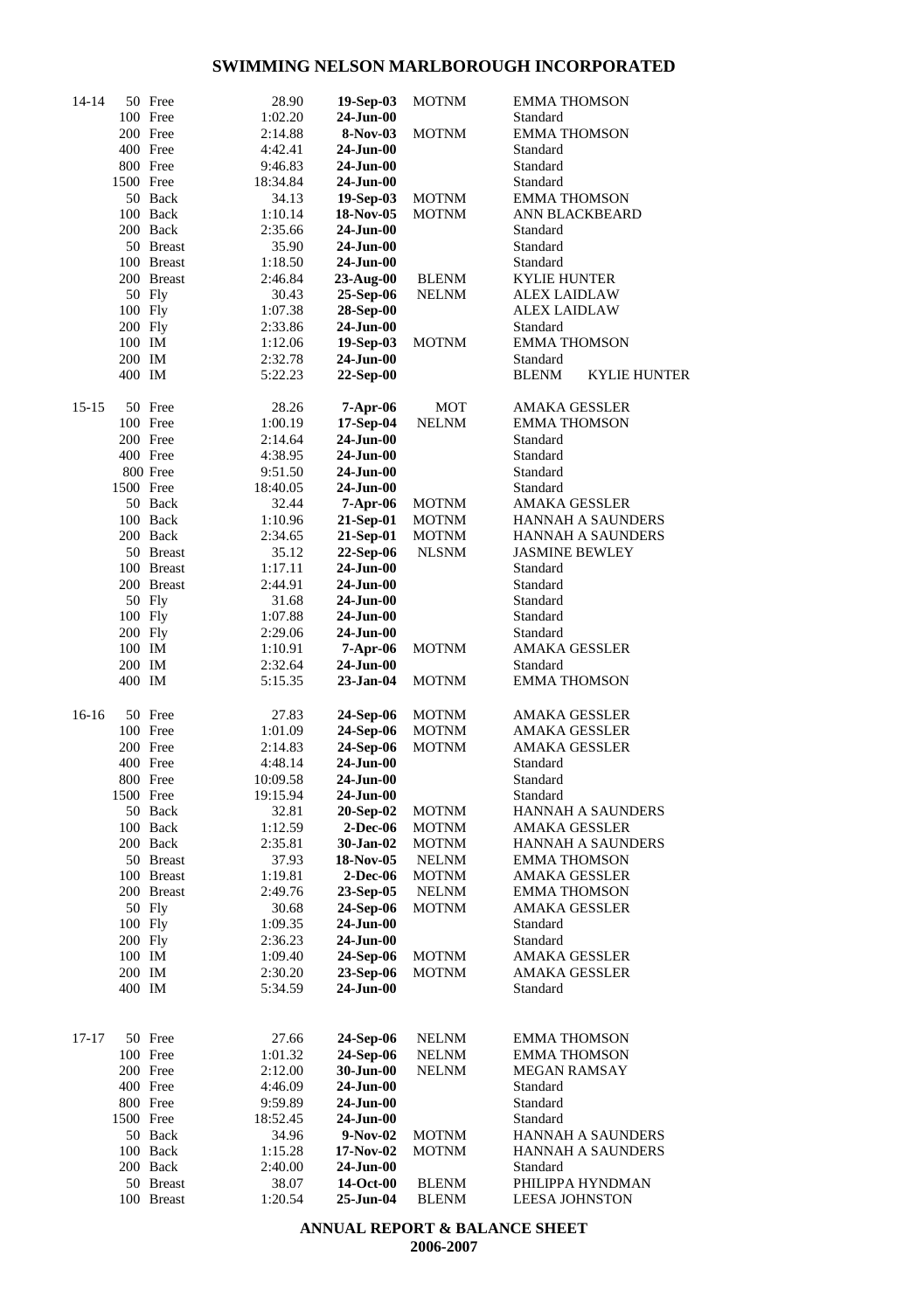|       |         | 200 Breast | 2:53.95  | 30-Jan-02       | <b>NLSNM</b> | <b>MARLIES KOEVOET</b>   |
|-------|---------|------------|----------|-----------------|--------------|--------------------------|
|       |         | 50 Fly     | 30.67    | 24-Sep-06       | <b>NELNM</b> | <b>EMMA THOMSON</b>      |
|       |         | 100 Fly    | 1:07.56  | 24-Jun-00       |              | Standard                 |
|       |         | 200 Fly    | 2:29.83  | 30-Jun-00       | <b>NELNM</b> | <b>MEGAN RAMSAY</b>      |
|       | 100 IM  |            | 1:08.88  | 24-Sep-06       | <b>NELNM</b> | <b>EMMA THOMSON</b>      |
|       | 200 IM  |            | 2:29.73  | 24-Sep-06       | <b>NELNM</b> | <b>EMMA THOMSON</b>      |
|       | 400 IM  |            | 5:24.39  | 24-Jun-00       |              | Standard                 |
|       |         |            |          |                 |              |                          |
| 18-18 |         | 50 Free    | 28.69    | 23-Aug-00       | <b>NELNM</b> | <b>MEGAN RAMSAY</b>      |
|       |         | 100 Free   | 1:02.18  | 22-Sep-00       | <b>NELNM</b> | <b>MEGAN RAMSAY</b>      |
|       |         | 200 Free   | 2:12.74  | $23$ -Aug- $00$ | <b>NELNM</b> | <b>MEGAN RAMSAY</b>      |
|       |         | 400 Free   | 4:39.16  | 22-Sep-00       | <b>NELNM</b> | MEGAN RAMSAY             |
|       |         | 800 Free   | 10:05.78 | 11-Nov-00       | <b>NELNM</b> | <b>MEGAN RAMSAY</b>      |
|       |         | 1500 Free  | 50:00.00 | 24-Jun-00       | N            | <b>NEW</b>               |
|       |         | 50 Back    | 35.32    | $22-Sep-00$     | <b>BLENM</b> | <b>FELICITY ORCHARD</b>  |
|       |         | 100 Back   | 1:15.24  | 3-Feb-01        | <b>BLENM</b> | <b>FELICITY ORCHARD</b>  |
|       |         | 200 Back   | 2:37.90  | 22-Sep-00       | <b>BLENM</b> | <b>FELICITY ORCHARD</b>  |
|       |         | 50 Breast  | 37.43    | 29-Jan-03       | NLSNM        | <b>MARLIES J KOEVOET</b> |
|       |         | 100 Breast | 1:22.28  | 24-Jan-03       | <b>NLSNM</b> | <b>MARLIES J KOEVOET</b> |
|       |         | 200 Breast | 2:55.80  | 29-Jan-03       | <b>NLSNM</b> | <b>MARLIES J KOEVOET</b> |
|       |         | 50 Fly     | 30.72    | 23-Aug-00       | <b>NELNM</b> | <b>MEGAN RAMSAY</b>      |
|       |         | 100 Fly    | 1:05.94  | $23$ -Aug- $00$ | <b>NELNM</b> | <b>MEGAN RAMSAY</b>      |
|       | 200 Fly |            | 2:26.44  | 23-Aug-00       | <b>NELNM</b> | <b>MEGAN RAMSAY</b>      |
|       | 100 IM  |            | 1:11.91  | 22-Sep-00       | <b>NELNM</b> | <b>MEGAN RAMSAY</b>      |
|       | 200 IM  |            | 2:30.88  | $23-Aug-00$     | <b>NELNM</b> | MEGAN RAMSAY             |
|       | 400 IM  |            | 5:19.57  | $22-Sep-00$     | <b>NELNM</b> | <b>MEGAN RAMSAY</b>      |
|       |         |            |          |                 |              |                          |
| Open  |         | 50 Free    | 27.66    | 24-Sep-06       | <b>NELNM</b> | <b>EMMA THOMSON</b>      |
|       |         | 100 Free   | 1:00.19  | 17-Sep-04       | <b>NELNM</b> | <b>EMMA THOMSON</b>      |
|       |         | 200 Free   | 2:12.00  | 30-Jun-00       | <b>NELNM</b> | <b>MEGAN RAMSAY</b>      |
|       |         | 400 Free   | 4:34.65  | 31-Oct-94       | <b>BLENM</b> | LISA JEFCOATE            |
|       |         | 800 Free   | 9:35.68  | 31-Oct-94       | <b>BLENM</b> | <b>LISA JEFCOATE</b>     |
|       |         | 1500 Free  | 17:53.30 | 31-Aug-94       | <b>BLENM</b> | <b>LISA JEFCOATE</b>     |
|       |         | 50 Back    | 32.44    | 7-Apr-06        | <b>MOTNM</b> | <b>AMAKA GESSLER</b>     |
|       |         | 100 Back   | 1:10.06  | 23-Nov-91       | <b>BLENM</b> | <b>TRACEY NORTON</b>     |
|       |         | 200 Back   | 2:27.97  | 4-Oct-98        | <b>NELNM</b> | <b>CHER BLACK</b>        |
|       |         | 50 Breast  | 35.12    | 22-Sep-06       | <b>NLSNM</b> | <b>JASMINE BEWLEY</b>    |
|       |         | 100 Breast | 1:13.92  | 31-Aug-94       | <b>NELNM</b> | <b>KYLA STEENHART</b>    |
|       |         | 200 Breast | 2:37.57  | 31-Aug-94       | <b>NELNM</b> | <b>KYLA STEENHART</b>    |
|       |         | 50 Fly     | 30.43    | 24-Sep-06       | <b>NELNM</b> | <b>ALEX LAIDLAW</b>      |
|       |         | 100 Fly    | 1:05.94  | 23-Aug-00       | <b>NELNM</b> | <b>MEGAN RAMSAY</b>      |
|       | 200 Fly |            | 2:26.44  | 23-Aug-00       | <b>NELNM</b> | <b>MEGAN RAMSAY</b>      |
|       | 100 IM  |            | 1:08.88  | 24-Sep-06       | <b>NELNM</b> | <b>EMMA THOMSON</b>      |
|       | 200 IM  |            | 2:29.16  | 12-Sep-91       | <b>BLENM</b> | <b>TRACEY NORTON</b>     |
|       | 400 IM  |            | 5:12.91  | 31-Aug-94       | <b>BLENM</b> | <b>LISA JEFCOATE</b>     |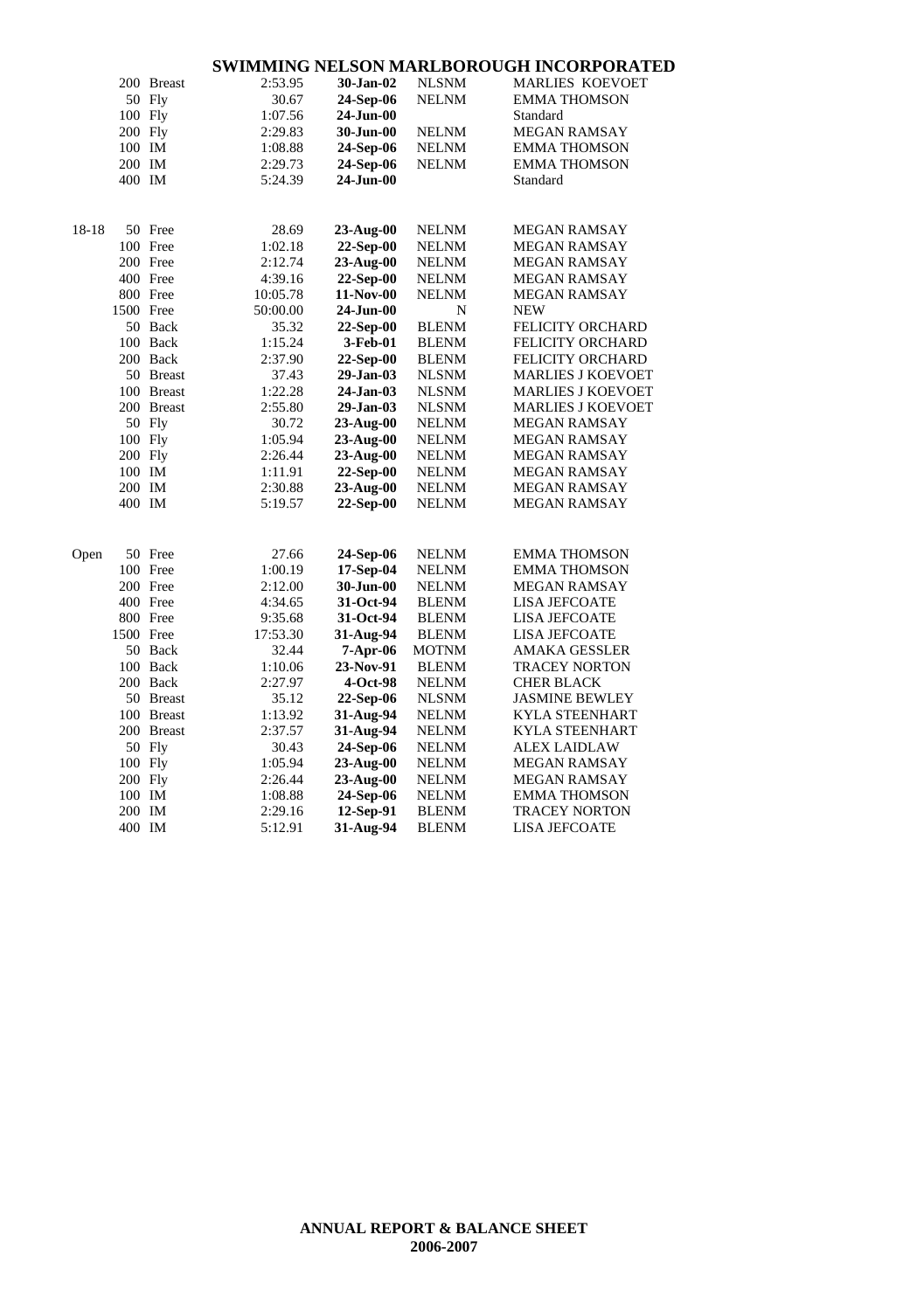### **SC Meters-Male**

| 10 & U 50 Free |         |                          | 32.33              | 24-Jun-00                  |              | Standard                             |
|----------------|---------|--------------------------|--------------------|----------------------------|--------------|--------------------------------------|
|                |         | 100 Free                 | 1:10.80            | 24-Jun-00                  |              | Standard                             |
|                |         | 200 Free                 | 2:33.42            | 24-Jun-00                  |              | Standard                             |
|                |         | 50 Back                  | 40.16              | 20-Sep-02                  | <b>BLENM</b> | <b>SCOTT D MCDONALD</b>              |
|                |         | 100 Back                 | 1:24.79            | 24-Jun-00                  |              | Standard                             |
|                |         | 50 Breast                | 43.20              | 24-Jun-00                  |              | Standard                             |
|                |         | 100 Breast               | 1:30.41            | 24-Jun-00                  |              | Standard                             |
|                |         | 50 Fly                   | 37.45              | 24-Jun-00                  |              | Standard                             |
|                | 100 Fly |                          | 1:29.27            | 16-Sep-05                  | <b>BLENM</b> | NICK KERRY                           |
|                | 100 IM  |                          | 1:25.57            | 16-Sep-05                  | <b>BLENM</b> | NICK KERRY                           |
|                | 200 IM  |                          | 2:55.37            | 24-Jun-00                  |              | Standard                             |
| 11-11          |         | 50 Free                  | 30.77              | 19-Sep-03                  | <b>BLENM</b> | <b>JONATHAN</b>                      |
|                |         | 100 Free                 | 1:07.64            | $24-Jun-00$                |              | Standard                             |
|                |         | 200 Free                 | 2:24.78            | 24-Jun-00                  |              | Standard                             |
|                |         | 400 Free                 | 5:13.13            | 24-Jun-00                  |              | Standard                             |
|                |         | 50 Back                  | 36.73              | 28-Mar-03                  | <b>NELNM</b> | <b>JOEL J WIECHERN</b>               |
|                |         | 100 Back                 | 1:18.38            | 24-Jun-00                  |              | Standard                             |
|                |         | 200 Back                 | 2:50.33            | 24-Jun-00                  |              | Standard                             |
|                |         | 50 Breast                | 39.90              | 24-Jun-00                  |              | Standard                             |
|                |         | 100 Breast               | 1:25.09            | 24-Jun-00                  |              | Standard                             |
|                |         | 200 Breast               | 3:05.55            | 24-Jun-00                  |              | Standard                             |
|                |         | 50 Fly                   | 35.27              | 24-Jun-00                  |              | Standard                             |
|                |         | 100 Fly                  | 1:15.32            | 24-Jun-00                  |              | Standard                             |
|                | 200 Fly |                          | 3:15.61            | 14-Feb-03                  | <b>BLENM</b> | <b>MARK W JACKSON</b>                |
|                |         | 100 IM                   | 1:19.50            | 19-Sep-03                  | <b>BLENM</b> | JONATHAN                             |
|                | 200 IM  |                          | 2:48.42            | $24-Jun-00$                |              | Standard                             |
| 12-12          |         | 50 Free                  | 29.39              | 24-Jun-00                  |              | Standard                             |
|                |         | 100 Free                 | 1:03.64            | 24-Jun-00                  |              | Standard                             |
|                |         | 200 Free                 | 2:16.88            | 24-Jun-00                  |              | Standard                             |
|                |         | 400 Free                 | 4:53.54            | 24-Jun-00                  |              | Standard                             |
|                |         | 800 Free                 | 10:18.52           | 24-Jun-00                  |              | Standard                             |
|                |         | 1500 Free                | 19:11.79           | 24-Jun-00                  |              | Standard                             |
|                |         | 50 Back                  | 34.58              | 12-Mar-04                  | <b>NELNM</b> | <b>JOEL J. WIECHERN</b>              |
|                |         | 100 Back                 | 1:12.69            | 24-Jun-00                  |              | Standard                             |
|                |         | 200 Back                 | 2:34.09            | 30-Jun-00                  | <b>NELNM</b> | <b>THOMAS ARMSTRONG</b>              |
|                |         | 50 Breast                | 37.23              | 24-Jun-00                  |              | Standard                             |
|                |         | 100 Breast<br>200 Breast | 1:19.80<br>2:53.38 | $24-Jun-00$<br>$24-Jun-00$ |              | Standard                             |
|                |         | 50 Fly                   | 32.17              | 15-Oct-04                  | <b>BLENM</b> | Standard<br>ANGUS J. BOYLE           |
|                |         | 100 Fly                  | 1:10.78            | 24-Jun-00                  |              | Standard                             |
|                | 200 Fly |                          | 2:41.81            | 24-Jun-00                  |              | Standard                             |
|                | 100 IM  |                          | 1:12.54            | 17-Sep-04                  | <b>BLENM</b> | <b>JONATHAN LEE</b>                  |
|                | 200 IM  |                          | 2:39.81            | 17-Sep-04                  | <b>BLENM</b> | <b>JONATHAN LEE</b>                  |
|                | 400 IM  |                          | 5:36.51            | 24-Jun-00                  |              | Standard                             |
|                |         |                          |                    |                            |              |                                      |
| $13-13$        |         | 50 Free<br>100 Free      | 27.33<br>59.49     | 24-Jun-00<br>21-Sep-01     | <b>MOTNM</b> | Standard<br><b>MARCUS H SAUNDERS</b> |
|                |         | 200 Free                 | 2:09.03            | $24-Jun-00$                |              | Standard                             |
|                |         | 400 Free                 | 4:38.30            | 24-Jun-00                  |              | Standard                             |
|                |         | 800 Free                 | 10:00.20           | 24-Jun-00                  |              | Standard                             |
|                |         | 1500 Free                | 18:35.33           | $24$ -Jun-00               |              | Standard                             |
|                |         | 50 Back                  | 31.96              | 16-Sep-05                  | <b>BLENM</b> | ANGUS J. BOYLE                       |
|                |         | 100 Back                 | 1:09.57            | $24-Jun-00$                |              | Standard                             |
|                |         | 200 Back                 | 2:29.54            | 22-Sep-00                  | <b>NELNM</b> | THOMAS ARMSTRONG                     |
|                |         | 50 Breast                | 35.47              | $24-Jun-00$                |              | Standard                             |
|                |         | 100 Breast               | 1:15.44            | $24$ -Jun-00               |              | Standard                             |
|                |         | 200 Breast               | 2:44.99            | 24-Jun-00                  |              | Standard                             |
|                |         | 50 Fly                   | 29.74              | 24-Jun-00                  |              | Standard                             |
|                | 100 Fly |                          | 1:06.11            | $24$ -Jun-00               |              | Standard                             |
|                | 200 Fly |                          | 2:27.96            | 24-Jun-00                  |              | Standard                             |
|                | 100 IM  |                          | 1:10.26            | 29-Oct-05                  | <b>BLENM</b> | <b>JONATHAN</b>                      |
|                | 200 IM  |                          | 2:25.81            | 24-Jun-00                  |              | Standard                             |
|                | 400 IM  |                          | 5:21.10            | 24-Jun-00                  |              | Standard                             |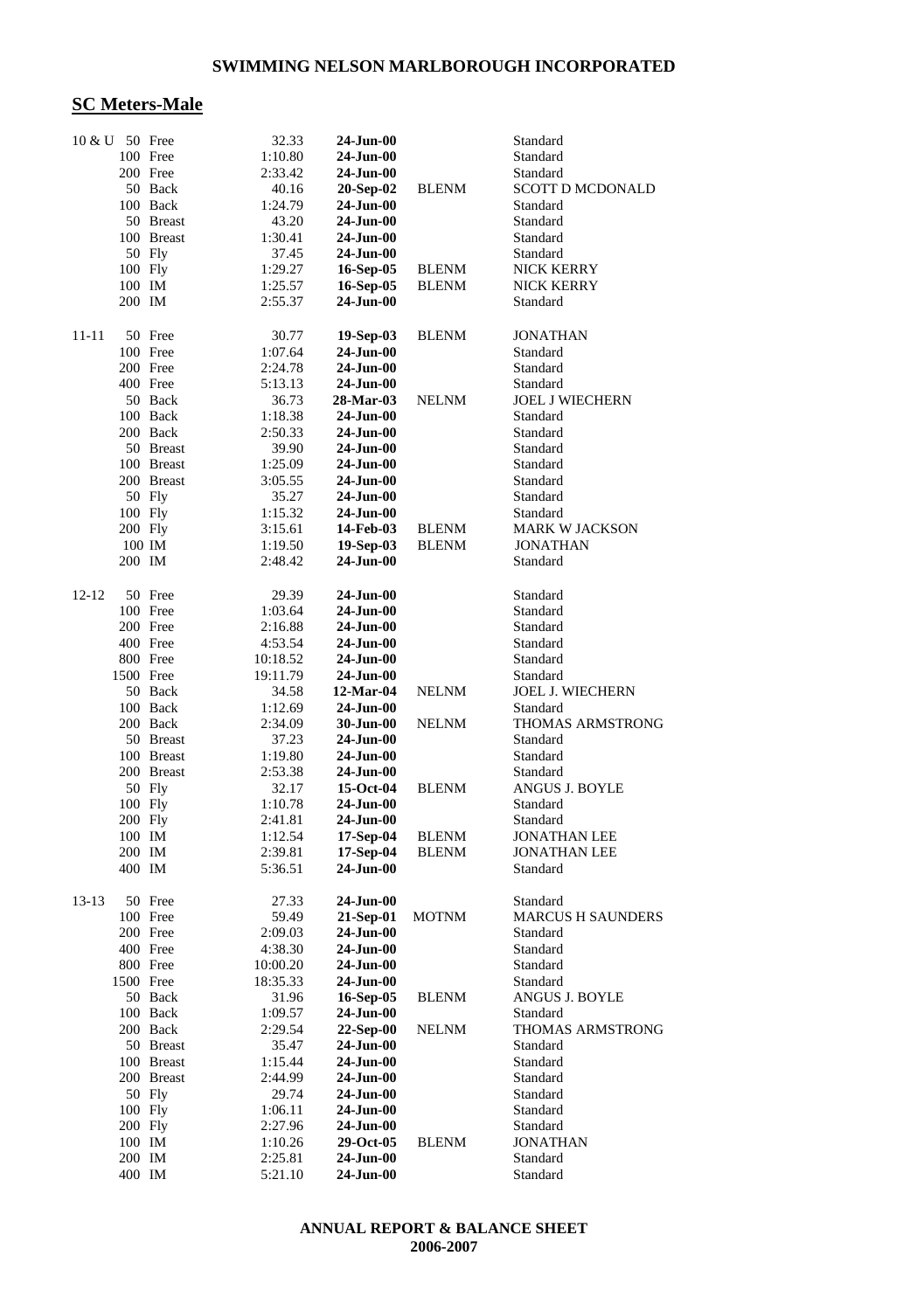| 14-14 |           | 50 Free    | 26.76              | $24-Jun-00$     |              | Standard                  |
|-------|-----------|------------|--------------------|-----------------|--------------|---------------------------|
|       |           | 100 Free   | 57.73              | $7-Apr-06$      | <b>BLENM</b> | <b>MARK JACKSON</b>       |
|       |           | 200 Free   | 2:06.77            | $7-Apr-06$      | <b>BLENM</b> | MARK JACKSON              |
|       |           | 400 Free   | 4:27.37            | $24-Jun-00$     |              | Standard                  |
|       |           | 800 Free   | 9:24.12            | $24-Jun-00$     |              | Standard                  |
|       | 1500 Free |            | 17:50.97           | 24-Jun-00       |              | Standard                  |
|       |           | 50 Back    | 31.04              | 24-Jun-00       |              | Standard                  |
|       |           | 100 Back   | 1:05.43            | 24-Jun-00       |              | Standard                  |
|       |           | 200 Back   | 2:25.15            | $22$ -Sep-00    | NELNM        | <b>CRAIG THOMSON</b>      |
|       |           | 50 Breast  | 32.94              | 24-Jun-00       |              | Standard                  |
|       |           | 100 Breast | 1:11.73            | $24-Jun-00$     |              | Standard                  |
|       |           | 200 Breast | 2:36.36            | $24-Jun-00$     |              | Standard                  |
|       |           | 50 Fly     | 28.75              | 20-Sep-02       | <b>NELNM</b> | <b>LEIGHTON RILEY</b>     |
|       | 100 Fly   |            | 1:04.00            | 24-Sep-06       | <b>BLENM</b> | <b>ANGUS BOYLE</b>        |
|       | $200$ Fly |            | 2:21.20            | 24-Jun-00       |              | Standard                  |
|       | 100 IM    |            | 1:06.92            | 22-Sep-06       | <b>BLENM</b> | JONATHAN LEE              |
|       | 200 IM    |            |                    | $24-Jun-00$     |              | Standard                  |
|       | 400 IM    |            | 2:20.87<br>4:56.80 | $24-Jun-00$     |              | Standard                  |
|       |           |            |                    |                 |              |                           |
|       |           |            |                    |                 |              |                           |
| 15-15 |           | 50 Free    | 26.12              | 24-Jun-00       |              | Standard                  |
|       |           | 100 Free   | 56.43              | $24-Jun-00$     |              | Standard                  |
|       |           | 200 Free   | 2:05.18            | 24-Jun-00       |              | Standar                   |
|       |           | 400 Free   | 4:24.12            | 24-Jun-00       |              | Standard                  |
|       |           | 800 Free   | 9:11.38            | 24-Jun-00       |              | Standard                  |
|       | 1500 Free |            | 17:24.47           | 24-Jun-00       |              | Standard                  |
|       |           | 50 Back    | 29.63              | 24-Jun-00       |              | Standard                  |
|       |           | 100 Back   | 1:03.94            | 24-Jun-00       |              | Standard                  |
|       |           | 200 Back   | 2:17.20            | 24-Jun-00       |              | Standard                  |
|       |           | 50 Breast  | 32.39              | 22-Aug-03       | <b>NELNM</b> | <b>LEIGHTON RILEY</b>     |
|       |           | 100 Breast | 1:13.63            | 23-Sep-05       | <b>BLENM</b> | <b>SEAN B. KERRY</b>      |
|       |           | 200 Breast | 2:33.67            | 21-Sep-03       | <b>NELNM</b> | <b>LEIGHTON RILEY</b>     |
|       |           | 50 Fly     | 28.34              | $24-Jun-00$     | Standard     |                           |
|       | 100 Fly   |            | 1:02.44            | 24-Jun-00       |              | Standard                  |
|       | 200 Fly   |            | 2:17.10            | 21-Sep-03       | <b>NELNM</b> | <b>LEIGHTON RILEY</b>     |
|       | 100 IM    |            | 1:06.75            | 19-Sep-03       | MOTNM        | MARCUS H SAUNDERS         |
|       | 200 IM    |            | 2:22.44            | 24-Jun-00       |              | Standard                  |
|       | 400 IM    |            | 5:01.39            | $24-Jun-00$     |              | Standard                  |
| 16-16 |           | 50 Free    | 26.09              | 12-Mar-04       | <b>MOTNM</b> | <b>MARCUS H. SAUNDERS</b> |
|       |           | 100 Free   | 56.29              | 12-Mar-04       | <b>MOTNM</b> | <b>MARCUS H. SAUNDERS</b> |
|       |           | 200 Free   | 2:06.86            | $15-Nov-03$     | <b>BLENM</b> | MICHAEL L. KENDRICK       |
|       |           | 400 Free   | 4:35.89            | 23-Jan-04       | NELNM        | THOMAS H. ARMSTRONG       |
|       |           | 800 Free   | 9:54.22            | 23-Nov-03       | <b>NELNM</b> | THOMAS H. ARMSTRONG       |
|       | 1500 Free |            | 18:30.06           | 22-Sep-06       | <b>NELNM</b> | <b>HARRISON DEAN</b>      |
|       |           | 50 Back    | 30.40              | 12-Mar-04       | <b>MOTNM</b> | <b>MARKUS SAUNDERS</b>    |
|       |           | 100 Back   | 1:05.39            | 22-Sep-00       | <b>MOTNM</b> | <b>BEN DRUMMOND</b>       |
|       |           | 200 Back   | 2:22.61            | 22-Sep-00       | <b>MOTNM</b> | <b>BEN DRUMMOND</b>       |
|       |           | 50 Breast  | 33.05              | 22-Sep-06       | <b>BLENM</b> | <b>SEAN KERRY</b>         |
|       |           | 100 Breast | 1:13.83            | 22-Sep-06       | <b>BLENM</b> | SEAN KERRY                |
|       |           | 200 Breast | 2:39.04            | 22-Sep-06       | <b>BLENM</b> | <b>SEAN KERRY</b>         |
|       |           | 50 Fly     | 28.99              | 24-Jun-00       |              | Standard                  |
|       | 100 Fly   |            | 1:04.76            | $12$ -Aug- $00$ | <b>BLENM</b> | <b>DARREN PERANO</b>      |
|       | 200 Fly   |            | 2:32.98            | 24-Jun-00       |              | Standard                  |
|       | 100 IM    |            | 1:07.70            | 22-Sep-06       | <b>BLENM</b> | <b>SEAN KERRY</b>         |
|       | 200 IM    |            | 2:23.23            | $23$ -Jan-04    | <b>MOTNM</b> | <b>MARCUS H. SAUNDERS</b> |
|       | 400 IM    |            | 5:16.35            | 22-Sep-00       | <b>NELNM</b> | <b>HARRISON DEAN</b>      |
|       |           |            |                    |                 |              |                           |
| 17-17 |           | 50 Free    | 25.59              | 12-Mar-04       | <b>BLENM</b> | MICHAEL L. KENDRICK       |
|       |           | 100 Free   | 56.56              | 12-Mar-04       | <b>BLENM</b> | MICHAEL L. KENDRICK       |
|       |           | 200 Free   | 2:09.40            | 18-Nov-00       | <b>BLENM</b> | DARREN PERANO             |
|       |           | 400 Free   | 4:41.41            | 12-Mar-04       | <b>BLENM</b> | MICHAEL L. KENDRICK       |
|       |           | 800 Free   | 20:00.00           | 24-Jun-00       | N            | <b>NEW</b>                |
|       | 1500 Free |            | 19:40.76           | 28-Mar-06       | <b>BLENM</b> | <b>THOMAS BOYLE</b>       |
|       |           | 50 Back    | 30.97              | 24-Nov-01       | <b>MOTNM</b> | <b>BEN H DRUMMOND</b>     |
|       |           | 100 Back   | 1:07.44            | 21-Sep-01       | <b>MOTNM</b> | <b>BEN H DRUMMOND</b>     |
|       |           | 200 Back   | 2:29.93            | 24-Nov-01       | <b>MOTNM</b> | <b>BEN H DRUMMOND</b>     |
|       |           | 50 Breast  | 35.36              | 3-Dec-05        | <b>BLENM</b> | THOMAS D. BOYLE           |
|       |           | 100 Breast | 1:21.13            | 18-Feb-06       | <b>BLENM</b> | THOMAS D. BOYLE           |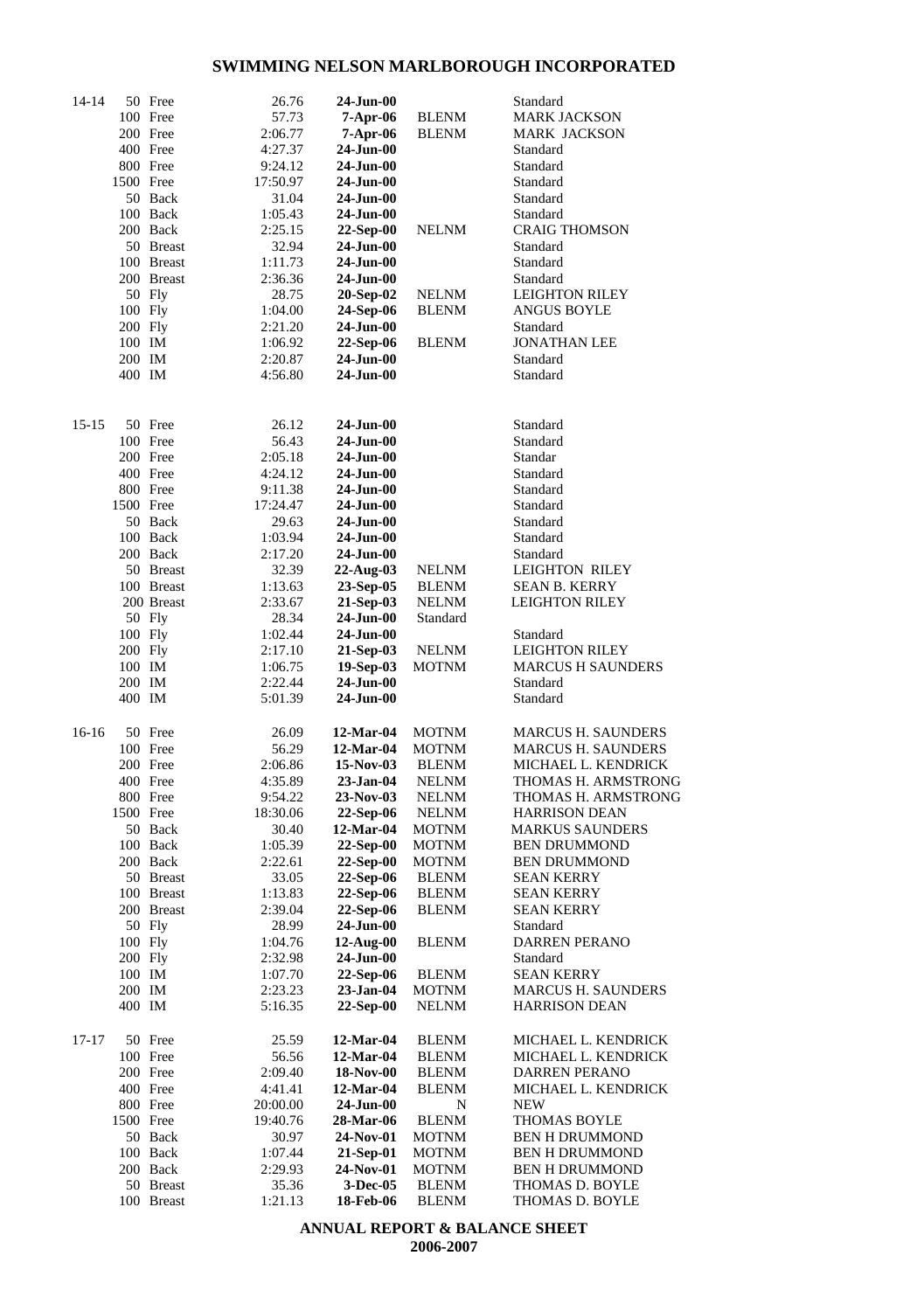|       |           | 200 Breast | 2:59.52  | 20-Sep-02  | <b>NLSNM</b> | <b>DYLAN THORNTON</b> |
|-------|-----------|------------|----------|------------|--------------|-----------------------|
|       |           | 50 Fly     | 27.91    | 1-Sep-01   | <b>BLENM</b> | <b>DARREN PERANO</b>  |
|       | 100 Fly   |            | 1:02.54  | 21-Sep-01  | <b>BLENM</b> | <b>DARREN PERANO</b>  |
|       | 200 Fly   |            | 2:28.55  | 21-Sep-01  | <b>BLENM</b> | <b>DARREN PERANO</b>  |
|       | 100 IM    |            | 1:07.41  | 21-Sep-01  | <b>BLENM</b> | DARREN PERANO         |
|       | 200 IM    |            | 2:24.61  | 21-Sep-01  | <b>MOTNM</b> | <b>BEN H DRUMMOND</b> |
|       | 400 IM    |            | 5:02.33  | 30-Jan-02  | <b>MOTNM</b> | <b>BEN H DRUMMOND</b> |
|       |           |            |          |            |              |                       |
| 18-18 |           | 50 Free    | 25.77    | 20-Sep-02  | MOTNM        | <b>BEN H DRUMMOND</b> |
|       |           | 100 Free   | 56.93    | 20-Sep-02  | <b>MOTNM</b> | <b>BEN H DRUMMOND</b> |
|       |           | 200 Free   | 2:04.92  | 20-Sep-02  | <b>MOTNM</b> | <b>BEN H DRUMMOND</b> |
|       |           | 400 Free   | 4:52.24  | 20-Sep-02  | <b>BLENM</b> | DARREN J PERANO       |
|       |           | 800 Free   | 9:19.30  | 17-Nov-02  | MOTNM        | <b>BEN H DRUMMOND</b> |
|       | 1500 Free |            | 50:00.00 | 24-Jun-00  | N            | <b>NEW</b>            |
|       |           | 50 Back    | 29.83    | 20-Sep-02  | <b>MOTNM</b> | <b>BEN H DRUMMOND</b> |
|       |           | 100 Back   | 1:03.74  | 20-Sep-02  | <b>MOTNM</b> | <b>BEN H DRUMMOND</b> |
|       |           | 200 Back   | 2:17.38  | 20-Sep-02  | <b>MOTNM</b> | <b>BEN H DRUMMOND</b> |
|       |           | 50 Breast  | 36.14    | 24-Jan-03  | <b>NLSNM</b> | <b>DYLAN THORNTON</b> |
|       |           | 100 Breast | 1:18.93  | 24-Jan-03  | <b>NLSNM</b> | <b>DYLAN THORNTON</b> |
|       |           | 200 Breast | 2:57.10  | 24-Jan-03  | <b>NLSNM</b> | DYLAN THORNTON        |
|       |           | 50 Fly     | 28.38    | 31-Aug-02  | <b>BLENM</b> | DARREN J PERANO       |
|       | 100 Fly   |            | 1:01.65  | 31-Aug-02  | <b>BLENM</b> | DARREN J PERANO       |
|       | 200 Fly   |            | 2:29.94  | 20-Sep-02  | <b>BLENM</b> | DARREN J PERANO       |
|       | 100 IM    |            | 1:05.83  | 20-Sep-02  | <b>MOTNM</b> | <b>BEN H DRUMMOND</b> |
|       | 200 IM    |            | 2:23.89  | 20-Sep-02  | MOTNM        | <b>BEN H DRUMMOND</b> |
|       | 400 IM    |            | 5:06.38  | 20-Sep-02  | MOTNM        | <b>BEN H DRUMMOND</b> |
|       |           |            |          |            |              |                       |
| Open  |           | 50 Free    | 24.81    | 21-Aug-94  | <b>NLSNM</b> | <b>TIM DIVETT</b>     |
|       |           | 100 Free   | 55.09    | 25-Jan-95  | <b>NLSNM</b> | <b>TIM DIVETT</b>     |
|       |           | 200 Free   | 1:59.84  | 23-Jul-87  | <b>BLENM</b> | <b>AARON DAVIS</b>    |
|       |           | 400 Free   | 4:09.01  | 23-Jul-87  | <b>BLENM</b> | <b>AARON DAVIS</b>    |
|       |           | 800 Free   | 8:51.60  |            |              | <b>STANDARD</b>       |
|       | 1500 Free |            | 16:48.98 | 31-Aug-94  | <b>BLENM</b> | <b>CHRIS YORK</b>     |
|       |           | 50 Back    | 28.72    | 8-Sep-95   | <b>BLENM</b> | HAYDEN CLEMETT        |
|       |           | 100 Back   | 1:00.77  | 7-Sep-95   | <b>BLENM</b> | <b>HAYDEN CLEMETT</b> |
|       |           | 200 Back   | 2:14.50  | 6-Sep-80   | <b>NLSNM</b> | <b>SCOTT AUCUTT</b>   |
|       |           | 50 Breast  | 32.22    | 28-Sep-96  | <b>NELNM</b> | <b>RIKI KOTUA</b>     |
|       |           | 100 Breast | 1:09.18  | 9-Aug-96   | <b>NELNM</b> | <b>RIKI KOTUA</b>     |
|       |           | 200 Breast | 2:29.49  | 10-Aug-96  | <b>NELNM</b> | <b>RIKI KOTUA</b>     |
|       |           | 50 Fly     | 27.91    | $1-Sep-01$ | <b>BLENM</b> | <b>DARREN PERANO</b>  |
|       | 100 Fly   |            | 1:00.37  | 31-Aug-94  | <b>BLENM</b> | <b>CHRIS YORK</b>     |
|       | 200 Fly   |            | 2:13.11  | 31-Aug-94  | <b>BLENM</b> | <b>CHRIS YORK</b>     |
|       | 100 IM    |            | 1:04.46  | 22-Jul-95  | <b>BLENM</b> | <b>JARED WIN</b>      |
|       |           | 200 IM     | 2:18.47  | 31-Aug-94  | <b>BLENM</b> | <b>CHRIS YORK</b>     |
|       | 400 IM    |            | 4:50.94  | 31-Aug-94  |              | CHRIS YORK            |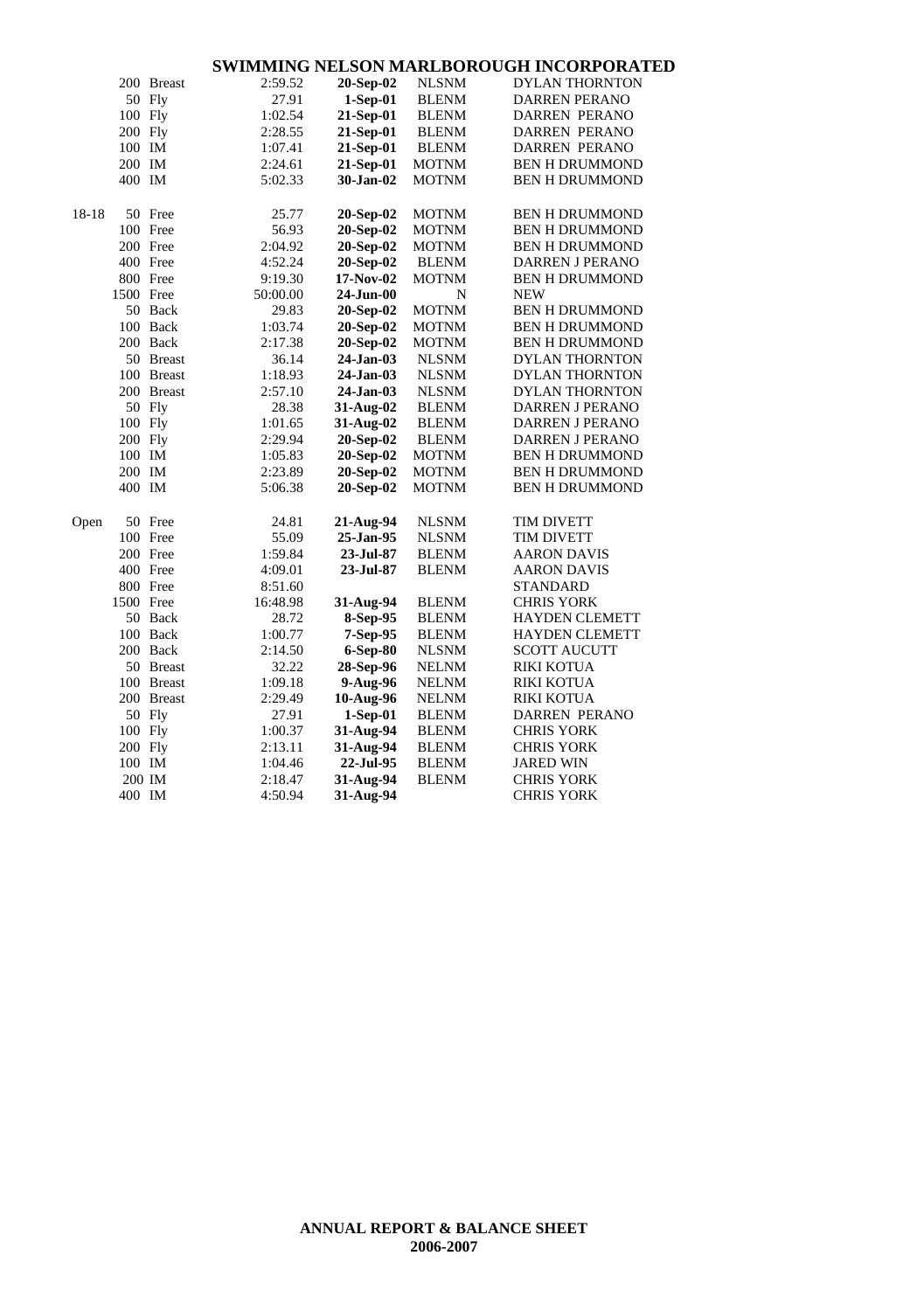### **SWIMMING NELSON MARLBOROUGH INCORPORATED SNM Country and Town Club Short Course Recordholder**

### **Female**

| $10-10$   |         | 50 Free    | 43.11   | 17-Feb-01 | <b>MOTNM</b> | Casey Saunders          |
|-----------|---------|------------|---------|-----------|--------------|-------------------------|
|           |         | 50 Back    | 53.55   | 12-Feb-05 | <b>MOTNM</b> | Chrissy Brown           |
|           |         | 50 Breast  | 50.98   | 17-Feb-01 | <b>MOTNM</b> | Ann Blackbeard          |
|           |         | 25 Fly     | 19.71   | 17-Feb-01 | <b>MOTNM</b> | Ann Blackbeard          |
|           | 100 IM  |            | 1:38.96 | 17-Feb-01 | <b>MOTNM</b> | Ann Blackbeard          |
|           |         |            |         |           |              |                         |
| 11-11     |         | 100 Free   | 1:23.16 | 17-Feb-01 | <b>KRANM</b> | Jaimie-Lee Posa         |
|           |         | 100 Back   | 1:32.72 | 17-Feb-01 | <b>KRANM</b> | Jamie-Lee Posa          |
|           |         | 100 Breast | 1:41.70 | 16-Feb-02 | <b>MOTNM</b> | Ann Blackbeard          |
|           |         | 50 Fly     | 39.68   | 17-Feb-01 | <b>KRANM</b> | Jamie-Lee Posa          |
|           | 100 IM  |            | 1:31.07 | 16-Feb-02 | <b>MOTNM</b> | Ann Blackbeard          |
| $12 - 12$ |         | 100 Free   | 1:16.44 | 15-Feb-02 | <b>MOTNM</b> | Ann Blackbeard          |
|           |         | 200 Free   | 2:47.60 | 15-Feb-02 | <b>MOTNM</b> | Ann Blackbeard          |
|           |         | 100 Back   | 1:24.69 | 15-Feb-03 | <b>MOTNM</b> | Ann Blackbeard          |
|           |         | 100 Breast | 1:36.49 | 16-Feb-02 | <b>KRANM</b> | Sarah Smith             |
|           | 100 Fly |            | 1:24.59 | 16-Feb-02 | <b>KRANM</b> | Sarah Smith             |
|           | 100 IM  |            | 1:26.29 | 16-Feb-01 | <b>KRANM</b> | Sarah Smith             |
| 13-13     |         | 100 Free   | 1:15.86 | 12-Feb-05 | <b>MOTNM</b> | Sarah Hall              |
|           |         |            |         |           |              |                         |
|           |         | 200 Free   | 2:49.42 | 17-Feb-01 | <b>TAKNM</b> | Hazel Coughlan          |
|           |         | 100 Back   | 1:25.67 | 12-Feb-05 | <b>TAKNM</b> | Hazel Coughlan          |
|           |         | 100 Breast | 1:31.82 | 12-Feb-05 | <b>MOTNM</b> | Sarah Hall              |
|           | 100 Fly |            | 1:29.10 | 11-Feb-06 | TAKNM        | Tui Kraal               |
|           | 100 IM  |            | 1:21.34 | 12-Feb-05 | <b>MOTNM</b> | Sarah Hall              |
| $14 - 14$ |         | 100 Free   | 1:14.76 | 16-Feb-02 | <b>MOTNM</b> | Rachel Fenemor          |
|           |         | 200 Free   | 2:48.09 | 16-Feb-02 | <b>MOTNM</b> | Rachel Fenemor          |
|           |         | 100 Back   | 1:27.06 | 17-Feb-01 | <b>WMANM</b> | <b>Bridgette Riddle</b> |
|           |         | 100 Breast | 1:29.42 | 11-Feb-06 | <b>MOTNM</b> | Sarah Hall              |
|           | 100 Fly |            | 1:27.06 | 11-Feb-06 | <b>MOTNM</b> | Sarah Hall              |
|           | 100 IM  |            | 1:21.34 | 11-Feb-06 | <b>MOTNM</b> | Sarah Hall              |
| $15 - 15$ |         | 100 Free   | 1:10.78 | 17-Feb-01 | <b>MOTNM</b> | Katie Hay               |
|           |         | 200 Free   | 2:28.45 | 17-Feb-01 | <b>MOTNM</b> | Katie Hay               |
|           |         |            |         |           |              |                         |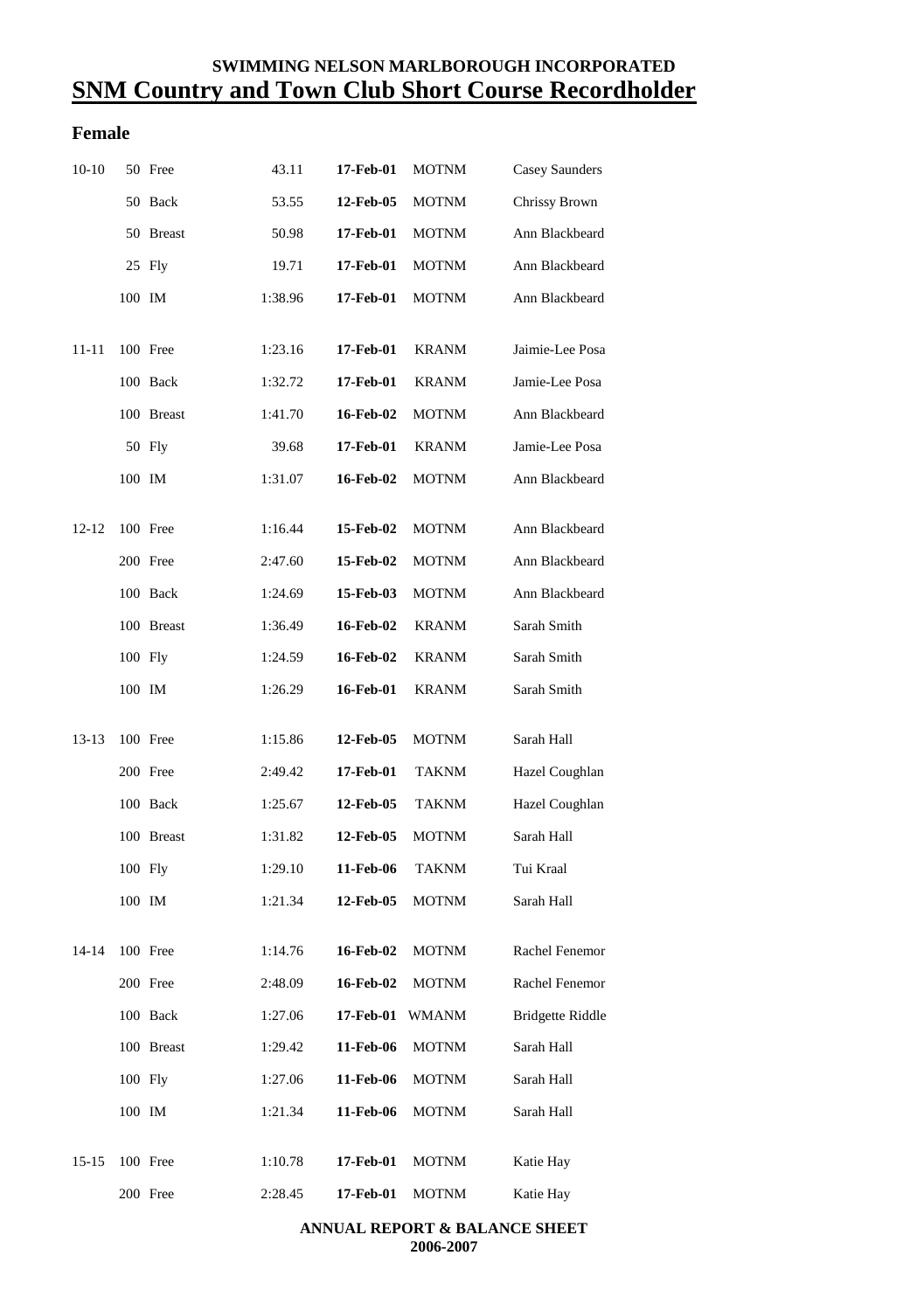|                 |           |            |                    |                         |              | SWIMMING NELSON MARLBOROUGH INCORPORATED |
|-----------------|-----------|------------|--------------------|-------------------------|--------------|------------------------------------------|
|                 |           | 100 Back   | 1:23.59            | 17-Feb-01               | <b>MOTNM</b> | Katie Hay                                |
| 16 & O 100 Free |           | 100 Breast | 1:26.97            | 11-Feb-06               | <b>MOTNM</b> | Faye Hudson                              |
|                 | $100$ Fly |            | 1:21.18            | 17-Feb-01               | <b>MOTNM</b> | Katie Haye                               |
|                 | 100 IM    |            | 1:20.22            | 10-Feb-07               | <b>MOTNM</b> | Sarah Hall                               |
|                 |           | 200 Free   | 1:15.26<br>2:30.00 | 10-Feb-07<br>$1-Mar-00$ | <b>MOTNM</b> | Casey Saunders<br>Standard               |
|                 |           | 100 Back   | 1:25.00            | $1-Mar-00$              |              | Standard                                 |
|                 |           | 100 Breast | 1:35.91            | 17-Feb-01               | <b>MOTNM</b> | Cathy Ryder                              |
|                 | $100$ Fly |            | 1:27.22            | 17-Feb-01               | <b>MOTNM</b> | Cathy Ryder                              |
| Open            | 100 IM    |            | 1:26.85            | 17-Feb-01               | <b>MOTNM</b> | Cathy Ryder                              |
|                 |           | 200 Free   | 2:05.83            | 11-Feb-06               |              | Standard                                 |
|                 | 200 IM    |            | 2:24.16            | 11-Feb-06               |              | Standard                                 |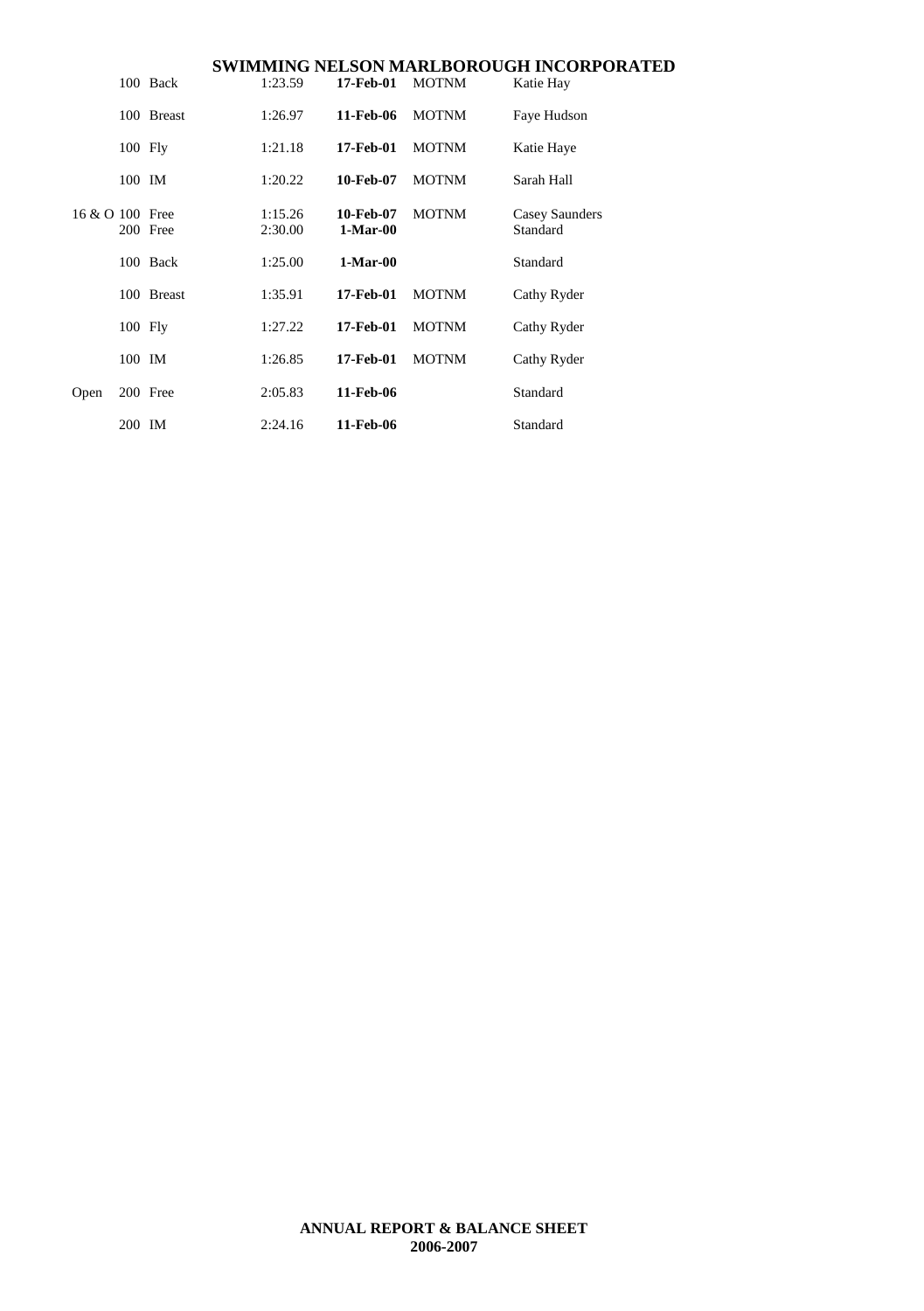#### **Male**

| $10-10$   |         | 50 Free    | 40.38   | 17-Feb-01 | <b>KRANM</b> | Julian Broughan      |
|-----------|---------|------------|---------|-----------|--------------|----------------------|
|           |         | 50 Back    | 53.36   | 15-Feb-03 | <b>TAKNM</b> | Thomas Coughlan      |
|           |         | 50 Breast  | 52.92   | 11-Feb-07 | <b>MOTNM</b> | <b>Bradley Brown</b> |
|           |         | 25 Fly     | 20.46   | 17-Feb-01 | <b>KRANM</b> | Julian Brougham      |
|           | 100 IM  |            | 1:49.74 | 16-Feb-02 | <b>WMANM</b> | Bradon Waghorn       |
| $11 - 11$ |         | 100 Free   | 1:18.12 | 17-Feb-01 | <b>MOTNM</b> | Caillin Trainor      |
|           |         | 100 Back   | 1:33.15 | 17-Feb-01 | <b>WMANM</b> | Mark Buckingham      |
|           |         | 100 Breast |         |           |              | Caillin Trainor      |
|           |         |            | 1:37.24 | 17-Feb-01 | <b>MOTNM</b> |                      |
|           |         | 50 Fly     | 42.03   | 16-Feb-02 | <b>KRANM</b> | Julian Brougham      |
|           | 100 IM  |            | 1:32.01 | 16-Feb-02 | <b>KRANM</b> | Julian Broughan      |
| $12 - 12$ |         | 100 Free   | 1:13.22 | 17-Feb-01 | <b>KRANM</b> | Daniel Broughan      |
|           |         | 200 Free   | 2:48.33 | 17-Feb-01 | <b>KRANM</b> | Daniel Broughan      |
|           |         | 100 Back   | 1:33.50 | 15-Feb-03 | <b>MOTNM</b> | Stephen Fenemor      |
|           |         | 100 Breast | 1:33.34 | 10-Feb-07 | <b>NLSNM</b> | Gerard Page          |
|           | 100 Fly |            | 1:38.35 | 15-Feb-03 | <b>KRANM</b> | Julian Broughan      |
|           | 100 IM  |            | 1:23.92 | 10-Feb-07 | <b>MOTNM</b> | Aedan Feneomr        |
| $13-13$   |         | 100 Free   | 1:06.66 | 17-Feb-01 | <b>MOTNM</b> | Jeremy Drummond      |
|           |         | 200 Free   | 2:23.63 | 17-Feb-01 | <b>MOTNM</b> | Michael Ryder        |
|           |         | 100 Back   | 1:16.84 | 17-Feb-01 | <b>MOTNM</b> | Jeremy Drummond      |
|           |         | 100 Breast | 1:26.86 | 17-Feb-01 | <b>MOTNM</b> | Michael Ryder        |
|           | 100 Fly |            | 1:16.13 | 17-Feb-01 | <b>MOTNM</b> | Jeremy Drummond      |
|           | 100 IM  |            | 1:17.41 | 17-Feb-01 | <b>MOTNM</b> | Michael Ryder        |
| 14-14     |         | 100 Free   | 1:06.65 | 11-Feb-06 | <b>MOTNM</b> | Max Gessler          |
|           |         | 200 Free   | 2:33.26 | 12-Feb-05 | <b>MOTNM</b> | Stephen Fenemor      |
|           |         |            |         |           |              |                      |
|           |         | 100 Back   | 1:15.76 | 11-Feb-06 | <b>MOTNM</b> | Dan Satherley        |
|           |         | 100 Breast | 1:26.59 | 11-Feb-06 | <b>MOTNM</b> | Dan Satherley        |
|           | 100 Fly |            | 1:19.67 | 12-Feb-05 | <b>MOTNM</b> | Oliver Laufkotter    |
|           | 100 IM  |            | 1:18.74 | 11-Feb-06 | <b>MOTNM</b> | Max Gessler          |
| 15-15     |         | 100 Free   | 1:07.54 | 12-Feb-05 | <b>MOTNM</b> | Caillin Trinor       |
|           |         | 200 Free   | 2:34.98 | 11-Feb-06 | <b>MOTNM</b> | Stephen Fenemor      |
|           |         | 100 Back   | 1:17.57 | 11-Feb-06 | <b>MOTNM</b> | Stephen Fenemor      |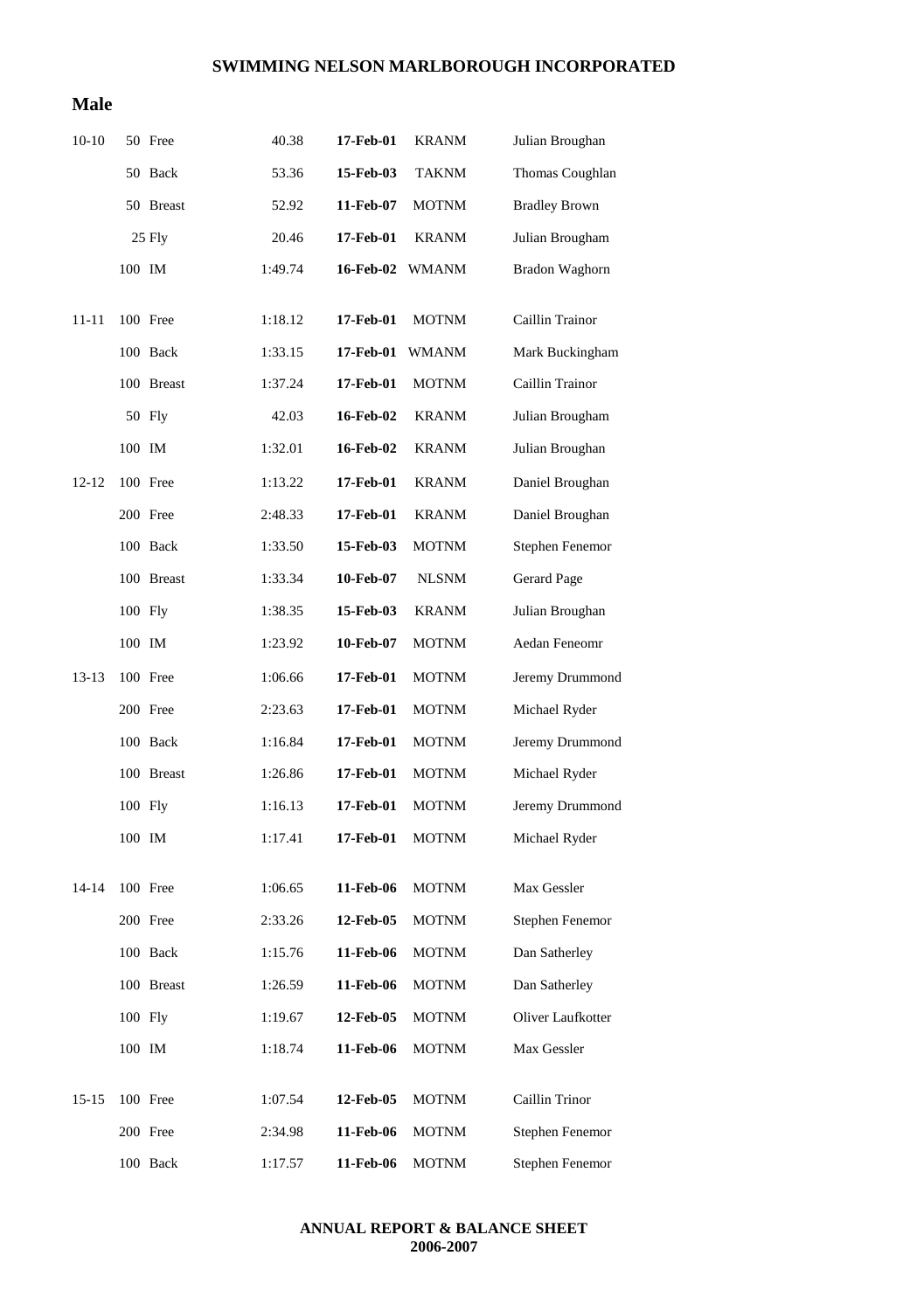|                 |           |            |         |           |              | SWIMMING NELSON MARLBOROUGH INCORPORATED |
|-----------------|-----------|------------|---------|-----------|--------------|------------------------------------------|
|                 |           | 100 Breast | 1:25.63 | 12-Feb-05 | <b>MOTNM</b> | Calllin Trainor                          |
|                 | $100$ Fly |            | 1:14.96 | 11-Feb-06 | <b>MOTNM</b> | Oliver Laufkotter                        |
|                 | 100 IM    |            | 1:15.17 | 11-Feb-06 | <b>MOTNM</b> | Oliver Laufkotter                        |
|                 |           |            |         |           |              |                                          |
| 16 & O 100 Free |           |            | 1:01.49 | 11-Feb-06 | <b>KRANM</b> | Daniel Broughan                          |
|                 |           | 200 Free   | 2:25.14 | 11-Feb-06 | <b>KRANM</b> | Daniel Broughan                          |
|                 |           | 100 Back   | 1:30.32 | 17-Feb-01 | <b>KRANM</b> | <b>Stuart Chirnside</b>                  |
|                 |           | 100 Breast | 1:24.66 | 17-Feb-01 | <b>KRANM</b> | <b>Stuart Chirnside</b>                  |
|                 | $100$ Fly |            | 1:14.20 | 11-Feb-06 | <b>KRANM</b> | Daniel Broughan                          |
|                 | 100 IM    |            | 1:15.72 | 11-Feb-06 | <b>KRANM</b> | Daniel Broughan                          |
|                 |           |            |         |           |              |                                          |
| Open            |           | 200 Free   | 1:55.62 | 11-Feb-06 |              | Standard                                 |
|                 | 200 IM    |            | 2:14.05 | 11-Feb-06 |              | Standard                                 |

**No new records for the 33 1/3 yard or 33 1/3 meter Country and Town records during the season**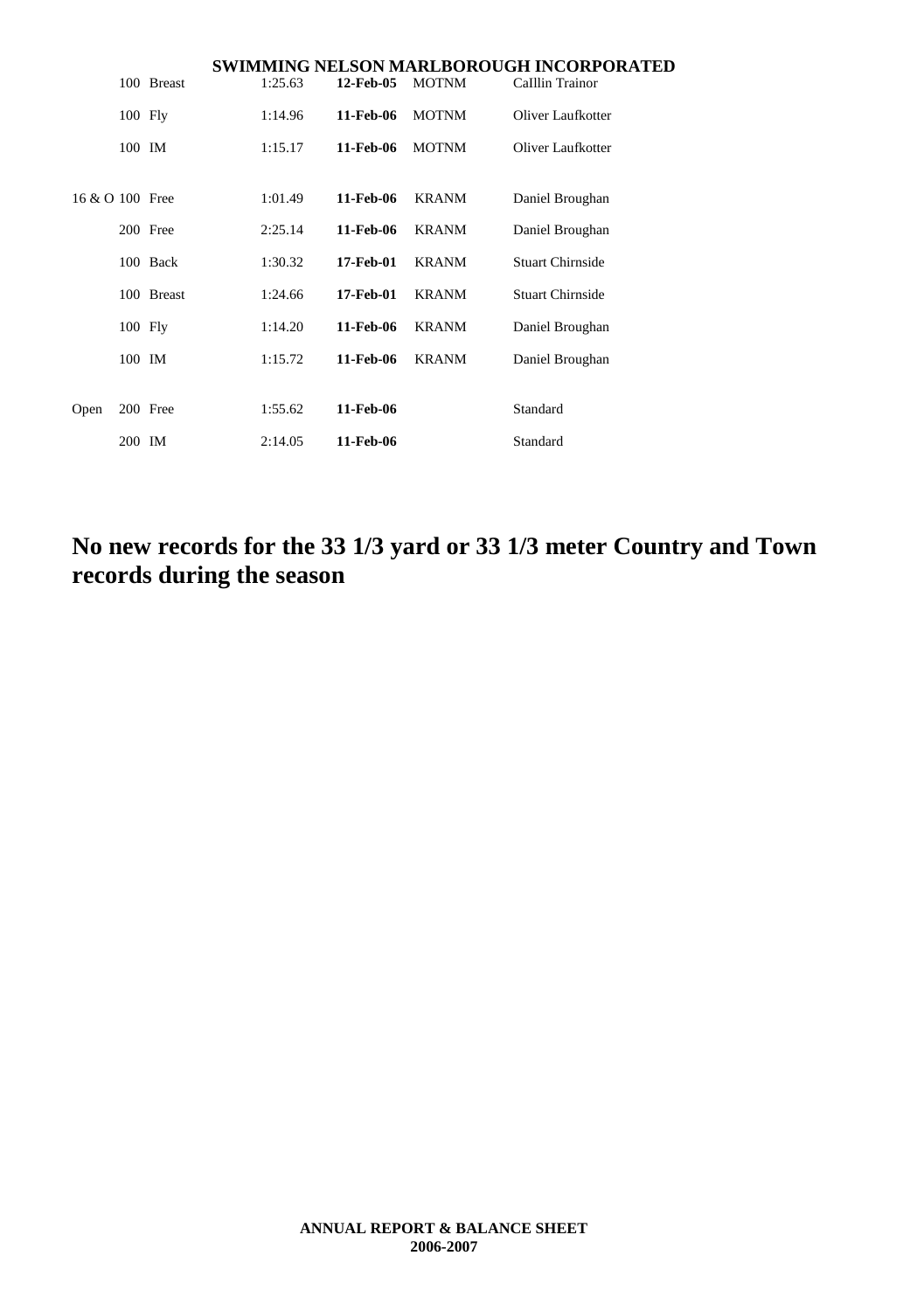# **CLUB REPORTS**

**2006-2007**

# **SEASON**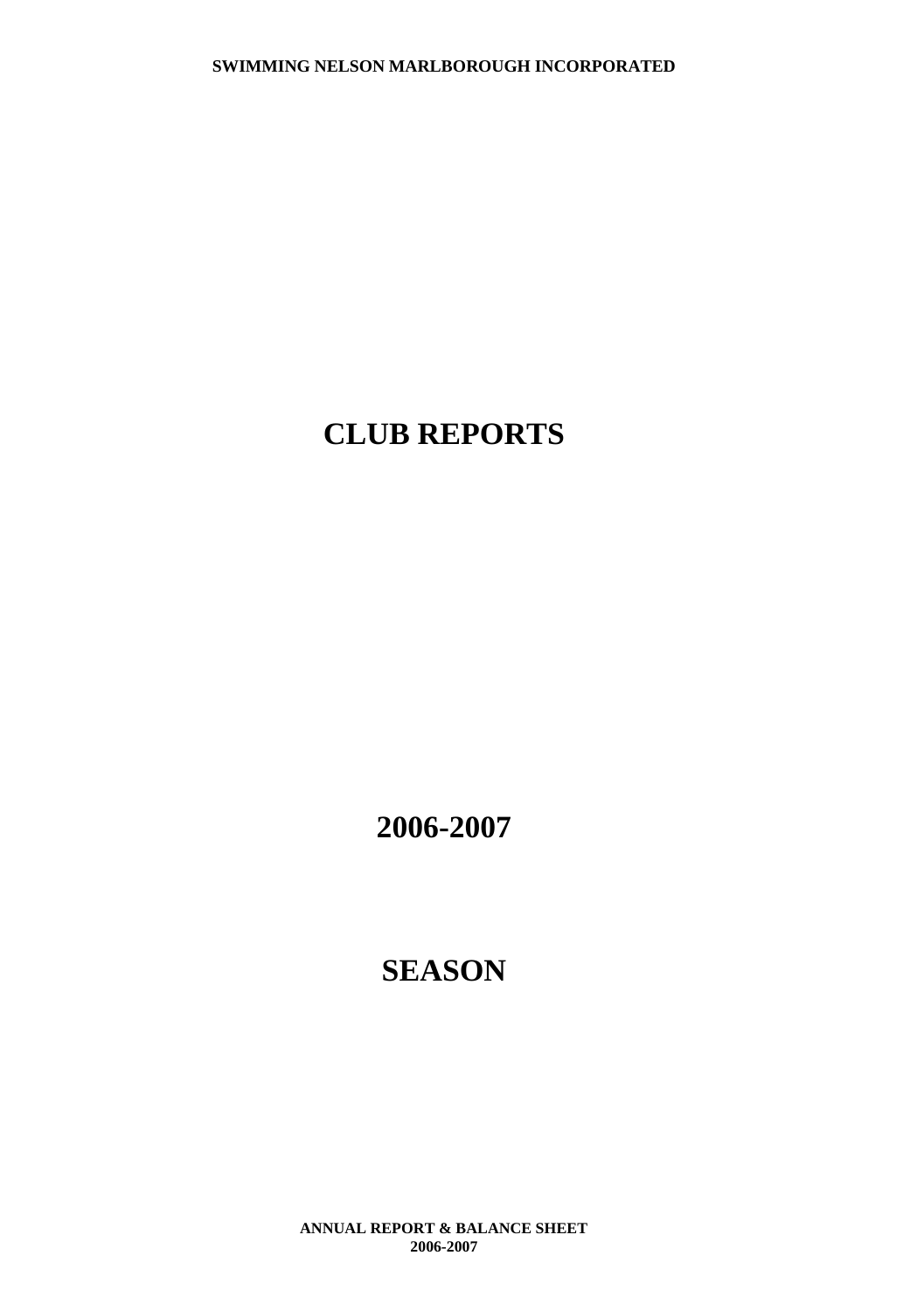#### **CLUB REPORTS**

#### **PRESIDENT'S REPORT NELSON**

It is hard to believe that the 2006 swim season is over.

It was a season of change for the Nelson Swimming Club with the arrival of our new coach in September 2006, Daniel Padial from the UK and February 2007 the departure of Emma Thompson to attend university and continue training in Christchurch with Jasi Club and Alex Laidlaw who moved to Christchurch also to train with Aqua Gym Club…sadly this meant the loss of Jenny Laidlaw from our committee and club. Her enthusiasm and energy in fund raising and uniforms will be missed.

However as the saying goes, one door closes another opens and there we were fortunate to find Gretchen Griffin and Richard & Karen Borrell waiting eagerly to take on new tasks for the depleted committee, with Gretchen offering her expertise in keeping our club uniform available for swimmers already sussing out the purchase of those wonderful big swim coats and Richard in offering his services to complete all those funding application forms for our travel and accommodation. Thank you both for your willingness to assist the club. Greg Pope offered to continue the support on Club Nights along side anyone else who felt inclined.

Katy Preston our Treasurer and Gill Thornton Secretary/recorder both continue to work tirelessly keeping the books in order, getting relevant information out to swimmers and keeping up with those entries and results for competitions and championships in and out of Nelson.

Our liaison officer, Paul Thornton has kept up regular contact with CLM keeping the relationship between Club and CLM positive and amicable.

Our swimmers once again did us proud throughout the 2006/2007 season with 2 swimmers representing the club at national level…. being Alana Brown and Tim Corbett who both attended Division 2 Nationals at Invercargill March 2007. Alana achieved 3 second placings in finals of 50 ,100. & 200 breast stroke and Tim some good Pbs. Thank you Wayne Corbett for assisting as Manager for Alana & Tim at this National Event.

Early February Nelson Marlborough hosted the South Island Swim Championships at Nayland Pool. Jack Armstrong , Alana Brown ,Alex Laidlaw, Emma Thompson, Tim Corbett, Jamie Spriggs and Joe Thornton represented the club with swimmers making finals and gaining placings in finals .This was very busy week end for parents involved in the club and I extend our very grateful thanks to those who assisted in any way to allow this championship to run smoothly and successfully.

Locally in December we held our annual Fab 50 & Top 200 meet at Nayland Pool. Another successful meet with fine weather and lots of great spot prizes for our swimmers . Without all the volunteers we could not run this meet so thank you to all who made this possible. We wish to thank all our very kind and generous sponsors who donated prizes for our Meet.

Once again our club swimmers attended many meets throughout the year with a number of them being in Christchurch ,including Canterbury A Champs, QE 11

Champs, Wharenui Winter Olympics, Wharenui Juniors, .Well done swimmers ,this competition out of Nelson throughout the Season is crucial for you to keep up that competitive edge you need. It is great to see our junior swimmers joining us on these trips out on nelson seeking racing and tough competition.

A number of club swimmers attended the Nelson Marlborough Winter and summer champs at ASB and Blenheim. These are great meets for the younger swimmers to start some serious racing.

It is very encouraging to see the new swimmers joining our Learner Squads and, training alongside our Elite Swimmers. With Club nights and Local meets in store for you we hope to soon see you joining us at the meets and championships out of Nelson.

A very warm welcome to all the new swimmers and their families. We look forward to seeing you poolside and joining in with club fun nights.

CLM has continued to hire our club rooms and we are happy to note the renovations and redecorating that have taken place in the club rooms courtesy of CLM, make our club rooms a much friendlier and warmer environment to be in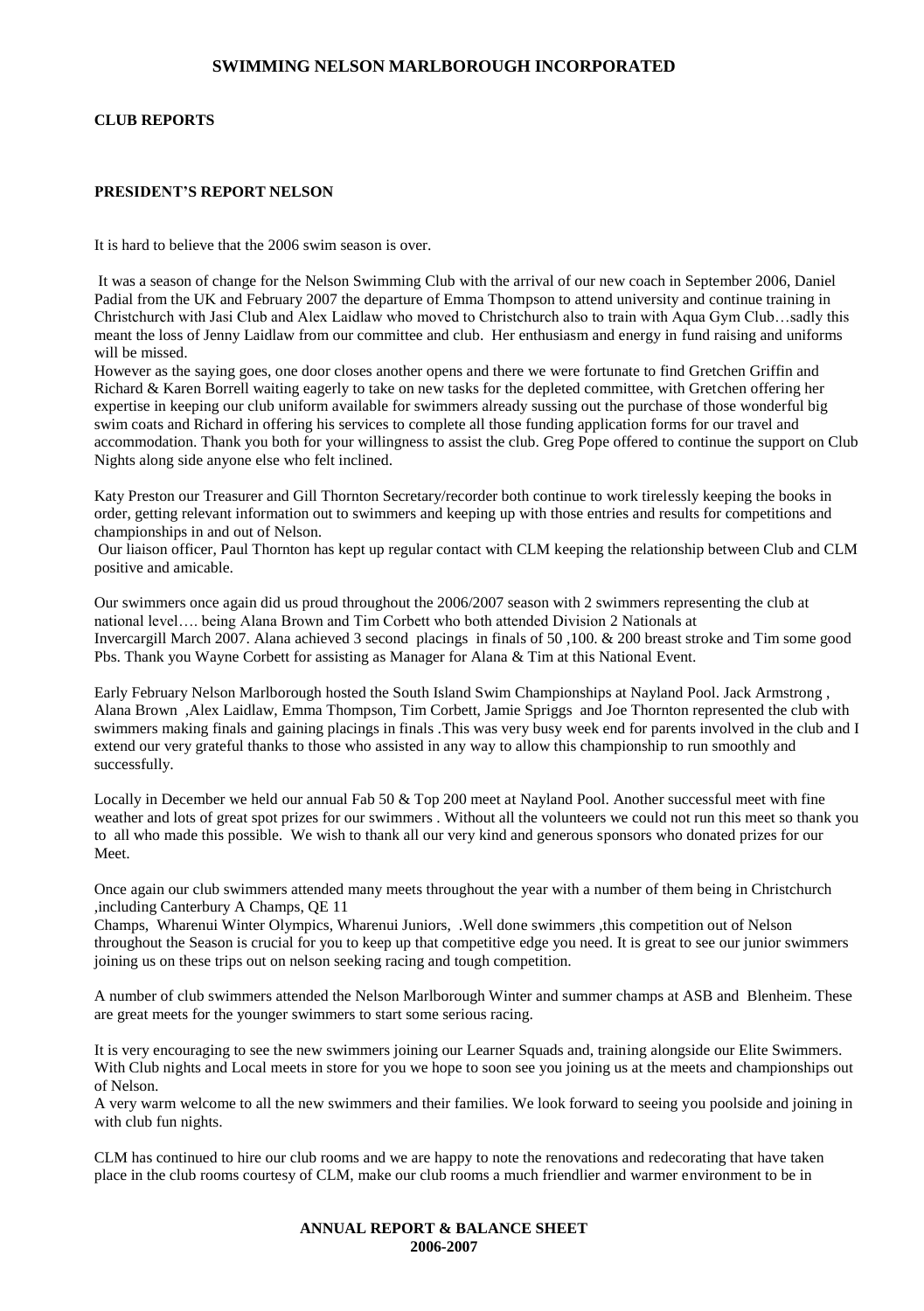The use of both Riverside & ASB for winter training and Nayland Pool in the summer has continued providing swimmers with a variety of pool distances and environments.

The Committee along with coach, Daniel & CLM management have devised an updated Code of Guidance for swimmers outlining expectations and procedures. This document will be given to all club members and parents/caregivers.

Joe Thornton, Tim Corbett & Alana Brown will be attending a 3 day training with Gary Hurring to be held here in Nelson early July. Opportunities such as this are rare for our nelson swimmers so it is good to see this being organised. This camp replaces the attendance at Regional Camp which is held annually at this time of the year…

Our Nelson Swimming Club website is up and running, providing useful information to. Swimmers, parents and others wishing to obtain information about our club however we are still hoping there is someone out there who wishes to take over the updating and loading of information onto our website

Our two diving blocks installed at Riverside have been a great asset. .allowing our swimmers opportunity to practice correct dive & starting techniques Thank you to all those responsible in the designing of and setting up of the blocks at the pool. We look forward to the day when we can install 4 more blocks.

Finally, I feel happy that our swimming club is in the hands of an enthusiastic and committed group of parents who form our hard working committee.

I believe we can look forward to a successful and rewarding 2007 /2008 season for our swimmers, coach and committee. Together we can Achieve.

Best wishes for the coming season

~~~SANDY BROWN~~~~ President

#### **PRESIDENT'S REPORT NELSON SOUTH**

I am delighted to present this, my first official President's Report, for the Nelson South Swimming Club.

The last season has again demonstrated the strength of the Nelson South club, with continued good membership numbers and a friendly atmosphere around the pool. The aim is obviously to support the swimmers to achieve improvements in the water, and 193 personal bests at the Nelson Marlborough Age Group Champs was an excellent result. These results aren't achieved without contributions from many people. The swimmers themselves put in lots of work. There is the commitment from coaches, parents and the various people who assist to organise and run the swimming carnivals. Most of these contributions are voluntary. At Club level swimming is all about people pitching in to help make things happen. And as anyone who has been involved with swimming for even a short time will know, it is a sport that requires a large number of helpers. From timekeeping to selling raffles, IOT to cooking sausages, there are many tasks that need to be done. I thank all those people who have contributed over the last year to support our young people to swim.

Congratulations to all swimmers who achieved their targets, with particular mention of those who swam times that qualified them for national events. We had swimmers from Nelson South at Junior Nationals, at Division 2 and at the National Age Group Champs. Well done to all of you. But I also want to acknowledge the growth of these young swimmers who become fantastic young adults. The Club fosters the development of swimmers to become responsible and considerate young adults. Often sport provides a platform from which life skills are learned. I have read that swimmers and rowers tend to be amongst the most disciplined and successful of students at the high school level.

There are areas that need attention within the Club. Financially the Club has had a better year than 05/06 but it must be understood that our reserves aren't sufficient to meet the cost of improvements that are needed. The biggest issue is the cost of replacing the heating plant. The Committee has researched the options and determined that heat pumps are the most cost effective way to go. However this comes with a capital cost of around \$75,000 and thus far we have only raised \$25,000. The clubrooms need maintenance, and some newer furniture will be needed in the near future. Last year we bought a new pool cover and another cover will be needed this year. We need to be focused on raising funds from as many sources as we can.

Looking to the future we also need to plan for whom will fill the important Committee roles. For the 08/09 season I expect that a new Treasurer will be needed, and probably a new Recorder also. To prepare for this we need to identify people who are interested and start providing training for them this season.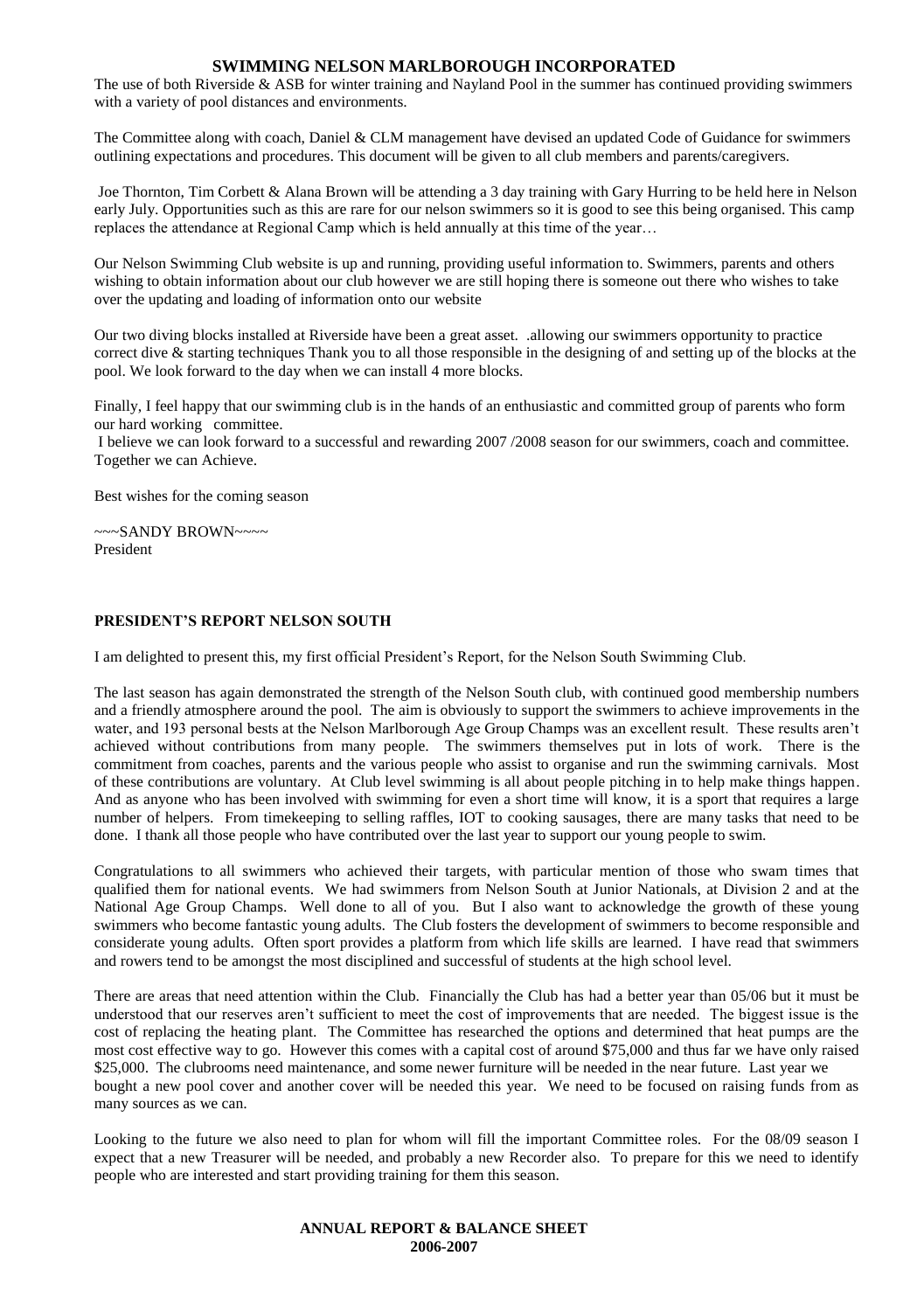Finally, I will long remember the noisy support of the swimmers at this year's Nelson Marlborough Age Group Champs. The parents had loads of fun and I believe the swimmers were stimulated to go harder. The Club is in good heart.

I move the adoption of this report.

Martin Anderson Club President

#### **PRESIDENT'S REPORT GOLDEN BAY**

The 2006 ~ 2007 season was another successful one for Golden Bay Swimming. Club membership increased to nearly 80, partly as a result of the newly formed 'Masters Swimming' group.

Coaching:

Unfortunately our Head Coach, Andrew Brown, had to reduce his hours due to work commitments. Luckily he had enough time to coach the B-Group swimmers. Andrew hopes to have more coaching time next season. Lisa Hunt and Giesela Winter continued their great work with the coaching of Groups C, D and E, as well as filling in when Andrew couldn't get away from work. An unexpected bonus was the arrival of Victoria Schonwald (Tori) whose vision of starting a Masters Swimming Group for adults of all ages and abilities became a very successful reality. Tori also helped out with coaching of the other groups and her abilities were much appreciated. We are all hoping she will be back in Golden Bay next season.

As we have come to expect, swimmers in all groups made much progress during the season, evidenced by the great number of achievement certificates handed out at the end-of-season prizegiving.

Highlights of the season included:

• The Tata Swim in early January was quite a successful fundraiser for the club, despite a somewhat unpromising start to the day which no doubt resulted in reduced competitor numbers. Hennie Pemberton's 'Tata Tiles' for the winners were particularly appreciated once again, as was the large number of spot prizes. The ongoing generosity of many local businesses in donating prizes and sponsorships leaves no doubt that we should 'buy local' whenever possible. Clements Rylock of Nelson continued as our major sponsor. A great bunch of volunteers helped with the smooth running on the day.

• Continuing last season's successful trial, coaching sessions for the competitive swimmers continued through much of the summer holidays. Three of the B-Group swimmers qualified for the South Island Country and Town Championships.

• Our Ribbon Carnival quite successfully introduced a different format to allow both competitive and non-competitive swimmers to participate in events at their level. Also the change of date from November to mid-March seemed to suit most swimmers. We hope for even better participation next season, especially from the other Nelson-Marlborough clubs.

• Another first was our End-of-Season Meet which was a fun day and helped decide trophy points for the season.

Once again we have benefited from Golden Bay High School's commitment to supporting swimming. A new filtration system enabling very low chlorine levels in the pool benefited swimmers. Pool heating and the good weather allowed the season to continue right to the end of the first term. In particular we thank Stuart Machin and Richard Barham and the boys who operated the pool cover every morning and evening.

Finally, my thanks to all the Committee, every one of whom contributed to the success of the season, to all the parents who showed an interest by supporting their children and helping with Club activities, and finally to the swimmers themselves who came, strived, and improved.

Graeme Wells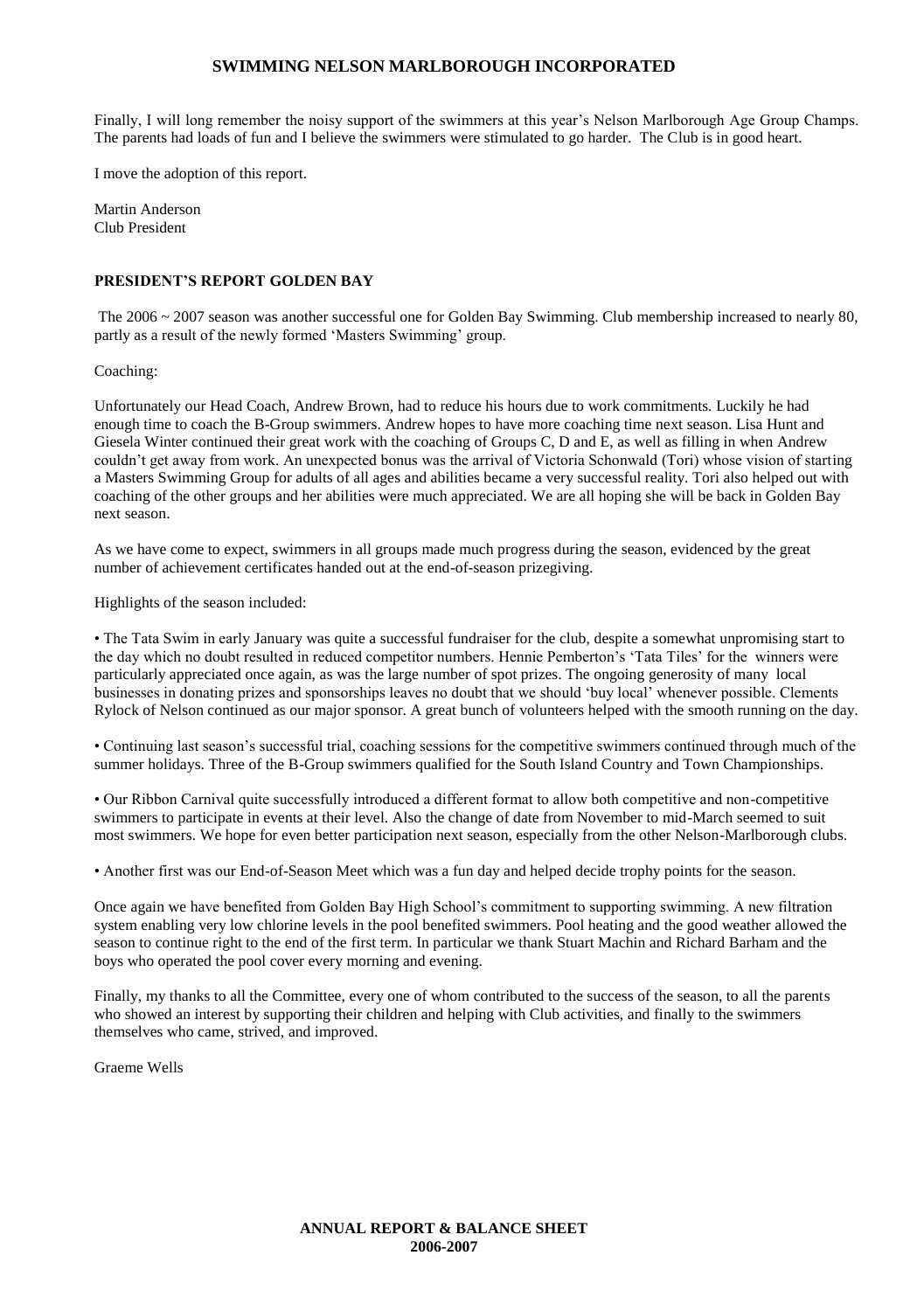#### **PRESIDENT'S REPORT BLENHEIM**

The 2006/2007 swimming season has been successful one for the Blenheim Swimming Club in several aspects;

#### **New Members**

We have welcomed to the club several new swimmers and their families; I hope that you have felt welcome and enjoyed the competitive environment of our monthly "Ribbon Meets"?

New parents, with your first swimming season now under your belts you will appreciate that there is a fare amount of effort put in to keep the club going and the need for your help on swim meet nights as an official to enable a swim meet to take place, this is a very labour intensive sport.

#### **Swim Camps**

We held two very successful swim camps, one in July 2006 and one in November 2006.

These were split into Junior and Senior sessions to cater for the skills, abilities and endurance of our swimmers.

Thanks to the following coaches for making these a success;

Clive Wheeler from Stratford

Marian Moore and Kirsty Mattison from Blenheim.

Thanks also to the "Blenheim Roundtable Club" for their generous support of the July camp, please remember to support the Roundtable group in the public service and community fund raising events that they organise.

Thanks also to the parents who helped with the Sunday morning breakfasts, enjoyed by all.

A small group of swimmers also took the opportunity to travel to Stratford for the "Stratford Flyers" five day camp in early January; this was a very intensive ten session camp that tested the swimmers mental and physical attributes.

Thanks to the "New Zealand Community Trust for their sponsorship to assist with this camp. Ian Kerry accompanied me on this camp as parent help, thanks Ian for you company and fun we had in helping to prepare meals etc, they would have been lost without us!

#### **Swimming New Zealand (SNZ) National Events**

We had swimmers attend the following national events:

SNZ Spring Meet in Dunedin September 2006 - 3 swimmers.

SNZ Junior Championships in Christchurch February 2007 - 4 swimmers.

SNZ Age Group Championships in Hamilton March 2007 - 3 swimmers.

SNZ Division II Championships in Invercargill March 2007 - 2 swimmers.

SNZ Youths and Open Championships in Christchurch April 2007 - 1 swimmer.

Congratulations to those swimmers that made it to these national events, keep up your efforts in the upcoming season to qualify for another national event and encourage your fellow swimmers to put in that extra effort to qualify also.

#### **South Island Swimming Championship**

The South Island Championships were hosted by Swimming Nelson Marlborough (SNM) at Nayland in February 2007. BSC was a major sponsor of this event and also made a major contribution in "officials" to help run this event.

Our swimmers performed well in trying weather conditions.

It is encouraging to hear the South Island Championship Committee is looking at changing the date of this event away from the busy national calendar in February.

It has also been indicated that this Championship will only be held in the future in indoor pools so there is likelihood that SNM won't host this event again with our current regional facilities being inadequate. Yet more travel for swimmers and support people from our clubs/region

Moving this event back to December when it was traditionally held would be spot on, a great time for swimmers to get qualifying times before the end of the calendar year.

#### **Swimming Nelson Marlborough (SNM) Summer Champs**

The BSC hosted this event this year and was very successfully run.

My special thanks to Rachel Ridley who was the cornerstone of this meet.

This event needs to be rationalized as to when it is held as it was held the weekend prior to SNZ Age Groups

Championships which eliminates those swimmers who are going to attend the national event from giving their best at this regional event.

#### **Fund Raising**

A successful year for fund raising with applications going to many different organisations with varying success, thanks to the following organisations for their support:

- Blenheim Round Table
- Redwood Trust
- New Zealand Community Trust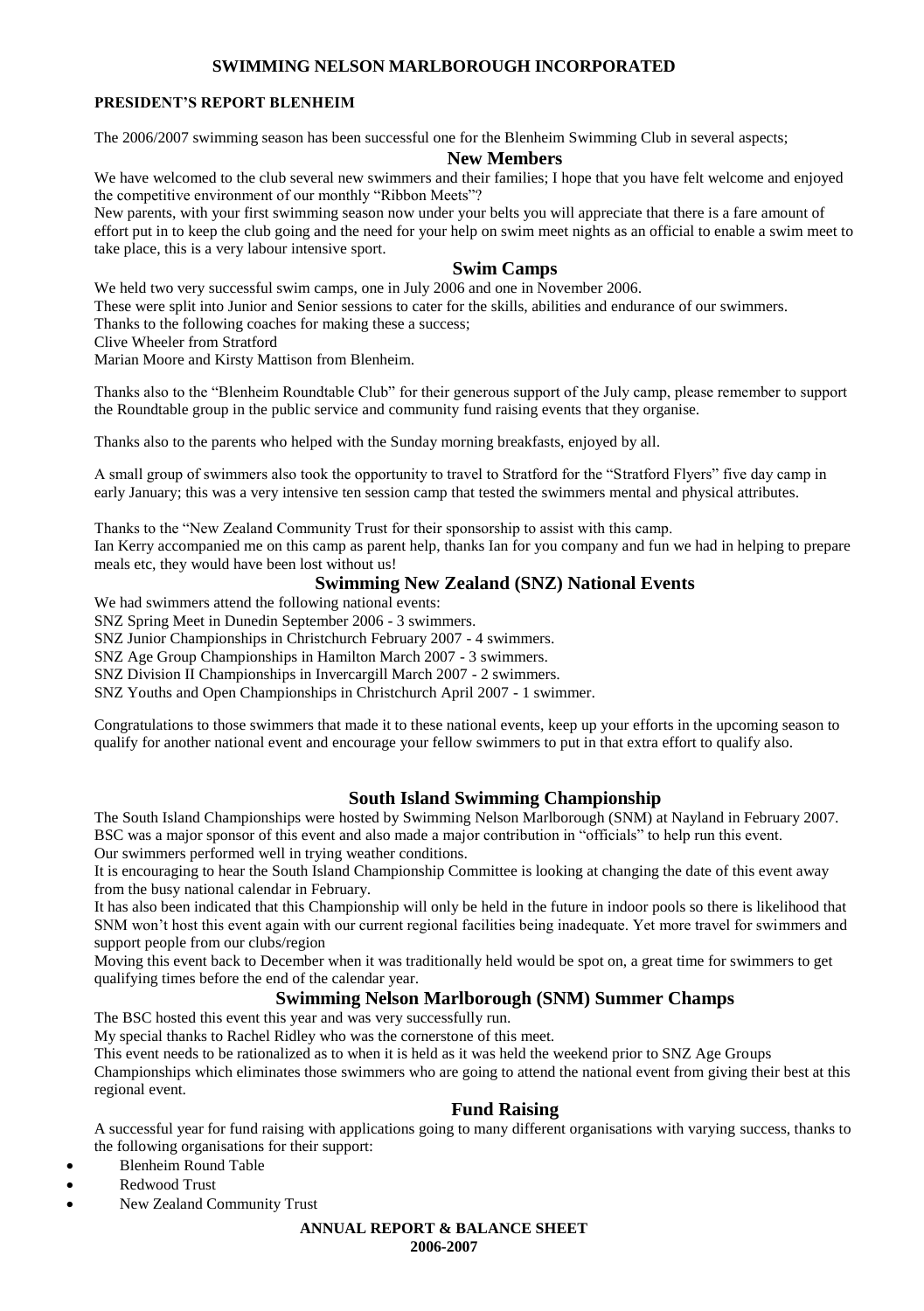Aaron Davis

The "Cadbury Fund Raising" chocolate sales also contributed to our bank account balance, thanks to Andrea Carr and Paula Ferguson for organizing these respective fund raising efforts.

#### **Committee and Officials**

Thanks to my fellow Committee members for your efforts over the past year. Thanks also to all the officials who made the various meets a success, especially to Ivon Clemett for his dedicated involvement and experience he brings to the club, a true stalwart!

#### **Our Swimmers**

Congratulations on your individual successes during the past season, you'll always remember those wins and personnel best times way ahead of the events that didn't go so well for you.

Swimming is a sport of dedication and commitment, there are not many sports that require the same amount of training time required to be a successful swimmer and here in Blenheim you are only scratching the surface.

Quote:

#### **"Identify your personal limits and then push past them. Then set new barriers, and repeat the process, again and again and again."**

Nicole Haislett – Swimmer (USA), Olympic Gold Medalist 1992

#### **Conclusion**

For me it has been a busy year as Club President and also stepping in to learn and carry out the role of Register/Recorder a busy enough role on its own.

The club is in good financial shape but with a need to upgrade its computer and the two soft ware programs (HyTek Meet Manager and Team Manager) that are required to run the club and events. I strongly recommend that these are purchased out of the existing funds.

After five years on the committee in various roles and also a stint on the SNM Board it is time for me to step aside. A great time for some people to step up and make a contribution to the club organisation!

I wish the incoming committee all the best for a successful swimming year ahead!

#### **Mark Boyle**

#### **PRESIDENT'S REPORT MOTUEKA**

Good Evening, on behalf of the committee I would like to welcome our invited guests, all our parents and supporters and of course our swimmers here tonight.

I begin my report by paying tribute to our committee members, who have put in many hours of hard work to keep everything running smoothly over the season.

I have several people who deserve a special mention, Gill Bisley, who joined the committee this year and was able to take on the treasurer's role, which is a huge job. Tony Brown, club recorder, who even through illness, kept our swimmers informed of their times and encouraged them by showing them how close they were to qualifying for events. Last but not least Steve Fryer, president of Nelson/Marlborough swimming, for answering my many questions and being a wonderful sounding board. Your phone number is now on my quick dial!

Again, this year, we have been fortunate to have the assistance of some pretty great coaches, Maree Satherley, with her assistants, Ann, Casey and Olly for the junior squad. Diane Saunders with Casey, for the intermediate squad. Casey you too deserve a special mention as not many people your age would give up every week night to coach young swimmers, Thank you. Stefan Laing, thanks for all your work with the competitive swimmers, they have performed so well with your guidance. Also thanks to Ian and Brett Currie, for helping out when Stef was away. The swimmers enjoyed having you there.

I would like to thank our local businesses for their continuing support Whitwell Menswear, House of Gifts, Video Ezy, Infields Engineering, ITM, Buildright and New World.

Thank you to our major sponsors this season, Lion Foundation, Canterbury Community Trust, and Scottwood Trust. We finally arrive at the main reason for gathering in this hall tonight- the swimmers. Congratulations to each and every one of you for achieving personal best times and realizing your goals for the season.

Club Champs was great to watch this year, with so many of our younger swimmers having the confidence to enter in so many events. We had 10 records broken including both the women's relay records. Well done to every one who swam on the day.

We had 7 swimmers attend Canterbury Champs and 6 swimmers at the South Island Champs, all performing brilliantly with some wonderful PBs, well done.

Ian Fenemor & I had the privilege of taking 7 swimmers to the 1<sup>st</sup> South Island Country & town champs. It was a very successful weekend, even with all the van trouble, with Nelson/Marlborough winning the South Island Country & Town regional cup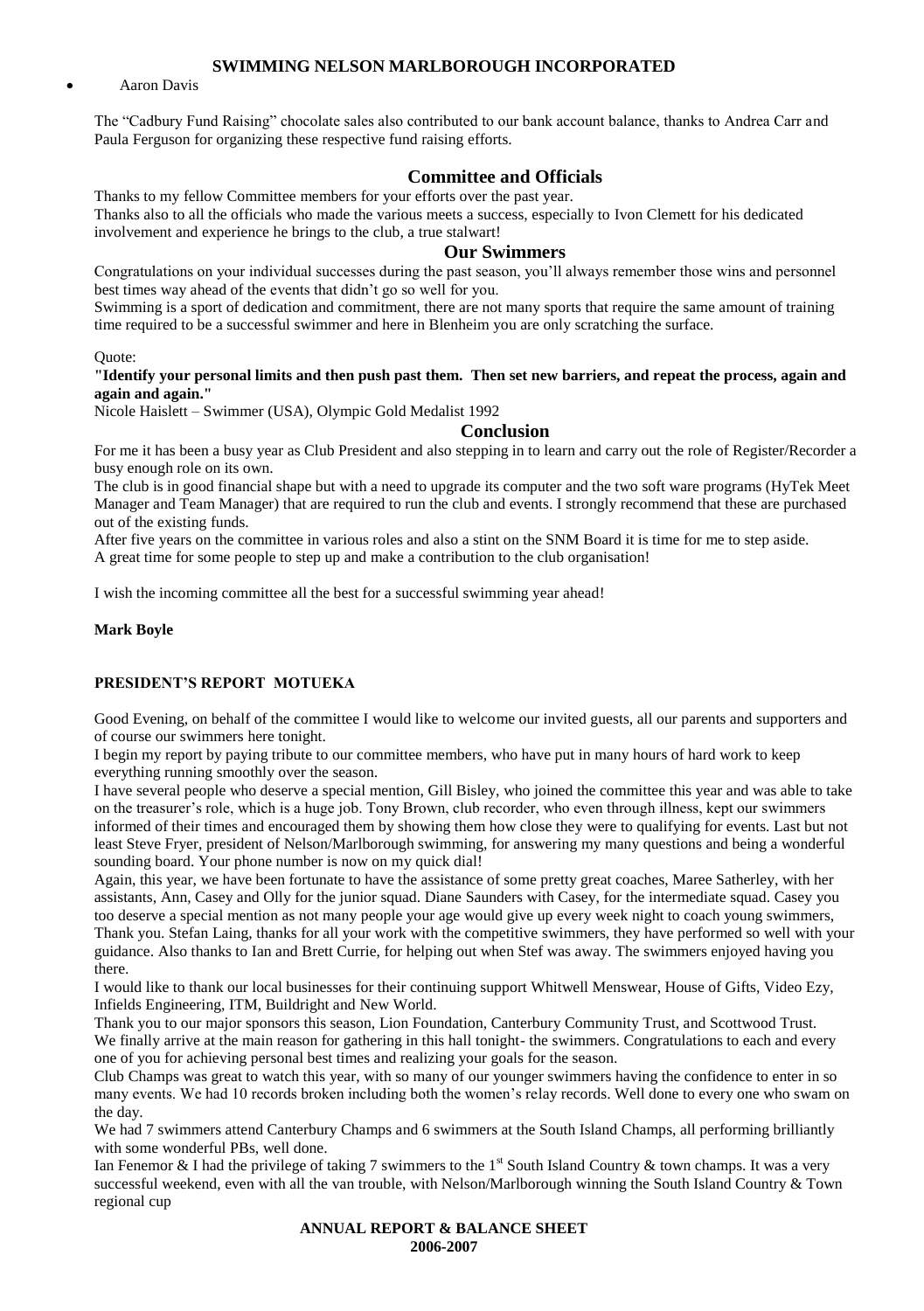A team of 12 swimmers went to Blenheim for the Nelson/Marlborough age Groups. The swimmers all performed well with Motueka coming home with 15 titles.

Our Fab 4 went to Div 2 nationals, and performed excellently. We wont mention much about the cross dressing or the shopping cart incident guys.

Finally, Ann & Faye went to the youth & Opens. You guys were amazing, congratulations to you both. Ann, for your finals performance in the 50 back, and Faye,  $2^{nd}$  fastest 16 yr old female in NZ for the 50 Breast. You should be very proud of yourselves. We are, well done.

Thanks for coming and I hope to see you all again at registration in October.

#### **PRESIDENT'S REPORT KAIKOURA**

A very successful season was held. This was due to the dedication and enthusiasm of the coaches, the enthusiasm of the swimmers, as well as a very supportive committee. We were fortunate to have three competent, able coaches move into the district. As they had been very successful swimmers, in their younger days, they were a great catalyst for the success of the older club members.

The two week "Holiday Learn to Swim" programme, held in the Primary School pool, proved to be very popular again, with more than thirty children taking part, in the daily lessons. As well as increased confidence and improved strokes, the children learnt some survival skills. All participants made great progress and received a certificate at the end.

After school "Learn to Swim" and "Stroke Improvement" groups were also held in the Primary School pool. This was an ideal venue, as the weather did not interrupt the regularity of the lessons. The pool is also an ideal size and depth for swimmers at that level.

The Lions Pool was the venue for the more able swimmers. There weren't the "Competitive Swimmers" which we have had in the past but there were certainly many enthusiastic younger members. They will hopefully form a good base for the Kaikoura Club to build on.

Club Carnival nights were popular and helped to build up a good club "spirit." It was great to see the older swimmers encouraging the younger ones. There was also great parent support. The Break-up and Presentation function was well attended. Trophies and certificates, acknowledging achievements, were presented.

The success of any organization is often dependent on people who do things behind the scenes. I would like to acknowledge the input that our Treasurer has had in organizing the Carnival nights result sheets, as well as the catering fundraiser, at the end of the season. Our Secretary also kept us up to date with information from Centre, as well as forwarding information to them.

As a club we thank the Kaikoura Primary School for the use of their pool, the Kaikoura Star for the coverage of events, schools in the district for advertising events in their newsletters and Robbies for being the venue for raffles.

The season may have been short, with the weather quite unseasonal but we made the most of the opportunities to establish a great Kaikoura Swimming Club. With a team of dedicated and enthusiastic coaches, I am sure we can look forward to even greater things next season.

Marlene Ingram President Kaikoura Swimming Club

#### **PRESIDENT'S REPORT WAIMEA No report**

#### **PRESIDENT'S REPORT MURCHISON - no report**

**PRESIDENT'S REPORT NAYLAND PARK – no report**